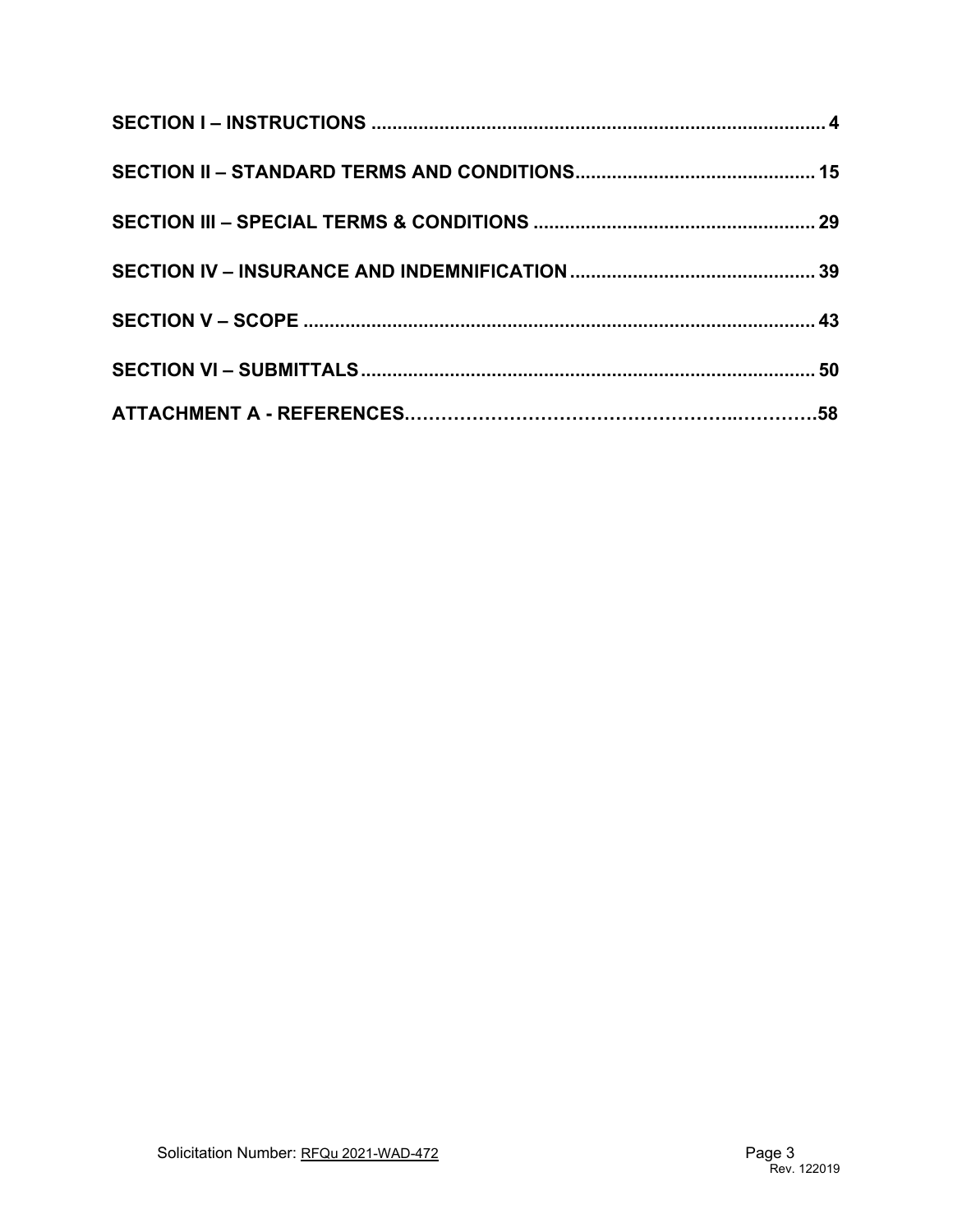

**Please read before continuing to the offer document. This list may not include every requirement; the purpose is to assist vendors, but vendors are expected to read and comply with the entire solicitation**.

### **SOLICITATION RESPONSE CHECK LIST:**

Check off each of the following as the necessary action is completed.

- □ All forms have been completed and signed, including Solicitation Disclosure form.
- □ All Submittals are included.
- $\Box$  Reviewed and verified prices offered.
- $\Box$  Checked price extensions and totals.
- $\Box$  Included any required drawings or descriptive literature.
- $\Box$  If required, checked and included the amount of the offer surety.
- $\Box$  Reviewed the insurance requirements, if any, to assure compliance.
- $\Box$  Included the specified number of copies of the offer as indicated in Submittal section.
- $\Box$  Included signed addenda, if any.
- $\Box$  Email the response timely City must receive offers no later than the date and time indicated in the Schedule of Events or Addenda.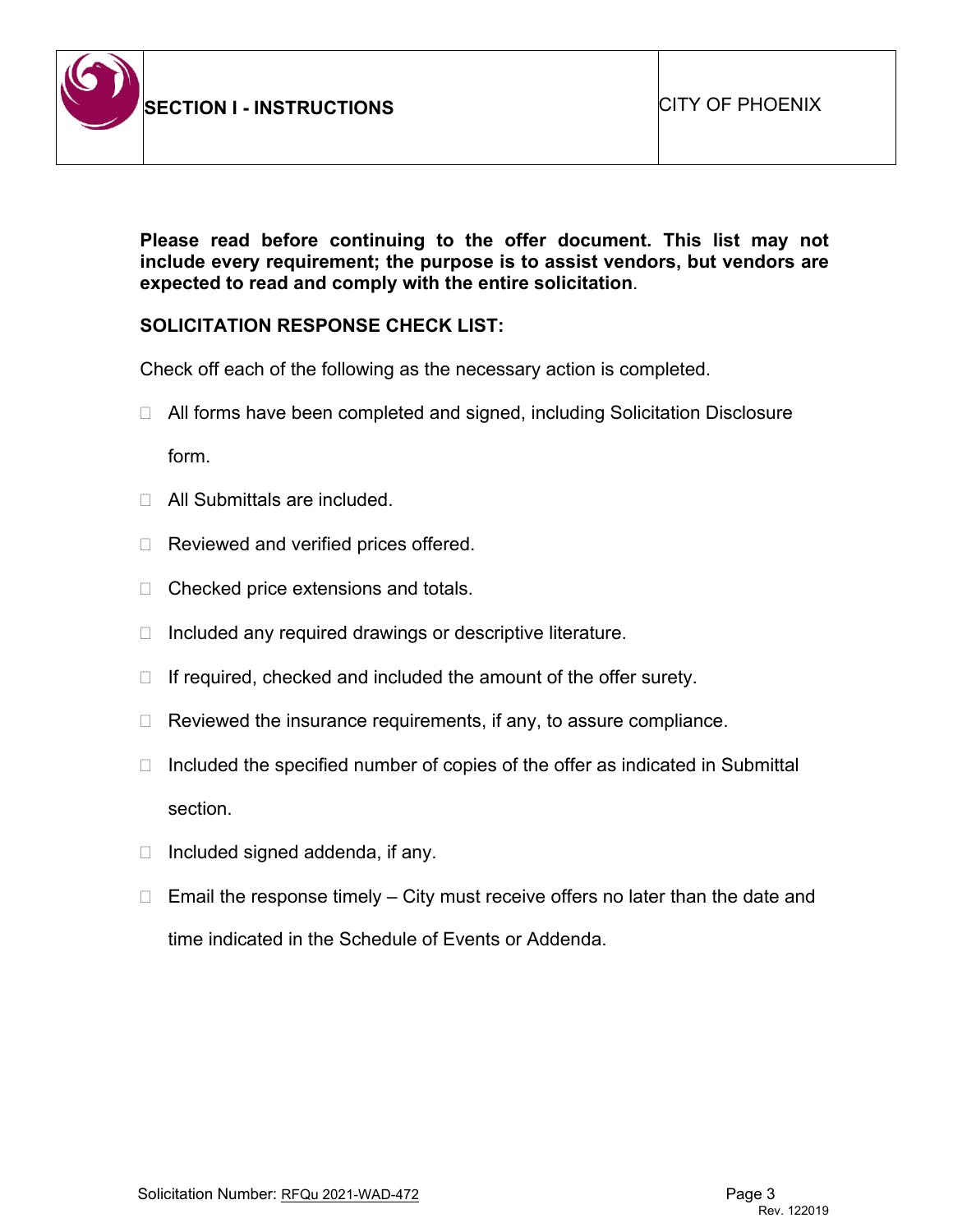

### **1. DESCRIPTION – STATEMENT OF NEED:**

- 1.1. The City of Phoenix invites sealed offers for qualifications to conduct data analytics services for a five-year period commencing on or about **December 15, 2021** in accordance with the specifications and provisions contained herein or the "Effective Date" which is upon award by City Council, or upon signature and recording by the City Clerk's department, as required by the Phoenix City Code, whichever is later.
- 1.2. This solicitation is available through Arizona Relay Service 7-1-1. Please call TTY 800-367-8939 for assistance.
- 1.3. Notwithstanding the foregoing, this Agreement will terminate upon the earliest occurrence: by reaching the end of the term including any extensions exercised, or termination pursuant to the provisions of this Agreement.

### **2. CITY'S VENDOR SELF-REGISTRATION AND NOTIFICATION:**

Vendors must be registered in the City's procurePHX Self-Registration System at <https://www.phoenix.gov/procure> to respond to solicitations and access procurement information. The City may, at its sole discretion, reject any offer from an Offeror who has not registered.

### **3. SCHEDULE OF EVENTS:**

| <b>ACTIVITY (All times are</b><br>local Phoenix time) | <b>DATE</b>             | <b>LOCATION</b>            |
|-------------------------------------------------------|-------------------------|----------------------------|
| <b>Written Inquiries Due Date</b>                     | <b>October 22, 2021</b> | wsdprocurement@phoenix.gov |
| <b>Offer Due Date</b>                                 | <b>November 5, 2021</b> | wsdprocurement@phoenix.gov |

The City reserves the right to change dates and/or locations as necessary, and the City does not always hold a Pre-Offer Conference or Site visit.

# **4. REQUEST FOR QUALIFICATIONS RESPONSE SUBMITTAL:**

- 4.1 Submittals shall be received no later than **November 5, 2021 at 2:00 P.M. local Phoenix time** to the [wsdprocurement@phoenix.gov](mailto:wsdprocurement@phoenix.gov) .
- 4.2 Offeror must submit one (1) original PDF copy of the RFQu response electronically via email.
- 4.3 All forms provided in Submittal Section must be completed and submitted with the offer. The signed and completed Solicitation Disclosure form must be included or your offer may be deemed non-responsive.
- 4.4 It is permissible to copy Submittal forms if necessary. Erasures, interlineations, or other modifications of the offer must be initialed in original ink by the authorized person signing the offer. No offer will be altered, amended or withdrawn after the specified offer due date and time. The City is not responsible for Offeror's errors or omissions.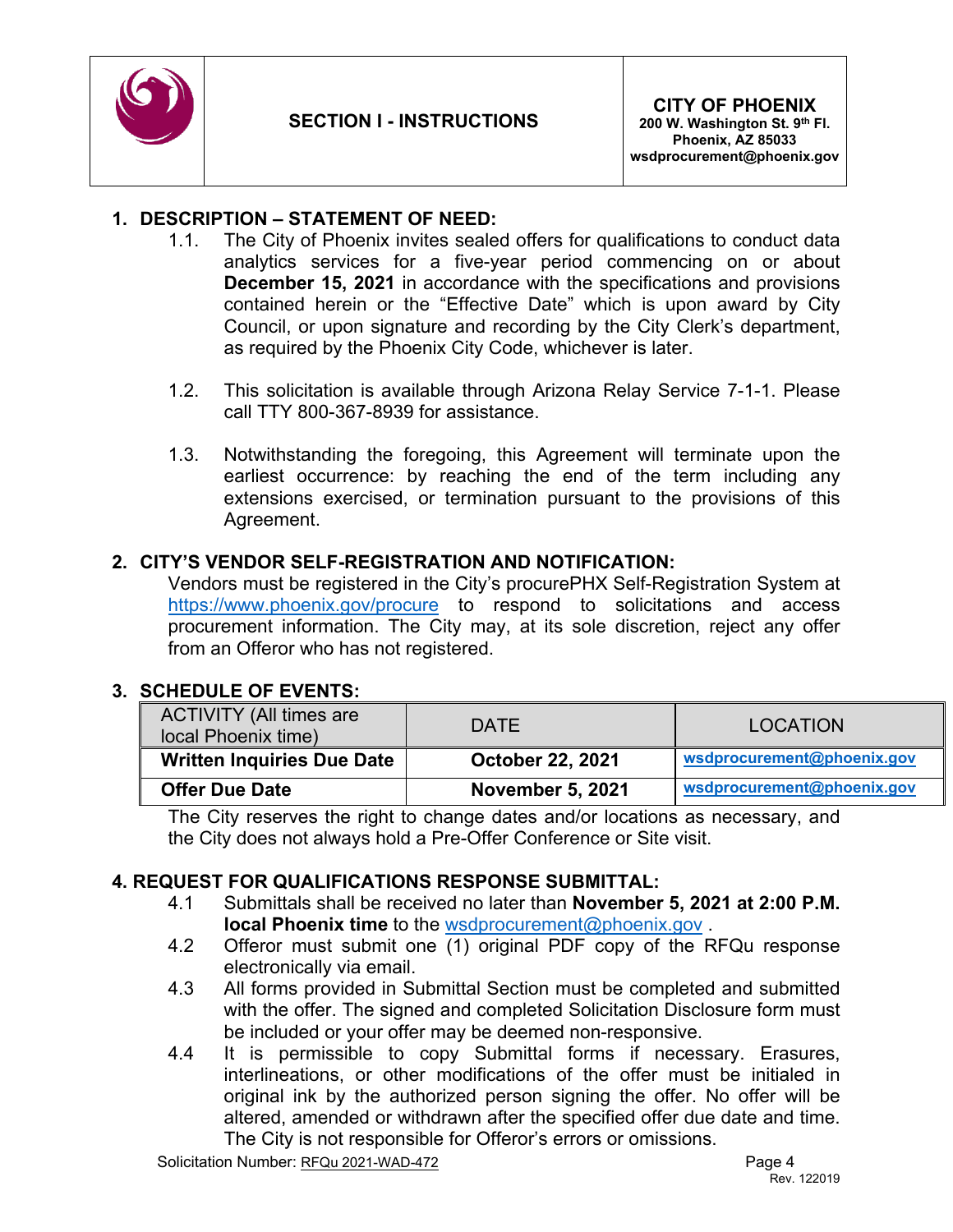

- 4.5 All time periods stated as a number of days will be calendar days.
- 4.6 It is the responsibility of all Offerors to examine the entire solicitation and seek clarification of any requirement that may not be clear and to check all responses for accuracy before submitting an offer. Negligence in preparing an offer confers no right of withdrawal after due date and time. Offerors are strongly encouraged to:
	- 4.6.1 Consider applicable laws and/or economic conditions that may affect cost, progress, performance, or furnishing of the products or services.
	- 4.6.2 Study and carefully correlate Offeror's knowledge and observations with the solicitation and other related data.
	- 4.6.3 Promptly notify the City of all conflicts, errors, ambiguities, or discrepancies that Offeror has discovered in or between the solicitation and other related documents.
	- 4.6.4 The City does not reimburse the cost of developing, presenting or providing any response to this solicitation. Offers submitted for consideration should be prepared simply and economically, providing adequate information in a straightforward and concise manner. The Offeror is responsible for all costs incurred in responding to this solicitation. All materials and documents submitted in response to this solicitation become the property of the City and will not be returned.

# **5. OBTAINING A COPY OF THE SOLICITATION AND ADDENDA:**

Interested Offerors may download the complete solicitation and addenda from [https://solicitations.phoenix.gov/.](https://solicitations.phoenix.gov/) Internet access is available at all public libraries. Any interested offerors without internet access may obtain this solicitation by calling the Procurement Officer or picking up a copy during regular business hours at the City of Phoenix Water Services Department, Internal Business Support, 200 West Washington Street, 9<sup>th</sup> Floor Phoenix, AZ 85003. It is the Offeror's responsibility to check the website throughout the entire solicitation period up to city council award, read the entire solicitation, and verify all required information is submitted with its offer.

# **6. EXCEPTIONS:**

Offeror must not take any exceptions to any terms, conditions or material requirements of this solicitation. Offers submitted with exceptions may be deemed non-responsive and disqualified from further consideration in the City's sole discretion. Offerors must conform to all the requirements specified in the solicitation. The City encourages Offerors to send inquiries to the procurement officer rather than including exceptions in their Offer as explained in Inquiries.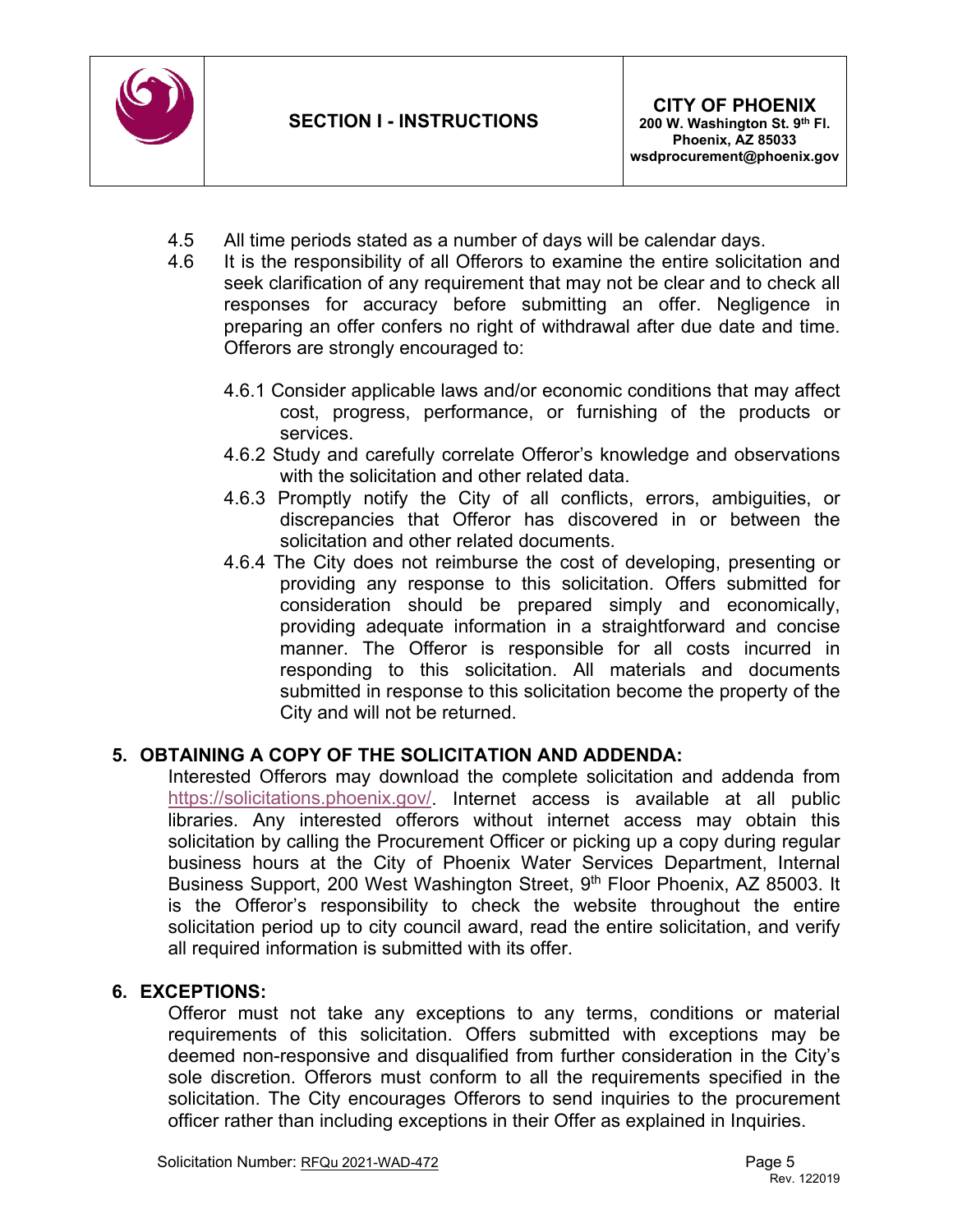

### **7. INQUIRIES:**

All questions that arise relating to this solicitation should be directed via email to the Procurement Officer and must be received by the due date indicated in the Schedule of Events. The City will not consider questions received after the deadline.

No informal contact initiated by Offerors on the proposed service will be allowed with members of City's staff or City Council from date of distribution of this solicitation until after City Council awards the contract. All questions concerning or issues related to this solicitation must be presented **in writing**.

The Procurement Officer will answer written inquiries in an addendum and publish any addendums on the Procurement Website.

### **8. ADDENDA:**

The City of Phoenix will not be responsible for any oral instructions made by any employees or officers of the City of Phoenix regarding this solicitation. Any changes will be in the form of an addendum. The Offeror must acknowledge receipt of any/all addenda by signing and returning the document with the offer submittal, or the Offer may be considered non-responsive.

### **9. BUSINESS IN ARIZONA:**

The City will not enter contracts with Offerors (or any company(ies)) not granted authority to transact business, or not in good standing, in the state of Arizona by the Arizona Corporation Commission, unless the offeror asserts a statutory exception prior to entering a contract with the City**.**

### **10.LICENSES:**

If required by law for the operation of the business or work related to this Offer, Offeror must possess all valid certifications and/or licenses as required by federal, state or local laws at the time of submittal.

### **11.CERTIFICATION:**

By signature in the offer section of the Offer and Acceptance page(s), Offeror certifies:

- The submission of the offer did not involve collusion or other anticompetitive practices.
- The Offeror must not discriminate against any employee, or applicant for employment in violation of Federal or State Law.
- The Offeror has not given, offered to give, nor intends to give at any time hereafter, any economic opportunity, future employment, gift, loan, gratuity, special discount, trip, favor, or service to a public servant in connection with the submitted offer.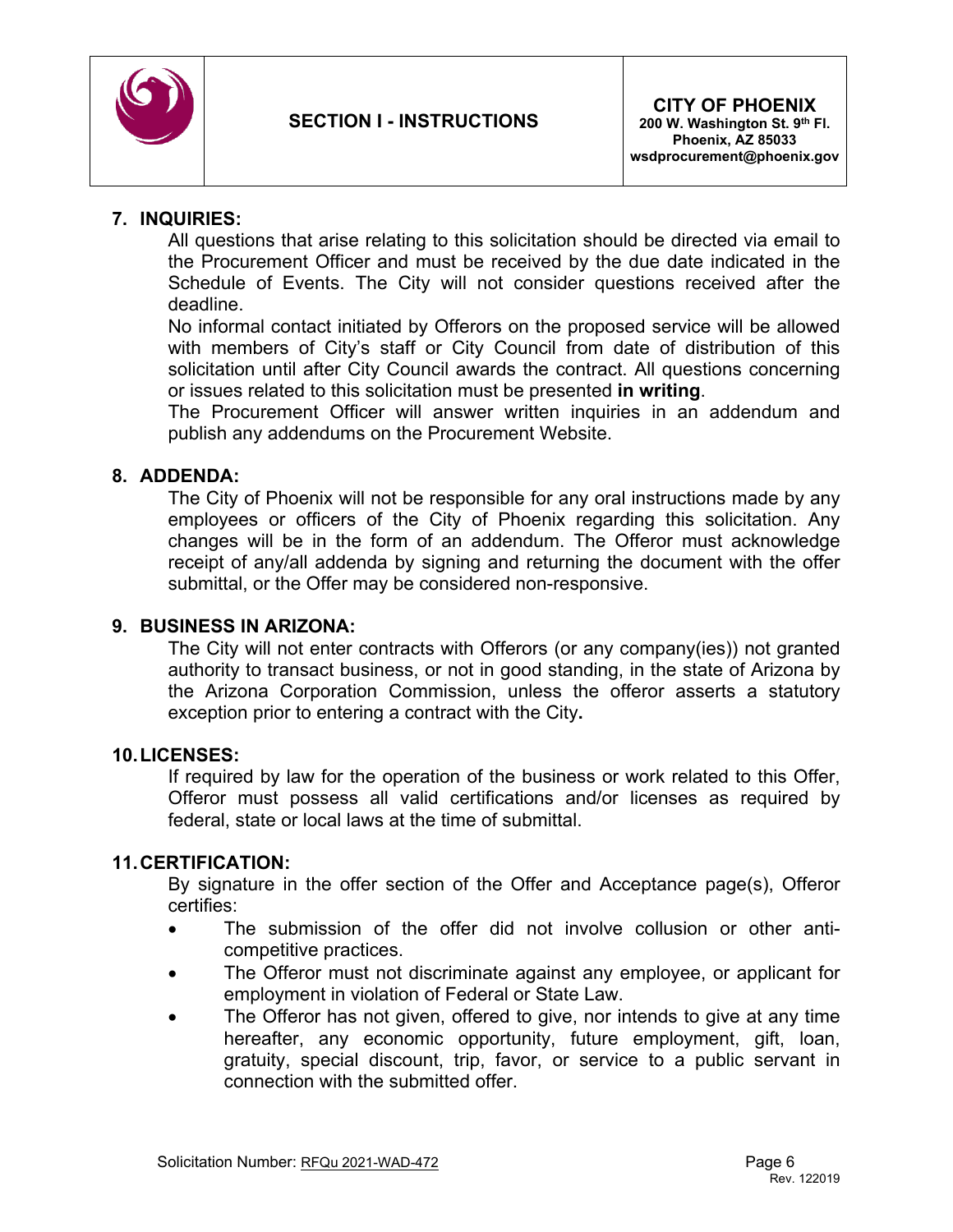

### **12.SUBMISSION OF OFFER:**

Offers must be in possession of the Department on or prior to the exact time and date indicated in the Schedule of Events. It is the responsibility of the Offeror to ensure that the offer is timely, including confirming that there are no technical reasons that any response submitted electronically may be delayed. Late offers will not be considered. The prevailing clock will be the City Department's clock.

#### **Offers must be submitted using the following method**:

- **12.1** Submitted electronically by email to: [wsdprocurement@phoenix.gov,](mailto:wsdprocurement@phoenix.gov) and the following information should be noted in the email:
	- Offeror's Name
	- Offeror's Address (as shown on the Certification Page)
	- Solicitation Number
	- Solicitation Title
	- Offer Opening Date

Due to file size limitations for electronic transmission (for both sending or receiving), offers sent by email may need to be sent in parts with multiple emails. It is the responsibility of the Offeror to ensure that the offer (including all parts if sent in multiple emails) is timely and to confirm that there are no technical reasons that any offer submitted electronically may be delayed. The date and time on the email(s) as received/stamped by the City's inbox will provide proof of submission and verification whether the offer was received on or prior to the exact time and date indicated in the Schedule of Events. **The entire submittal shall not exceed 50 pages.**

Any original documents (such as bonds, guaranties, powers of attorney), if required by the solicitation, must be separately delivered to and received by the City on or prior to the exact time and date indicated in the Schedule of Events, with a clear indication of the offer for which it is attributed.

#### **13.WITHDRAWAL OF OFFER:**

At any time prior to the solicitation due date and time, an Offeror (or designated representative) may withdraw the offer by submitting a request in writing and signed by a duly authorized representative. address@phoenix.gov, the request to withdraw must be in the form of a letter attached to the email that includes either an image of the duly authorized representative's signature or an electronic signature from a verifiable source, such as Adobe Sign, DocuSign or a similar verifiable software program.

#### **14.OFFER RESULTS:**

Offers will be opened on the offer due date, time and location indicated in the Schedule of Events, at which time the name of each Offeror, and the prices may be read. Offers and other information received in response to the solicitation will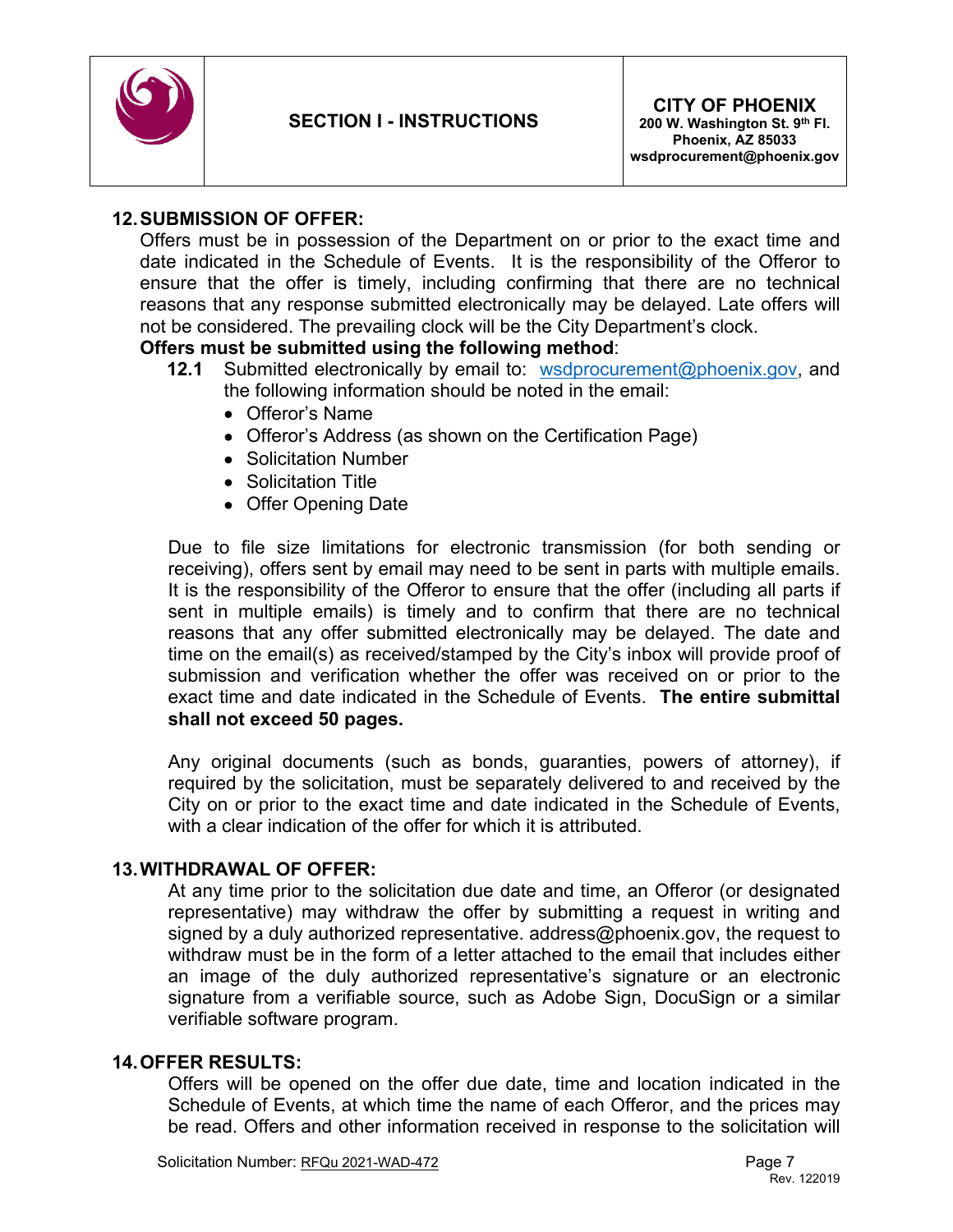

be shown only to authorized City personnel having a legitimate interest in them or persons assisting the City in the evaluation. Offers are not available for public inspection until after the City has posted the award recommendation on the City's website.

The City will post a preliminary offer tabulation on the City's website, <https://solicitations.phoenix.gov/Awards> within five calendar days of the offer opening. The City will post the information on the preliminary tabulation as it was read during the offer opening. The City makes no guarantee as to the accuracy of any information on the preliminary tabulation. Once the City has evaluated the offers, the City will post an award recommendation on the website. The City will not provide any further notification to unsuccessful Offerors.

# **15. QUALIFICATIONS CRITERIA:**

Statement of Qualifications shall relate specifically to the following items, listed in general order of importance, for evaluation and selection purposes:

- 15.1 Offeror must have been in business a minimum of three-years or possess a minimum of five-years' experience in the related field.
- 15.2 Firms must submit two samples of relevant project work for the disciplines the Firm is submitting qualifications for.
- 15.3 Equipment: Offeror will own or have assured access to (through hire, lease, purchase agreement, availability of manufacturing equipment, or other means) the key items or equipment needed to do the job such as, but not limited to, computers, phones and any other required devices with internet connection capabilities. The City of Phoenix will not provide any equipment. The Offerors equipment must be in full working order, and must demonstrate that, based on known commitment, they will be available for use in the proposed contract. The applicant may also list alternative equipment which it would propose for the contract, together with an explanation of the offer.
- 15.4 The City prefers the Firm's employees either have a bachelor's degree in one or more of the fields below:
	- Data Sciences
	- Computer Sciences
	- Project Management
	- Engineering
	- Economics
	- Management Sciences

Or a minimum of five-years' experience with at least one prior engagement working for or with, a public utility.

**16. CONTENT OF RESPONSE:** The Offerors' response will include the following: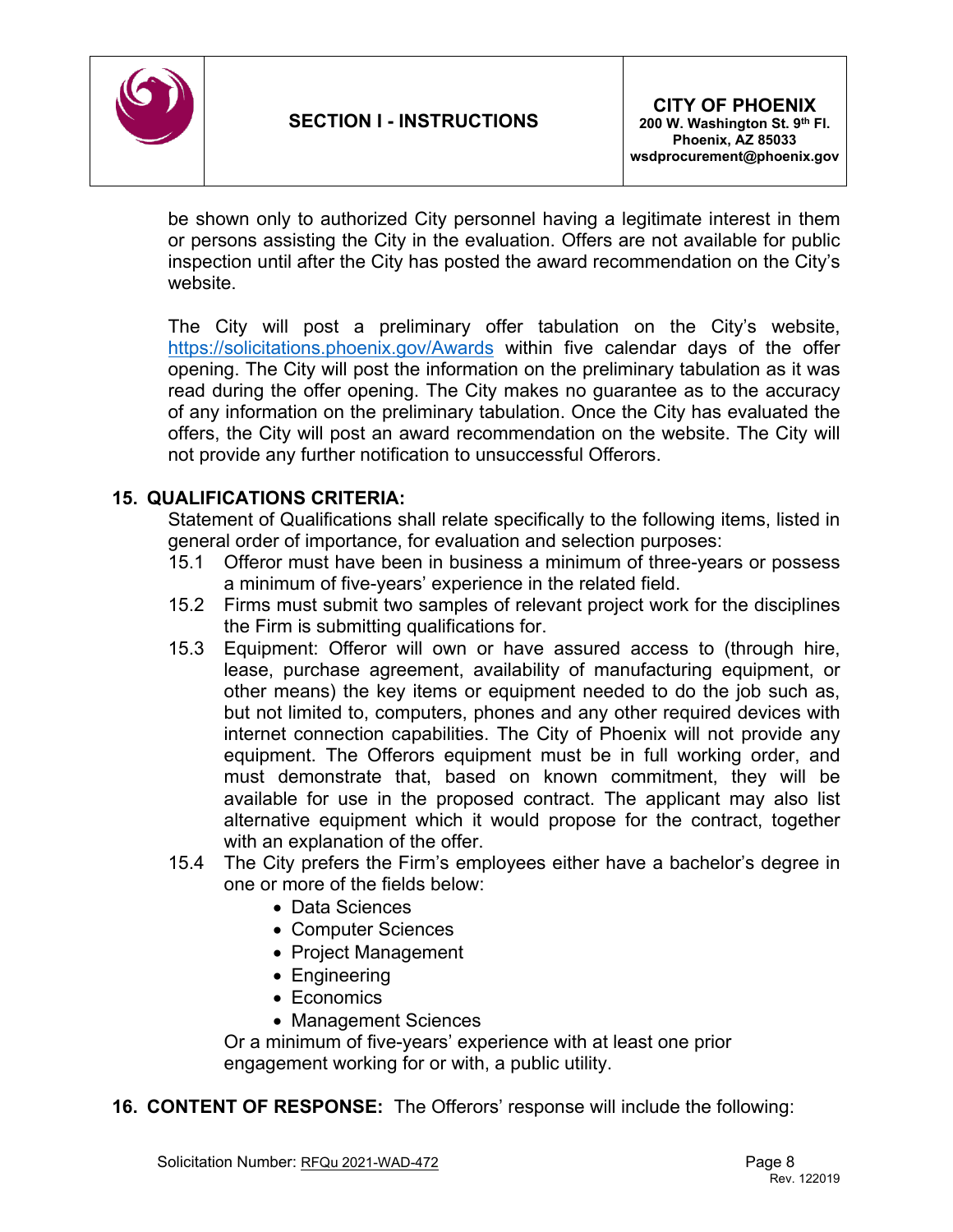

- 16.1 Describe the Company History, Experience and Qualifications of the prime firm in providing data analytics services for a similar project(s).
- 16.2 Offeror must provide two samples that includes the team's approach to the project, incorporates relevant important considerations outlined in the scope section, schedule, and budget. Identify projects that the submitting firm has completed. For each project(s) listed, provide:
	- 16.2.1 Explain the duties of your firm and explain how this relates to the services being solicited in this RFQu
	- 16.2.2 Description of the project including scope and project owner who initiated the project
	- 16.2.3 Project's original contract value, final contract value, and reason for variance, if any
	- 16.2.4 Project's expected completion date, actual completion date, and reason for variance, if applicable
- 16.3 Offeror must provide the following regarding Key Personnel:
	- 16.3.1 Organization chart showing Key Personnel
	- 16.3.2 Identify the location of the lead firm's principal office and the home office location of Key Personnel on this project.
	- 16.3.3 The availability and commitment from the firm that the personnel assigned to a project, will see the project through to completion, thus helping the city maintain continuity
	- 16.3.4 Any relevant certifications if they wish to be considered.

# **17. REFERENCES:**

Offeror must provide three (3) references from Organizations that the Offeror has provided services to within the past three (3) years. Attachment A - References, includes instructions for obtaining references and the return of the reference form to the Procurement Officer. Please note that the three reference questionnaires will be evaluated. If more than three questionnaires are received by the City, only the first three references questionnaires will be considered during the evaluation.

- References should be public sector government agencies of similar size as the City of Phoenix, with projects of similar scope and complexity. The City of Phoenix may not be used as a reference.
- The contact person named as a reference should be familiar with the day-today management of the contract and be willing to respond to questions regarding the type, level and quality of services provided.

# **18.EVALUATION AND SELECTION:**

18.1 After evaluating all submissions, the City may ask some or all the firms that submitted a response to participate in interviews. Upon completion of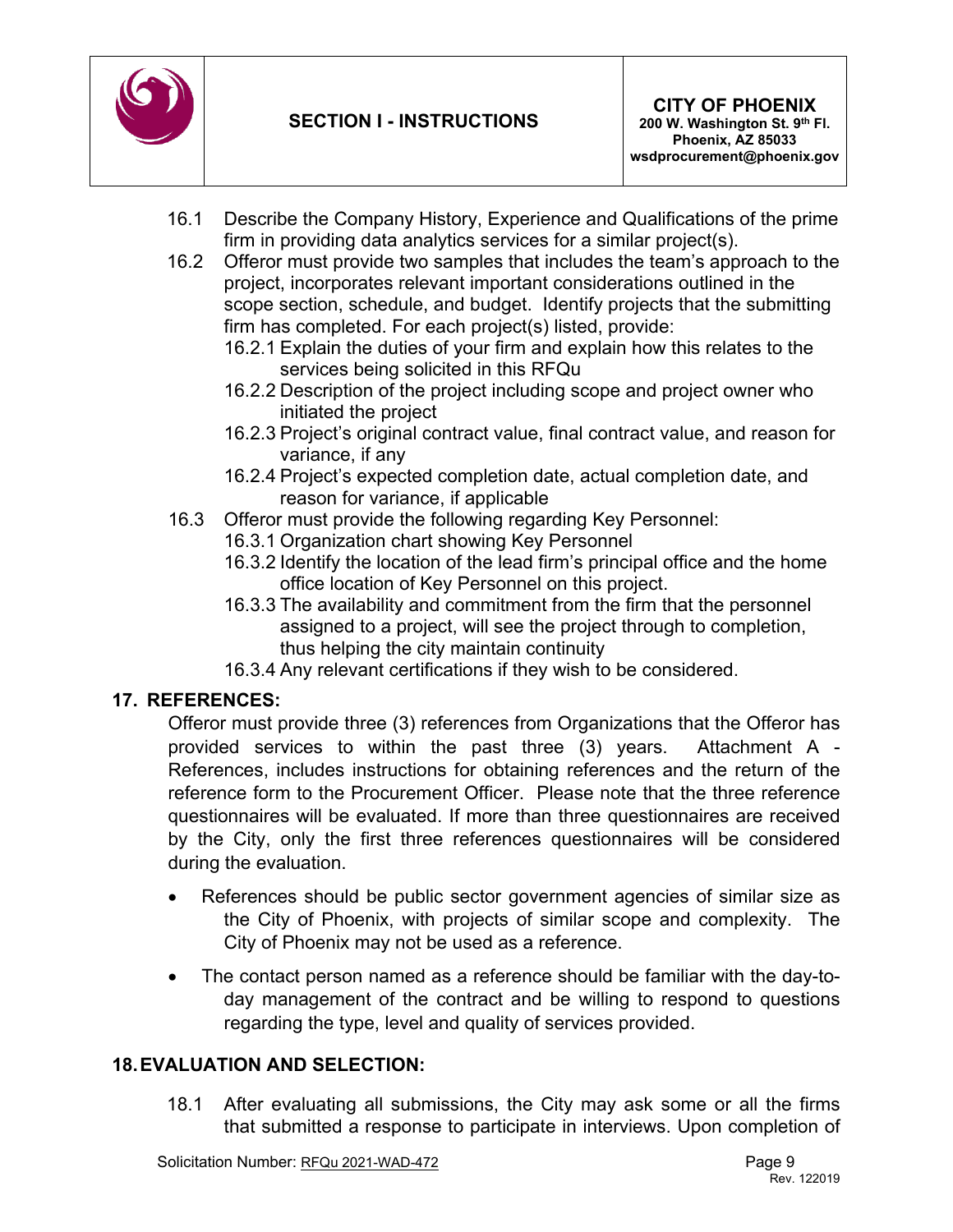

the evaluation process, the City may assign a detailed scope of work to the selected candidate and negotiate fees for services.

- 18.2 RFQu responses should be concise, well-organized per the requested information, clearly written and limited to no more than **50 pages**. The review process places considerable emphasis on the responsiveness of the RFQu response to the requirements outlined above. RFQu responses that are not written specifically in response to this request cannot receive serious consideration.
- 18.3 All RFQu responses will be evaluated based on the criteria listed above in the Qualifications Section of this RFQu.
- 18.4 The firms under consideration for this RFQu, will be evaluated by an evaluation committee. The City reserves the right to request supplemental information that the Evaluation Committee deems necessary to make a selection. The Committee may be supplemented by outside professionals or professionals from other City departments who can provide additional expertise.

# **19.AGREEMENT:**

- 19.1 The City will require the selected Offeror to participate in negotiations and to submit such cost, technical or other revisions of the submittals as may result from negotiations. The City shall draft all final contracts and documents that result from this RFQu.
- 19.2 The language contained in this RFQu and the Offeror's statement of qualifications will form the basis of any resulting Contract. However, this RFQu does not commit the City to enter a Contract, to pay any costs incurred in the preparation of a submittal to this request or in subsequent negotiations, or to procure a contract for the project(s).

# **20.CITY'S RIGHT TO DISQUALIFY FOR CONFLICT OF INTEREST:**

The City reserves the right to disqualify any Offeror based on any real or apparent conflict of interest that is disclosed by the offer submitted or any other data available to the City. This disqualification is at the sole discretion of the City. Any Offeror submitting an offer herein waives any right to object now or at any future time, before any agency or body, including but not limited to, the City Council of the City of Phoenix or any court.

### **21.SOLICITATION TRANSPARENCY POLICY:**

21.1 Commencing on the date and time a solicitation is published, potential or actual offerors or respondents (including their representatives) shall only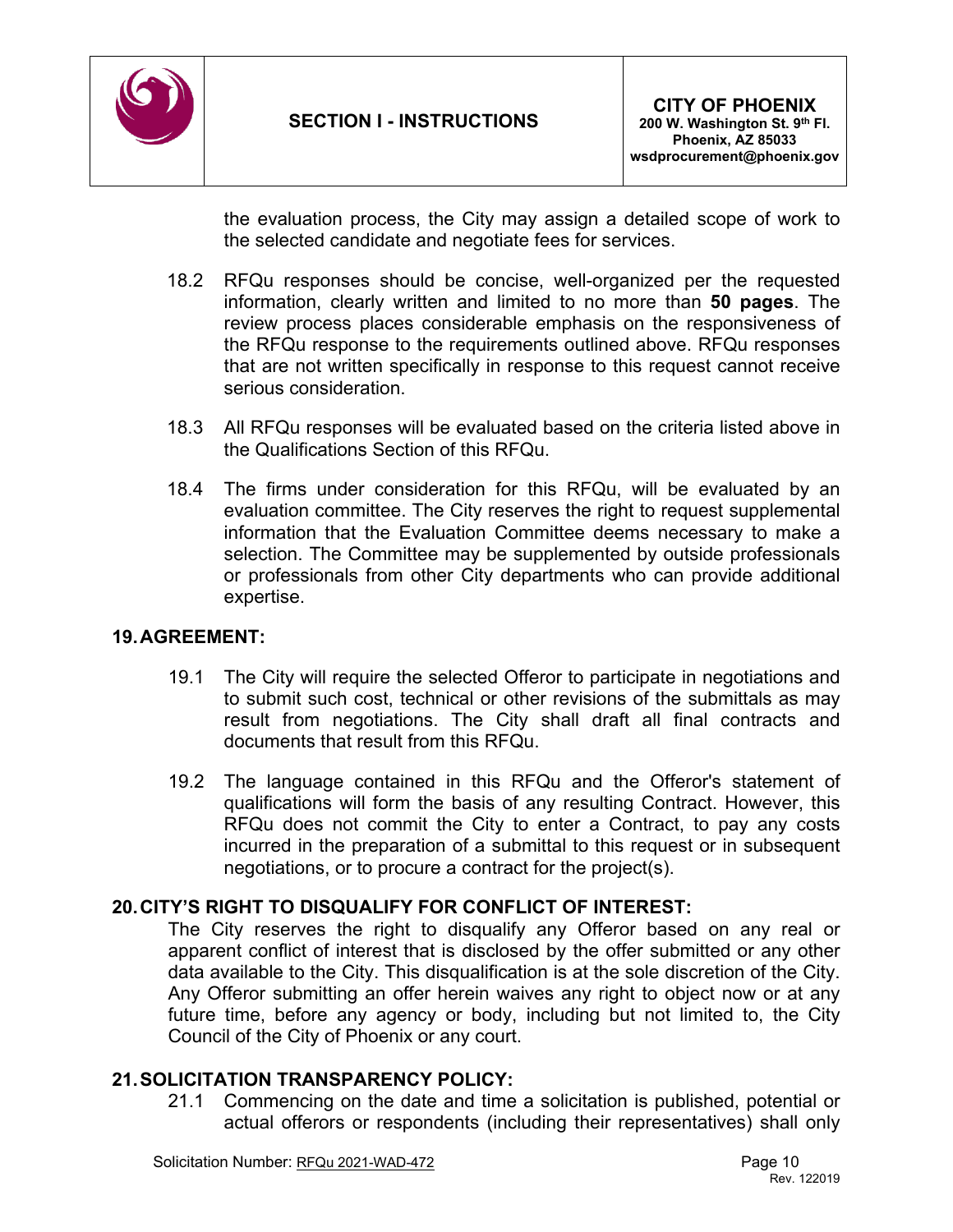

discuss matters associated with the solicitation with the Mayor, any members of City Council, the City Manager, any Deputy City Manager, or any department director directly associated with the solicitation (including in each case their assigned staff, except for the designated procurement officer) at a public meeting, posted under Arizona Statutes, until the resulting contract(s) are awarded to all offers or responses are rejected and the solicitation is cancelled without any announcement by the Procurement Officer of the City's intent to reissue the same or similar solicitation.

- 21.2 As long as the solicitation is not discussed, Offerors may continue to conduct business with the City and discuss business that is unrelated to the solicitation.
- 21.3 Offerors may discuss their offer or the solicitation with the Mayor or one or more members of the Phoenix City Council, provided such meetings are scheduled through the Procurement Officer, and are posted as open meetings with the City Clerk at least 24 hours prior to the scheduled meetings. The City Clerk will be responsible for posting the meetings. The posted notice shall identify the participants and the subject matter, as well as invite the public to participate.
- 21.4 With respect to the selection of the successful Offerors, the City Manager and City Manager's Office will continue the past practice of exerting no undue influence on the process.
- 21.5 This policy is intended to create a level playing field for all Offerors, assure that contracts are awarded in public, and protect the integrity of the selection process. **OFFERORS THAT VIOLATE THIS POLICY SHALL BE DISQUALIFIED.** After official Notice is received by the City for disqualification, the Offeror may follow the Protest process, unless the Solicitation is cancelled without notice of intent to re-issue.
- 21.6 "To discuss" means any contact by the Offeror, regardless of whether the City responds to the contact. Offerors that violate this policy will be disqualified until the resulting contract(s) are awarded, or all offers or responses are rejected and the solicitation is cancelled without any announcement by the Procurement Officer of the City's intent to reissue the same or a similar solicitation. The City interprets the policy as continuing through a cancellation of a solicitation until Council award of the contract, as long as the City cancels with a statement that the City will rebid the solicitation.

# **22.PROTEST PROCESS**:

Solicitation Number: RFQu 2021-WAD-472 Page 11 22.1 Offeror may protest the contents of a solicitation no later than seven days before the solicitation deadline when the protest is based on an apparent alleged mistake, impropriety or defect in the solicitation. Protests filed regarding the solicitation may be addressed by an amendment to the solicitation or denied by the City. If denied, the opening and award will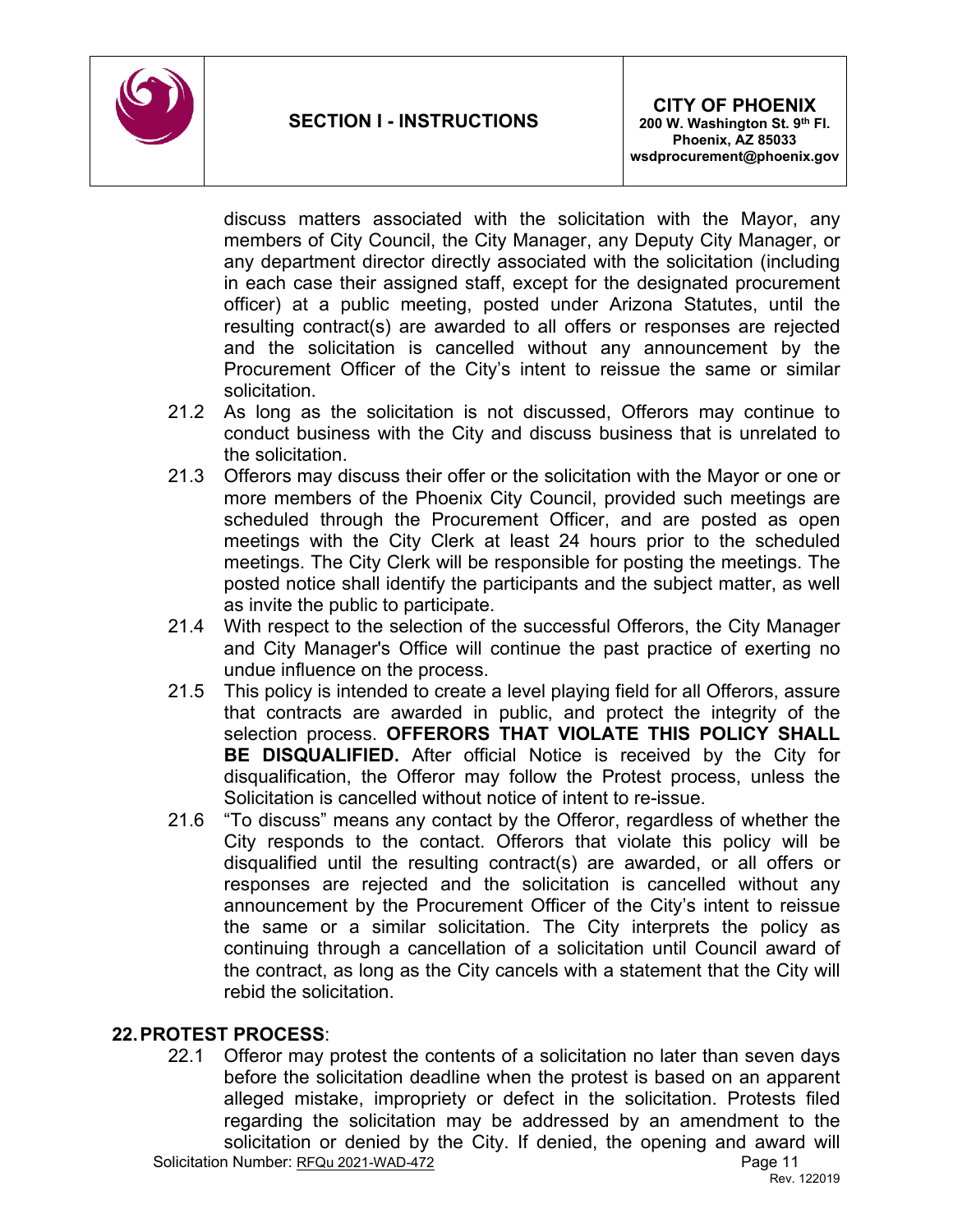

proceed unless the City determines that it is in the City's best interests to set new deadlines, amend the solicitation, cancel or re-bid.

- 22.2 Therefore, unless otherwise notified by a formal amendment, the Protester must adhere to all solicitation dates and deadlines, including timely filing of an offer, regardless of filing a protest.
- 22.3 Offeror may protest an adverse determination issued by the City regarding responsibility and responsiveness, within seven days of the date the Offeror was notified of the adverse determination.
- 22.4 Offeror may protest an award recommendation if the Offeror can establish that it had a substantial chance of being awarded the contract and will be harmed by the recommended award. The City will post recommendations on the City's website to award the contract(s) to an Offeror(s). Offeror must submit award protests within seven days after the posting of the award recommendation, with exceptions only for good cause shown, within the City's full and final discretion.
- 22.5 All protests will be in writing, filed with the Procurement Officer identified in the solicitation and include the following:
	- 22.5.1 Identification of the solicitation number.
	- 22.5.2 The name, address, and telephone number of the protester.
	- 22.5.3 A detailed statement describing the legal and factual grounds for the protest, including copies of relevant documents.
	- 22.5.4 The form of relief requested; and
	- 22.5.5 The signature of the protester or its authorized representative.
- 22.6 The Procurement Officer will render a written decision within a reasonable period after the protest is filed. The City will not request City Council authorization to award the contract until the protest process is complete. All protests and appeals must be submitted in accordance with the City's Procurement Code, (Phoenix City Code, Ch. 43) and any protests or appeals not submitted within the time requirements will not be considered. Protests must be filed with the Procurement Officer.

# **23.PUBLIC RECORD**:

Solicitation Number: RFQu 2021-WAD-472 Page 12 Rev. 122019 All Offers submitted in response to this solicitation will become the property of the City and become a matter of public record available for review pursuant to Arizona State law. If an Offeror believes that a specific section of its Offer response is confidential, the Offeror will isolate the pages marked confidential in a specific and clearly labeled section of its Offer response. An Offeror may request specific information contained within its Offer is treated by the Procurement Officer as confidential provided the Offeror clearly labels the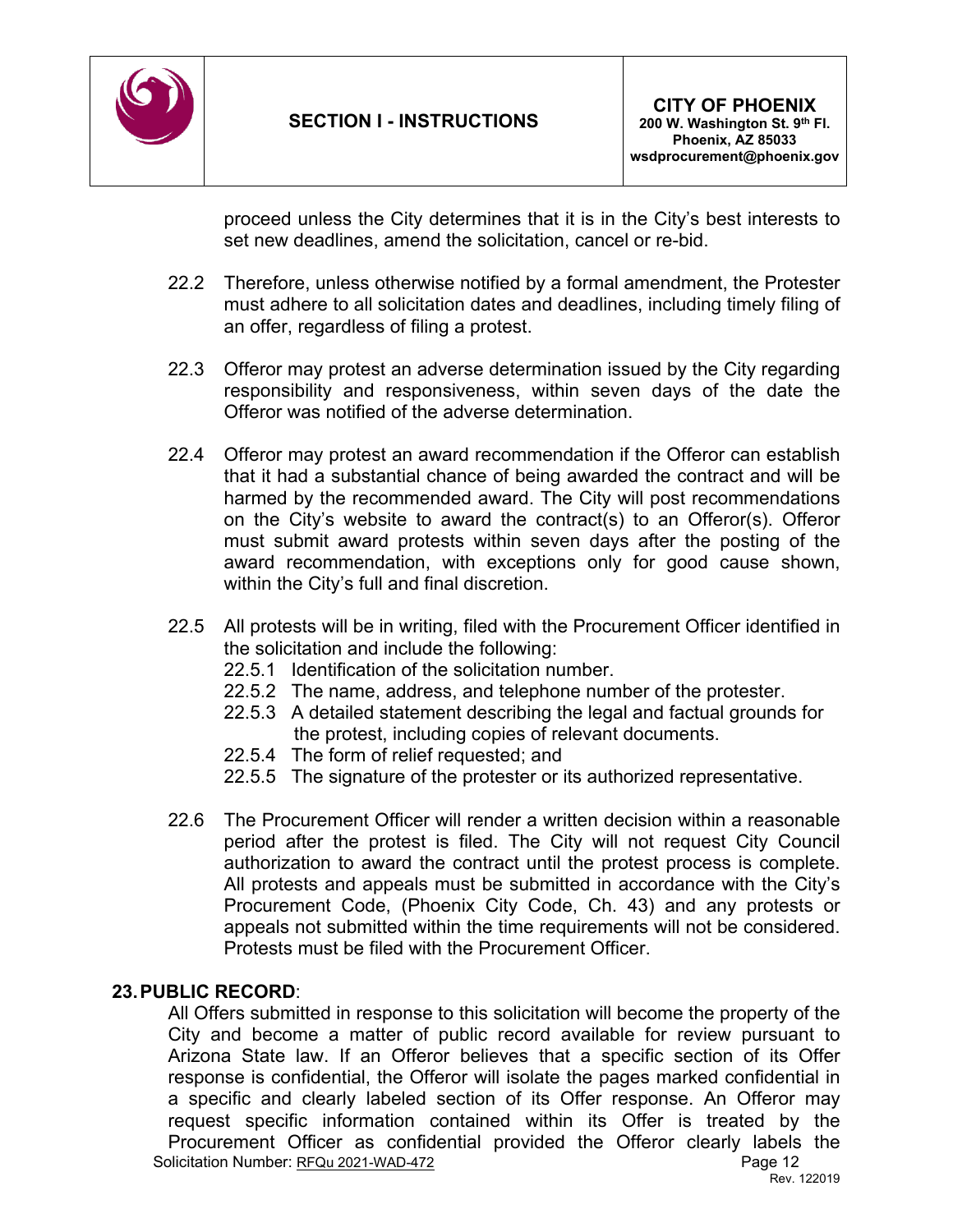

information "confidential." To the extent necessary for the evaluation process, information marked as "confidential" will not be treated as confidential. Once the procurement file becomes available for public inspection, the Procurement Officer will not make any information identified by the Offerors as "confidential" available to the public unless necessary to support the evaluation process or if specifically requested in accordance with applicable public records law. When a public records request for such information is received, the Procurement Officer will notify the Offeror in writing of any request to view any portion of its Offer marked "confidential." The Offeror will have the time set forth in the notice to obtain a court order enjoining such disclosure. If the Offeror does not provide the Procurement Officer with a court order enjoining release of the information during the designated time, the Procurement Officer will make the information requested available for inspection.

# **24.LATE OFFERS:**

Late Offers must be rejected, except for good cause. If a late Offer is submitted, the Department will document the date and time of the submittal of the late Offer, keep the Offer and notify the Offeror that its Offer was disqualified for being late.

### **25.RIGHT TO DISQUALIFY:**

The City reserves the right to disqualify any Offeror who fails to provide information or data requested or who provides materially inaccurate or misleading information or data. The City further reserves the right to disqualify any Offeror on the basis of any real or apparent conflict of interest that is disclosed by the Offeror submitted or any other data or information available to the City. This disqualification is at the sole discretion of the City. By submission of a solicitation response, the Offeror waives any right to object now or at any future time, before any agency or body including, but not limited to, the City Council of the City or any court as to the exercise by the City of such right to disqualify or as to any disqualification by reason of real or apparent conflict of interest determined by the City. The City reserves the right to replace the disqualified Offeror.

### **26.CONTRACT AWARD:**

The City reserves the right to award a contract by individual line items, by group, all or none, or any other combination most advantageous to the City. Placement on a list is not a guarantee of work.

### **27.DETERMINING RESPONSIVENESS AND RESPONSIBILITY**:

27.1 Offers will be reviewed for documentation of qualifications, completeness, and compliance with the Solicitation requirements. The City reserves sole discretion to determine responsiveness and responsibility.

Solicitation Number: RFQu 2021-WAD-472 Page 13 Rev. 122019 27.2 Responsiveness: Nonresponsive Offers will not be considered in the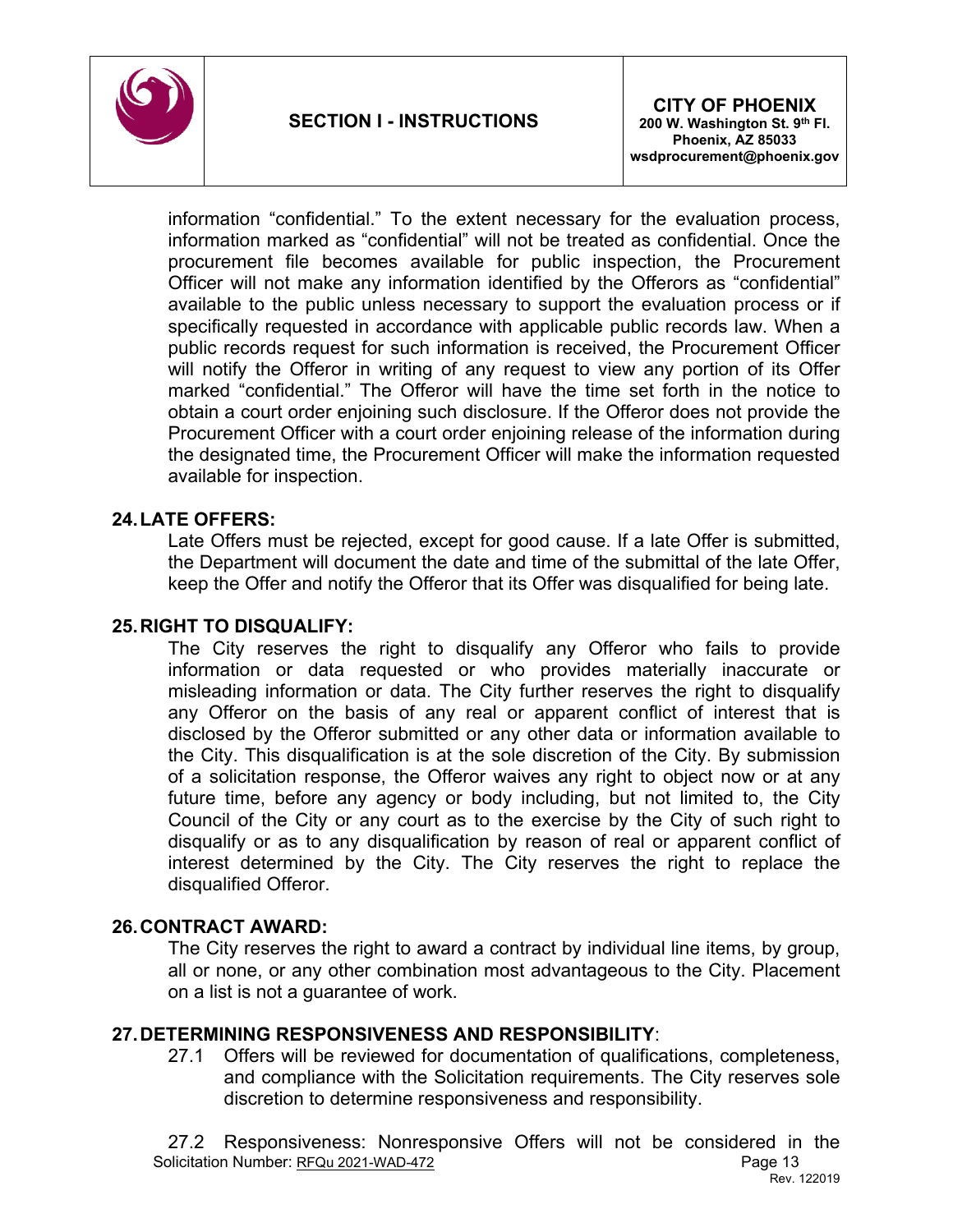

evaluation process. The solicitation states criteria that determine responsiveness, and the solicitation includes terms and conditions that if included or excluded from Offers (as the case may be) will render an Offer nonresponsive.

- 27.3 Exceptions, conditions, reservations, or understandings are presumed to be unacceptable, and an Offer that includes unacceptable exceptions, conditions, reservations, or understandings may be rejected as nonresponsive. Alternatively, the City in its sole discretion may instruct in writing that any Offeror remove the conditions, exceptions, reservations, or understandings. If the Offeror fails to do so in writing, the City may determine the Offer to be nonresponsive.
- 27.4 Responsibility: To obtain true economy, the City must conduct solicitations to minimize the possibility of a subsequent default by the contractor, late deliveries, or other unsatisfactory performance that may result in additional administrative costs. It is important that the Offeror be a responsible contractor. Responsibility includes the Offeror's integrity, skill, capacity, experience, financial ability, and facilities for conducting the work to be performed.
- 27.5 The Procurement Officer will review each Offer to determine if the Offeror is responsible and responsive. The City's determination as to whether an Offeror is responsible will be based on all information furnished by the Offeror, interviews (if any), and information received from Offeror's references, including information about Offeror's history, terminations for convenience or cause, contract breach lawsuits or notices of claim and any other sources the City deems appropriate. Award of the Contract resulting from the solicitation will not be made until any necessary investigation, which each Offeror agrees to permit by submitting its Offer, is made by the City as it deems necessary. A review of responsibility may occur up to contract award.
- 27.6 The Offeror's unreasonable failure to promptly supply information about an inquiry with respect to responsibility may be grounds for a determination of non-responsibility with respect to such Offeror.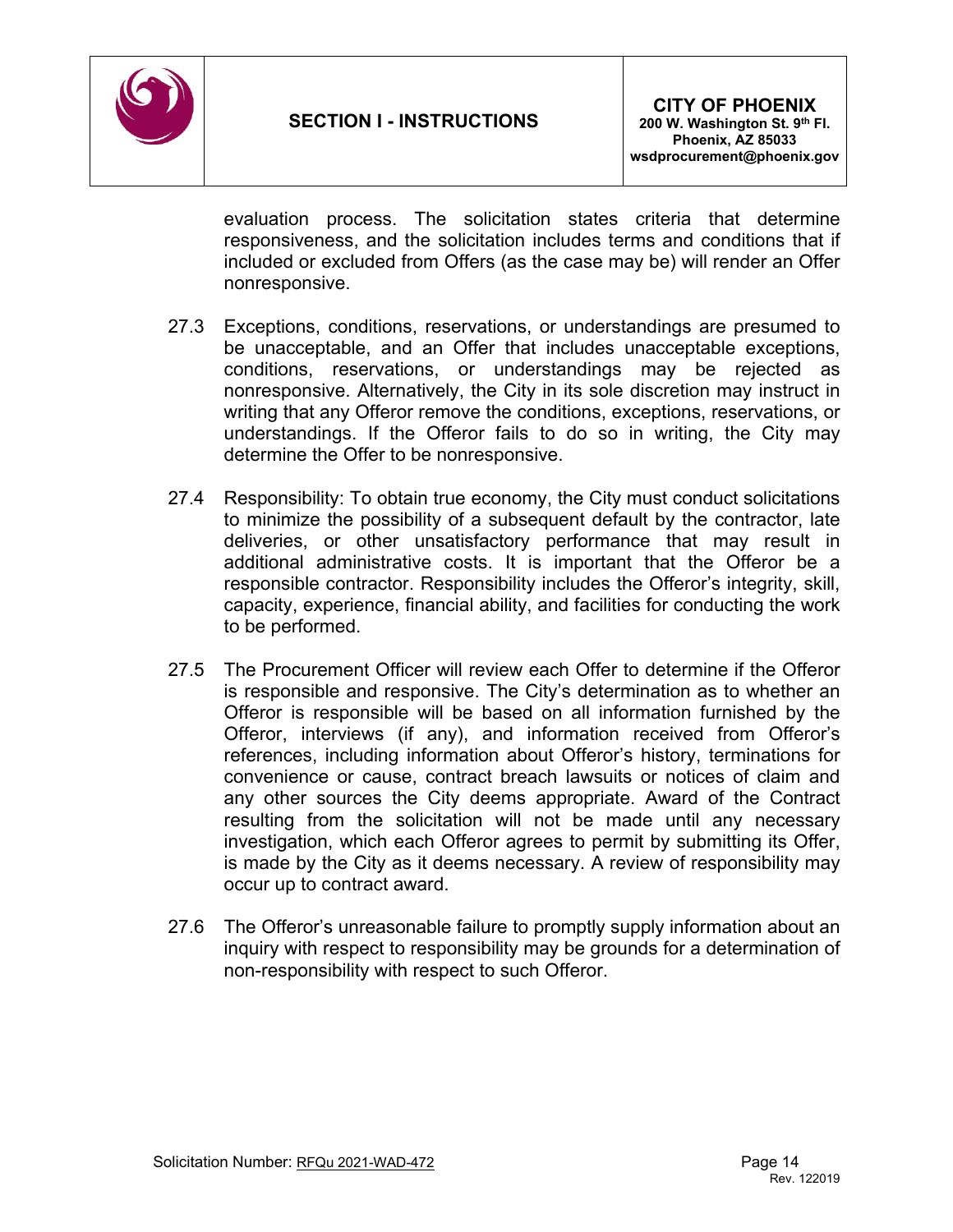

# **1. DEFINITION OF KEY WORDS USED IN THE SOLICITATION:**

| Shall, Will, Must: | Indicates a mandatory requirement. Failure to<br>meet these mandatory requirements may result in<br>the rejection of Offer as non-responsive.                                                                                                                        |
|--------------------|----------------------------------------------------------------------------------------------------------------------------------------------------------------------------------------------------------------------------------------------------------------------|
| <b>Should:</b>     | Indicates something that is recommended but<br>not mandatory. If the Contractor fails to provide<br>recommended information, the City may, at its<br>sole option, ask the Contractor to provide the<br>information or evaluate the offer without the<br>information. |
| May:               | Indicates something that is not mandatory but<br>permissible.                                                                                                                                                                                                        |

For purposes of this solicitation, the following definitions will apply:

- "A.R.S." Arizona Revised Statute
- "Buyer" or "Procurement Officer" City of Phoenix staff person responsible for the solicitation. The City employee or employees who have specifically been designated to act as a contact person or persons to the Contractor, and responsible for monitoring and overseeing the Contractor's performance under this contract.
- "City" The City of Phoenix
- "Contractor" The individual, partnership, or corporation who, as a result of the competitive process, is awarded a contract by the City of Phoenix.
- "Contract" or "Agreement" The legal agreement executed between the City of Phoenix, AZ, and the Contractor.
- "Days" Means calendar days unless otherwise specified.
- "Deputy Finance Director" The contracting authority for the City of Phoenix, AZ, authorized to sign contracts and amendments thereto on behalf of the City of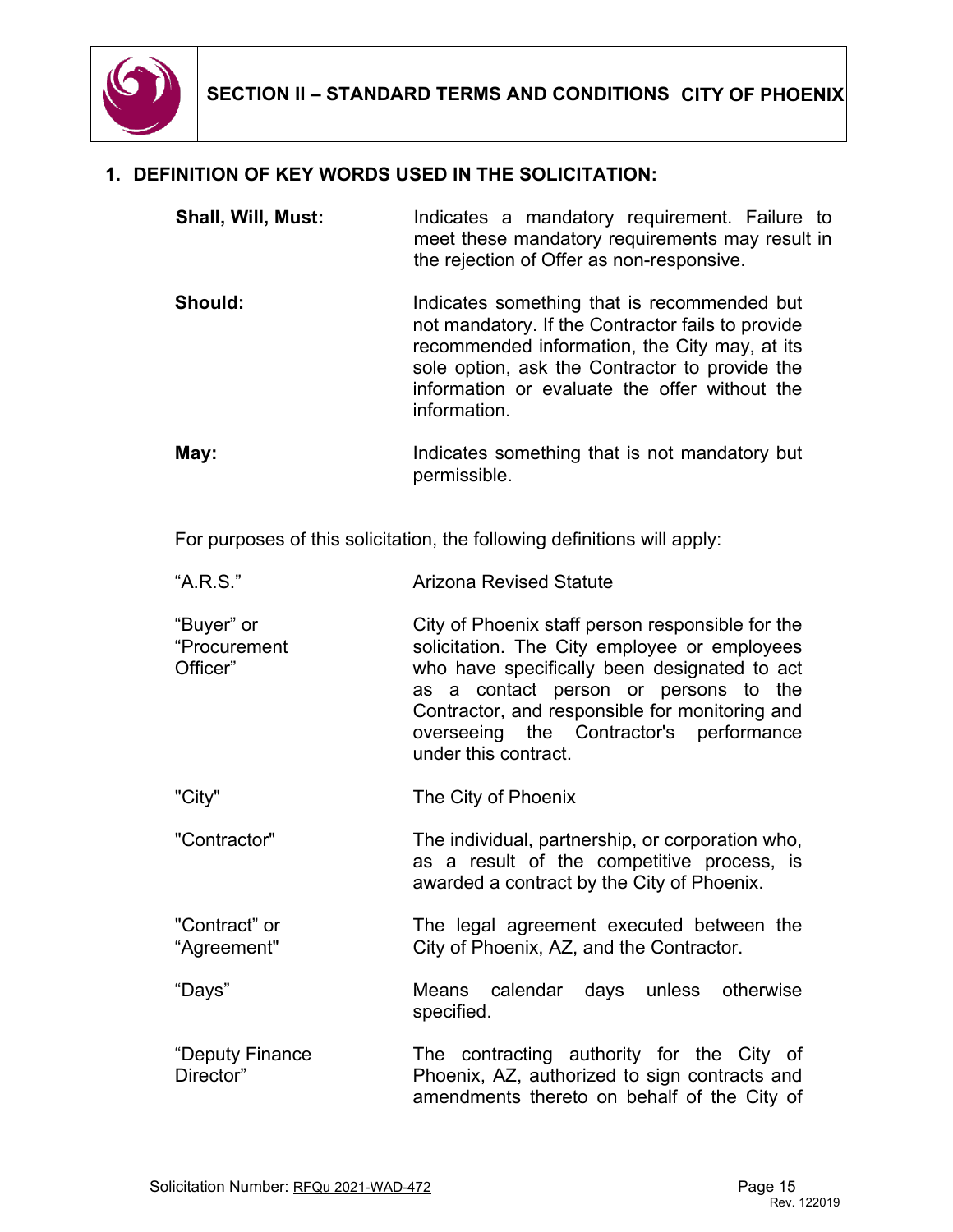

Phoenix, AZ.

| "Employer"            | Any individual or type of organization that<br>transacts business in this state, that has a<br>license issued by an agency in this state and<br>employs one or more employees in this state.<br>Employer includes this state, any political<br>subdivision of this state and self-employed<br>persons. In the case of an independent<br>contractor, employer means the independent<br>contractor and does not mean the person or<br>organization that uses contract labor. (A.R.S.<br>$23 - 211$ ). |
|-----------------------|-----------------------------------------------------------------------------------------------------------------------------------------------------------------------------------------------------------------------------------------------------------------------------------------------------------------------------------------------------------------------------------------------------------------------------------------------------------------------------------------------------|
| "Offer"               | Means a response from a supplier, contractor,<br>or service provider to a solicitation request<br>that, if awarded, binds the supplier, contractor<br>or service provider to perform in accordance<br>with the contract. Same as bid, proposal,<br>quotation or tender.                                                                                                                                                                                                                             |
| "Offeror"             | Any Vendor, Seller or Supplier submitting a<br>competitive offer in response to a solicitation<br>from the City. Same as Bidder or Proposer.                                                                                                                                                                                                                                                                                                                                                        |
| "Solicitation"        | Means an Invitation for Bid (IFB), Request for<br>Proposal (RFP), Request for Quotations<br>(RFQ), Request for Qualifications (RFQu) and<br>request for sealed bids, or any other type of<br>formal procurement which the City makes<br>public through advertising, mailings, or some<br>other method of communication. It is the<br>process by which the City seeks information,<br>proposals, bids, or quotes from suppliers.                                                                     |
| "Suppliers"           | Firms, entities, or individuals furnishing goods<br>or services to the City.                                                                                                                                                                                                                                                                                                                                                                                                                        |
| "Vendor or<br>Seller" | A seller of goods or services.                                                                                                                                                                                                                                                                                                                                                                                                                                                                      |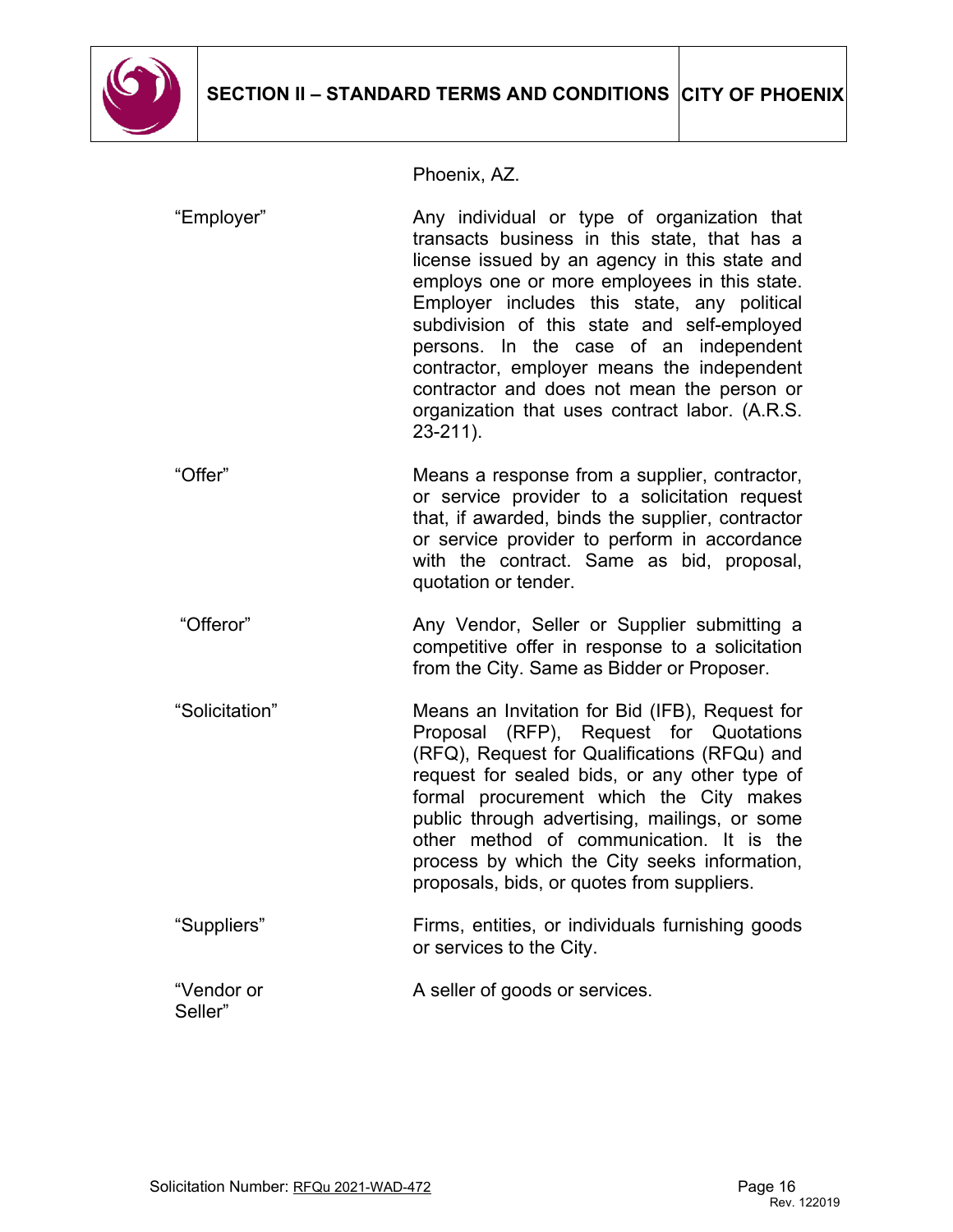

# **2. CONTRACT INTERPRETATION:**

- **2.1 APPLICABLE LAW:** This Contract will be governed by the law of the State of Arizona, and suits pertaining to this Contract will be brought only in Federal or State courts in Maricopa County, State of Arizona.
- **2.2 CONTRACT ORDER OF PRECEDENCE:** In the event of a conflict in the provisions of the Contract, as accepted by the City and as they may be amended, the following will prevail in the order set forth below:
	- **2.2.1** Special terms and conditions
	- **2.2.2** Standard terms and conditions
	- **2.2.3** Amendments
	- **2.2.4** Statement or scope of work
	- **2.2.5** Specifications
	- **2.2.6** Attachments
	- **2.2.7** Exhibits
	- **2.2.8** Instructions to Contractors
	- **2.2.9** Other documents referenced or included in the Solicitation
- **2.3 ORGANIZATION – EMPLOYMENT DISCLAIMER:** The Agreement resulting hereunder is not intended to constitute, create, give rise to or otherwise recognize a joint venture agreement or relationship, partnership or formal business organization of any kind, and the rights and obligations of the parties will be only those expressly set forth in the agreement. The parties agree that no persons supplied by the Contractor in the performance of Contractor's obligations under the agreement are considered to be City's employees and that no rights of City civil service, retirement or personnel rules accrue to such persons. The Contractor will have total responsibility for all salaries, wage bonuses, retirement, withholdings, workmen's compensation, occupational disease compensation, unemployment compensation, other employee benefits and all taxes and premiums appurtenant thereto concerning such persons, and will save and hold the City harmless with respect thereto.
- **2.4 SEVERABILITY:** The provisions of this Contract are severable to the extent that any provision or application held to be invalid will not affect any other provision or application of the contract which may remain in effect without the invalid provision or application.
- **2.5 NON-WAIVER OF LIABILITY:** The City of Phoenix as a public entity supported by tax monies, in execution of its public trust, cannot agree to waive any lawful or legitimate right to recover monies lawfully due it. Therefore, any Contractor agrees that it will not insist upon or demand any statement whereby the City agrees to limit in advance or waive any right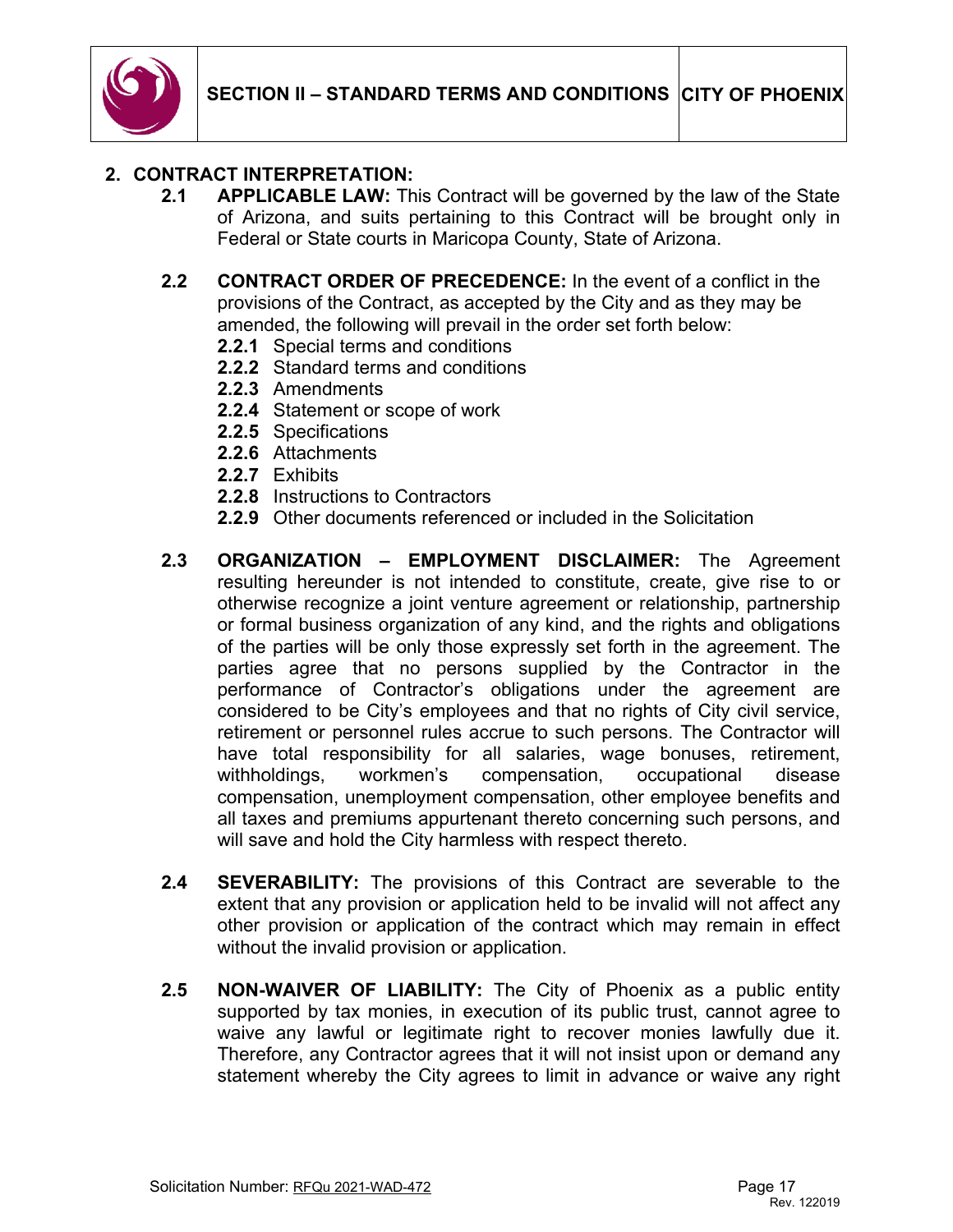

the City might have to recover actual lawful damages in any court of law under applicable Arizona law.

**2.6 PAROL EVIDENCE:** This Agreement is intended by the parties as a final expression of their agreement and is intended also as a complete and exclusive statement of the terms of this agreement. No course of prior dealings between the parties and no usage in the trade will be relevant to supplement or explain any term used in this Contract. Acceptance or acquiescence in a course of performance rendered under this contract will not be relevant to determine the meaning of this Contract even though the accepting or acquiescing party has knowledge of the nature of the performance and opportunity to object.

# **3. CONTRACT ADMINISTRATION AND OPERATION:**

- **3.1. RECORDS:** All books, accounts, reports, files, and other records relating to the contract will be subject at all reasonable times to inspection and audit by the City for five years after completion of the contract. Such records will be produced at a City of Phoenix office as designated by the City. Confidentiality will be maintained, and City will not violate any proprietary or other confidentiality agreements vendor has in place.
- **3.2. DISCRIMINATION PROHIBITED:** Contractor agrees to abide by the provisions of the Phoenix City Code Chapter 18, Article V as amended.

Any contractor, in performing under this contract, will not discriminate against any worker, employee or applicant, or any member of the public, because of race, color, religion, sex, national origin, age or disability nor otherwise commit an unfair employment practice. The supplier and/or lessee will take action to ensure that applicants are employed, and employees are dealt with during employment without regard to their race, color, religion, sex, or national origin, age or disability and adhere to a policy to pay equal compensation to men and women who perform jobs that require substantially equal skill, effort and responsibility, and that are performed within the same establishment under similar working conditions. Such action will include but not be limited to the following: Employment, promotion, demotion or transfer, recruitment or recruitment advertising, layoff or termination; rates of pay or other forms of compensation; and selection for training; including apprenticeship. The supplier further agrees that this clause will be incorporated in all subcontracts with all labor organizations furnishing skilled, unskilled and union labor, or who may perform any such labor or services in connection with this contract. Contractor further agrees that this clause will be incorporated in all subcontracts, job-contractor agreements or subleases of this agreement entered into by supplier/lessee.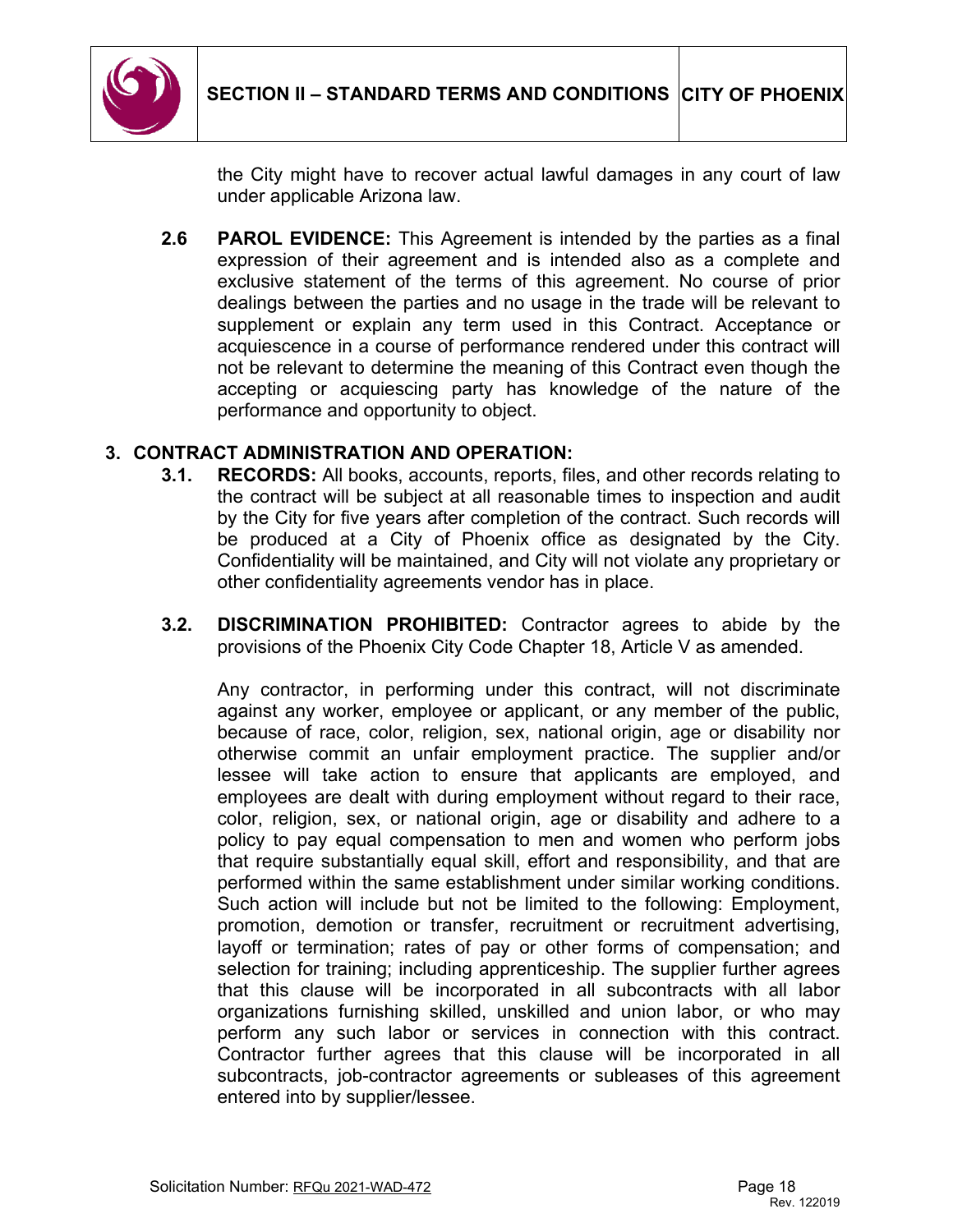

**3.3. EQUAL EMPLOYMENT OPPORTUNITY AND PAY:** In order to do business with the City, Contractor must comply with Phoenix City Code, 1969, Chapter 18, Article V, as amended, Equal Employment Opportunity Requirements. Contractor will direct any questions in regard to these requirements to the Equal Opportunity Department, (602) 262-6790.

**For a Contractor with** *35 employees or fewer:* Contractor in performing under this Agreement shall not discriminate against any worker, employee or applicant, or any member of the public, because of race, color, religion, sex, national origin, age, or disability, nor otherwise commit an unfair employment practice. The Contractor will ensure that applicants are employed, and employees are dealt with during employment without regard to their race, color, religion, sex, national origin, age, or disability. Such action shall include but not be limited to the following: employment, promotion, demotion or transfer, recruitment or recruitment advertising, layoff or termination; rates of pay or other forms of compensation; and selection for training; including apprenticeship. The Contractor further agrees that this clause will be incorporated in all subcontracts related to this Agreement that involve furnishing skilled, unskilled and union labor, or who may perform any such labor or services in connection with this Agreement. Contractor further agrees that this clause will be incorporated in all subcontracts, Contractor agreements or subleases of this agreement entered into by supplier/lessee.

**For a Contractor with** *more than 35 employees:* Contractor in performing under this Agreement shall not discriminate against any worker, employee or applicant, or any member of the public, because of race, color, religion, sex, national origin, age, or disability, nor otherwise commit an unfair employment practice. The Contractor will ensure that applicants are employed, and employees are dealt with during employment without regard to their race, color, religion, sex, national origin, age, or disability, and shall adhere to a policy to pay equal compensation to men and women who perform jobs that require substantially equal skill, effort, and responsibility, and that are performed within the same establishment under similar working conditions. Such action shall include but not be limited to the following: employment, promotion, demotion or transfer, recruitment or recruitment advertising, layoff or termination; rates of pay or other forms of compensation; and selection for training; including apprenticeship. The Contractor further agrees that this clause will be incorporated in all subcontracts with all labor organizations furnishing skilled, unskilled and union labor, or who may perform any such labor or services in connection with this contract. Contractor further agrees that this clause will be incorporated in all subcontracts, job-Contractor agreements or subleases of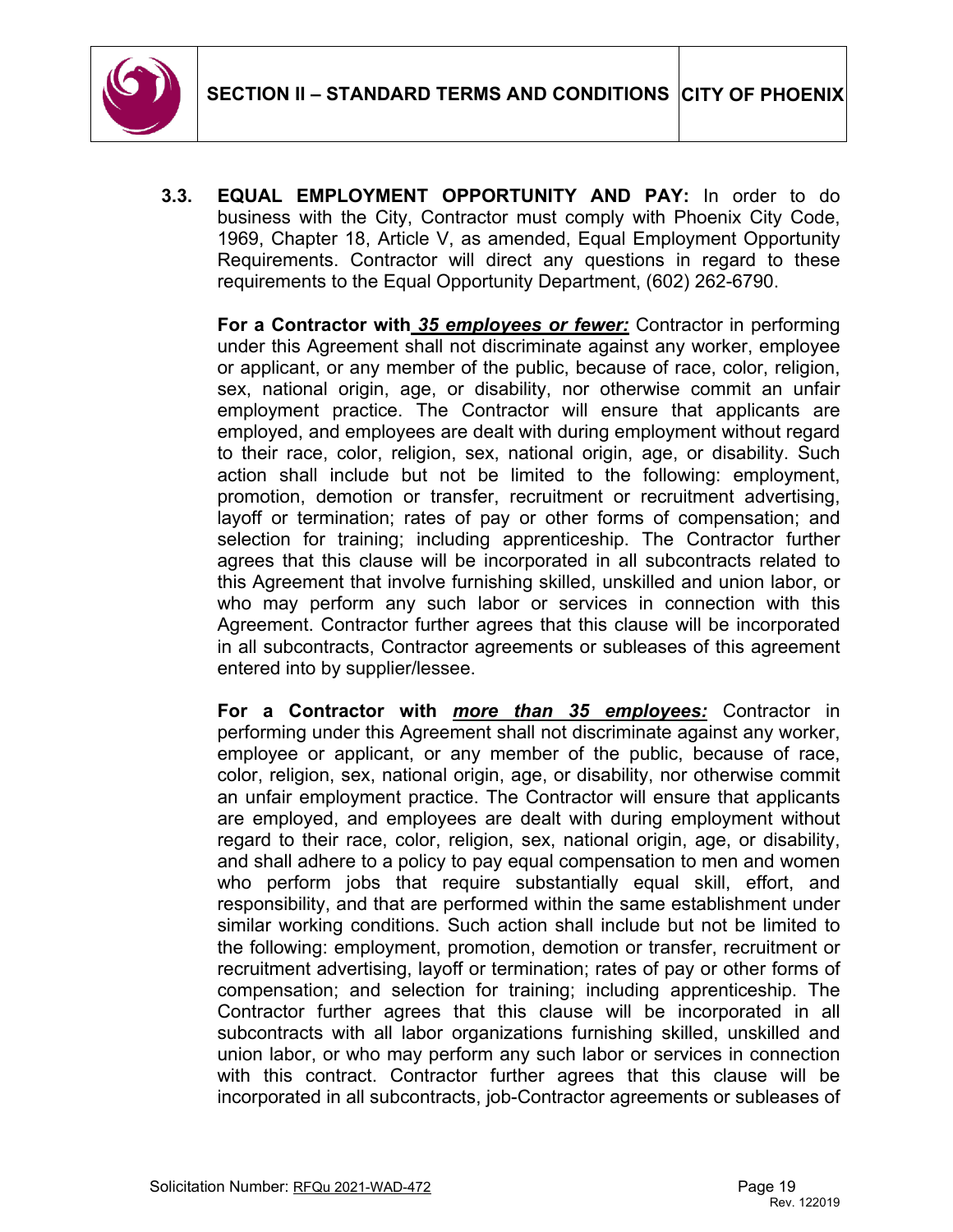

this Agreement entered into by supplier/lessee. The Contractor further agrees not to discriminate against any worker, employee or applicant, or any member of the public, because of sexual orientation or gender identity or expression and shall ensure that applicants are employed, and employees are dealt with during employment without regard to their sexual orientation or gender identity or expression.

3.3.1 Documentation: Suppliers and lessees may be required to provide additional documentation to the Equal Opportunity Department affirming that a nondiscriminatory policy is being utilized.

3.3.2 Monitoring: The Equal Opportunity Department shall monitor the employment policies and practices of suppliers and lessees subject to this article as deemed necessary. The Equal Opportunity Department is authorized to conduct on-site compliance reviews of selected firms, which may include an audit of personnel and payroll records, if necessary.

- **3.4. LEGAL WORKER REQUIREMENTS:** The City of Phoenix is prohibited by A.R.S. § 41-4401 from awarding a contract to any Contractor who fails, or whose subcontractors fail, to comply with A.R.S. § 23-214(A). Therefore, Contractor agrees that:
	- 3.4.1. Contractor and each subcontractor it uses, warrants their compliance with all federal immigration laws and regulations that relate to their employees and their compliance with A.R.S. § 23-214, subsection A.
	- 3.4.2. A breach of a warranty under paragraph 1 will be deemed a material breach of the contract that is subject to penalties up to and including termination of the contract.
	- 3.4.3. The City of Phoenix retains the legal right to inspect the papers of any Contractor or subcontractor employee who works on the contract to ensure that the Contractor or subcontractor is complying with the warranty under paragraph 1**.**
- **3.5. HEALTH, ENVIRONMENTAL AND SAFETY REQUIREMENTS**: The Contractor's products, services and facilities will be in full compliance with all applicable Federal, State and local health, environmental and safety laws, regulations, standards, codes and ordinances, regardless of whether or not they are referred to by the City.

At the request of City representatives, the Contractor will provide the City:

- 3.5.1. Environmental, safety and health regulatory compliance documents (written safety programs, training records, permits, etc.) applicable to services provided by the Contractor in this contract
- 3.5.2. A list of all federal, state, or local (EPA, OSHA, Maricopa County, etc.) citations or notice of violations issued against their firm or their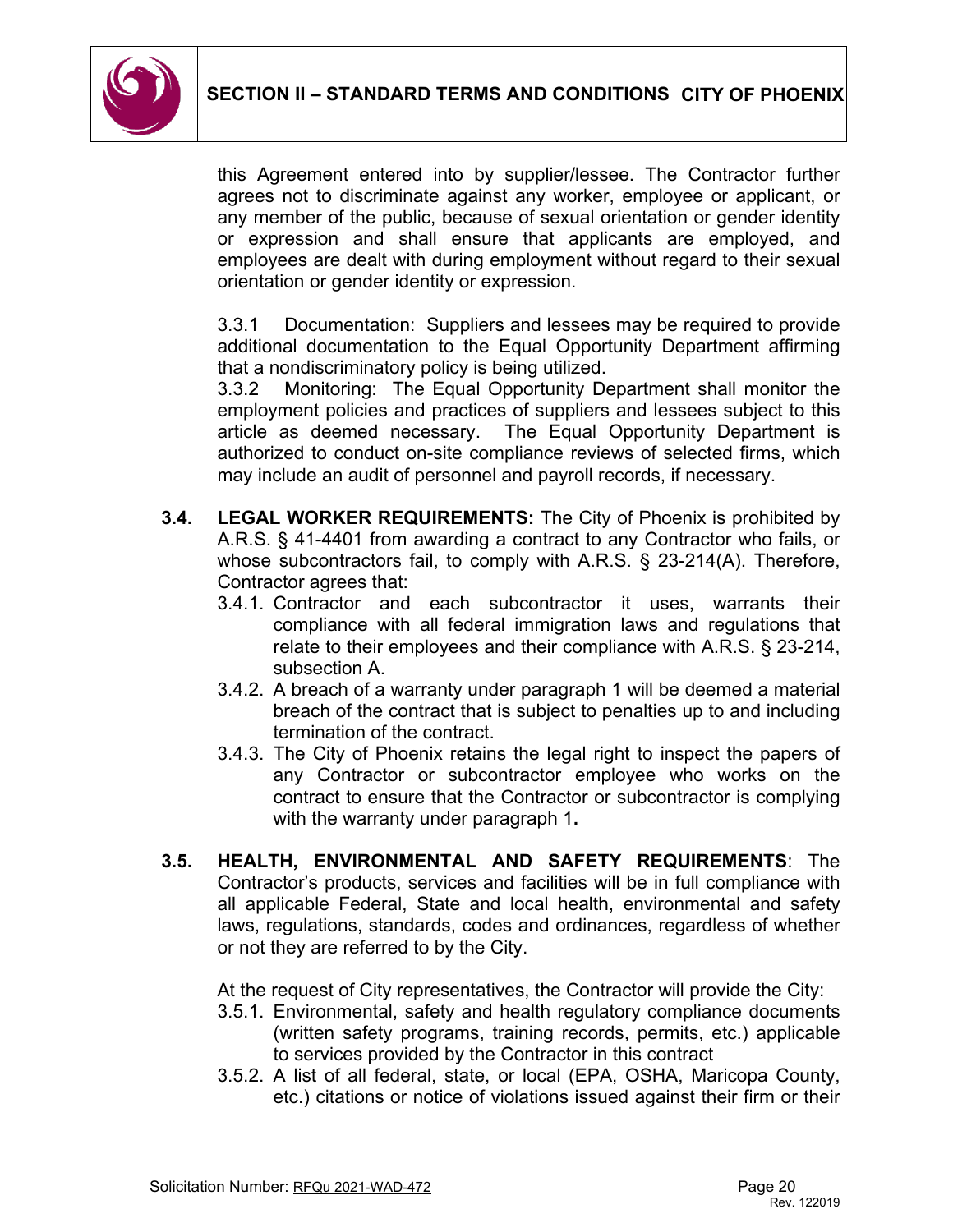

subcontractors including dates, reasons, dispositions and resolutions.

The City will have the right, but not the obligation to inspect the facilities, transportation vehicles or vessels, containers and disposal facilities provided by the Contractor or subcontractor. The City will also have the right to inspect operations conducted by the Contractor or subcontractor in the performance of this agreement. The City further reserves the right to make unannounced inspections of the Contractor's facilities (during normal business hours).

**3.6. COMPLIANCE WITH LAWS**: Contractor agrees to fully observe and comply with all applicable Federal, State and local laws, regulations, standards, codes and ordinances when performing under this Contract regardless of whether they are being referred to by the City. Contractor agrees to permit City inspection of Contractor's business records, including personnel records to verify any such compliance.

Because the contractor will be acting as an independent contractor, the City assumes no responsibility for the Contractor's acts.

- **3.7. LAWFUL PRESENCE REQUIREMENT:** Pursuant to A.R.S. §§ 1-501 and 502, the City of Phoenix is prohibited from awarding a contract to any natural person who cannot establish that he or she is lawfully present in the United States. In order to establish lawful presence, this person must produce qualifying identification and sign a City-provided affidavit affirming that the identification provided is genuine. This requirement will be imposed at the time of contract award. In the event the prevailing responder is unable to satisfy this requirement, the City will offer the award to the nexthighest scoring responder. The law does not apply to fictitious entities such as corporations, partnerships and limited liability companies
- **3.8. CONTINUATION DURING DISPUTES:** Contractor agrees that notwithstanding the existence of any dispute between the parties, insofar as is possible, under the terms of the contract, the Contractor will continue to perform the obligations required of Contractor during the continuation of any such dispute unless enjoined or prohibited by an Arizona Court of competent jurisdiction.
- **3.9. EMERGENCY PURCHASES**: The City reserves the right to purchase from other sources those items which are required on an emergency basis and cannot be supplied immediately from stock by the Contractor.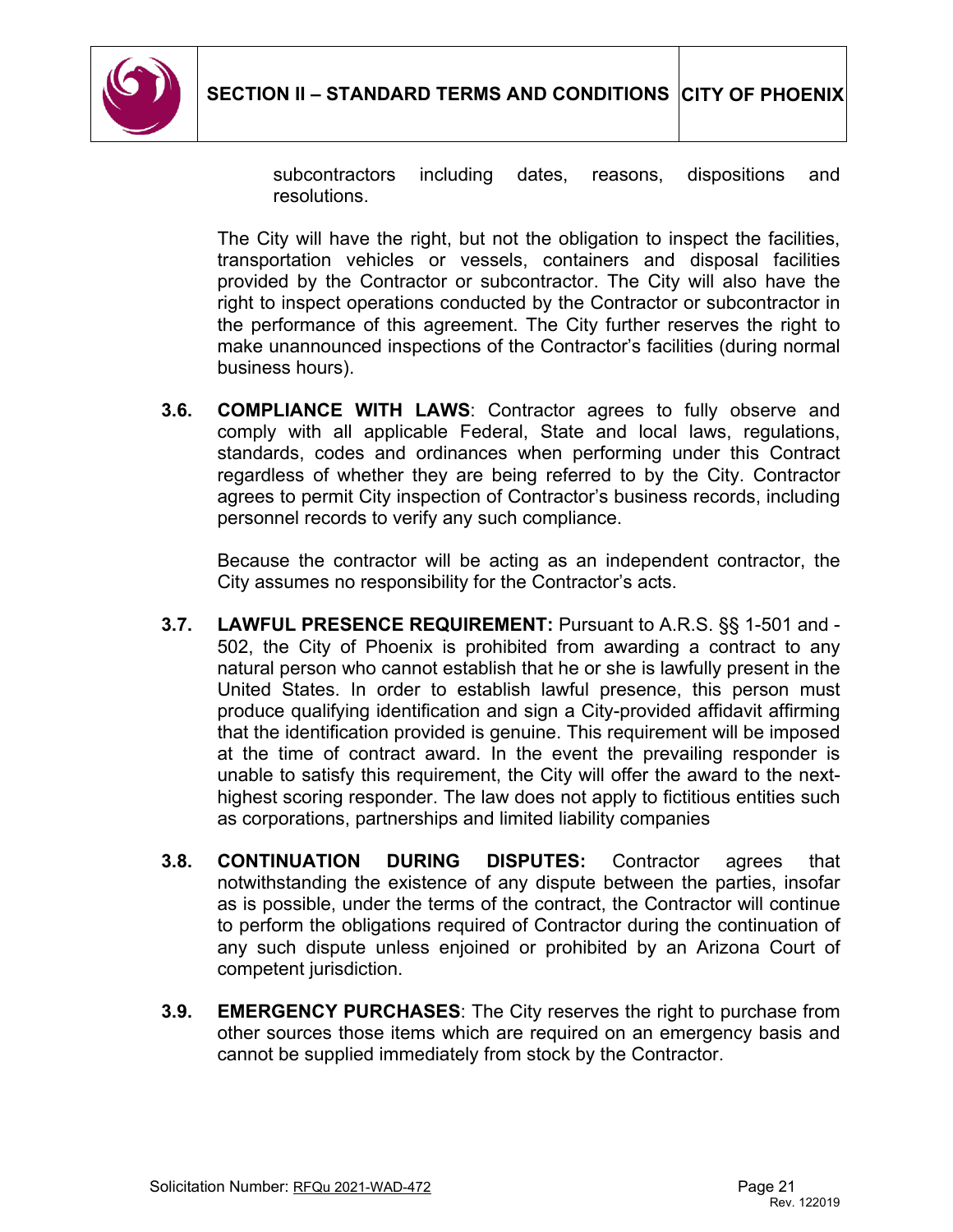

### **4. COSTS AND PAYMENTS:**

- **4.1. GENERAL**: Any prompt payment terms offered must be clearly noted by the Contractor on all invoices submitted to the City for the payment of goods or services received. The City will make every effort to process payment for the purchase of material or services within thirty to forty-five calendar days after receipt of a correct invoice, unless a good faith dispute exists to any obligation to pay all or a portion of the account. Payment terms are specified in the Offer.
- **4.2. PAYMENT DEDUCTION OFFSET PROVISION**: Contractor acknowledges that the City Charter requires that no payment be made to any Contractor as long as there is an outstanding obligation due to the City. Contractor agrees that any obligation it owes to the City will be offset against any payment due to the Contractor from the City.
- **4.3. LATE SUBMISSION OF CLAIM BY CONTRACTOR**: The City will not honor any invoices or claims which are tendered one year after the last item of the account accrued.
- **4.4. DISCOUNTS**: Payment discounts will be computed from the date of receiving acceptable products, materials and/or services or correct invoice, whichever is later to the date payment is mailed.
- **4.5. NO ADVANCE PAYMENTS**: Advance payments are not authorized. Payment will be made only for actual services or commodities that have been received, unless addressed specifically in the Scope of work for subscription services.
- **4.6. FUND APPROPRIATION CONTINGENCY:** The Vendor recognizes that any agreement entered into will commence upon the day first provided and continue in full force and effect until termination in accordance with its provisions. The Vendor and the City herein recognize that the continuation of any contract after the close of any given fiscal year of the City, which ends on June 30th of each year, will be subject to the approval of the budget of the City providing for or covering such contract item as an expenditure therein. The City does not represent that said budget item will be actually adopted, said determination being the determination of the City Council at the time of the adoption of the budget.
- **4.7. MAXIMUM PRICES:** The City will not be invoiced at prices higher than those stated in any contract resulting from this Offer. Contractor certifies, by signing this Offer that the prices offered are no higher than the lowest price the Contractor charges other buyers for similar quantities under similar conditions, as applicable and shown by quotes for like services and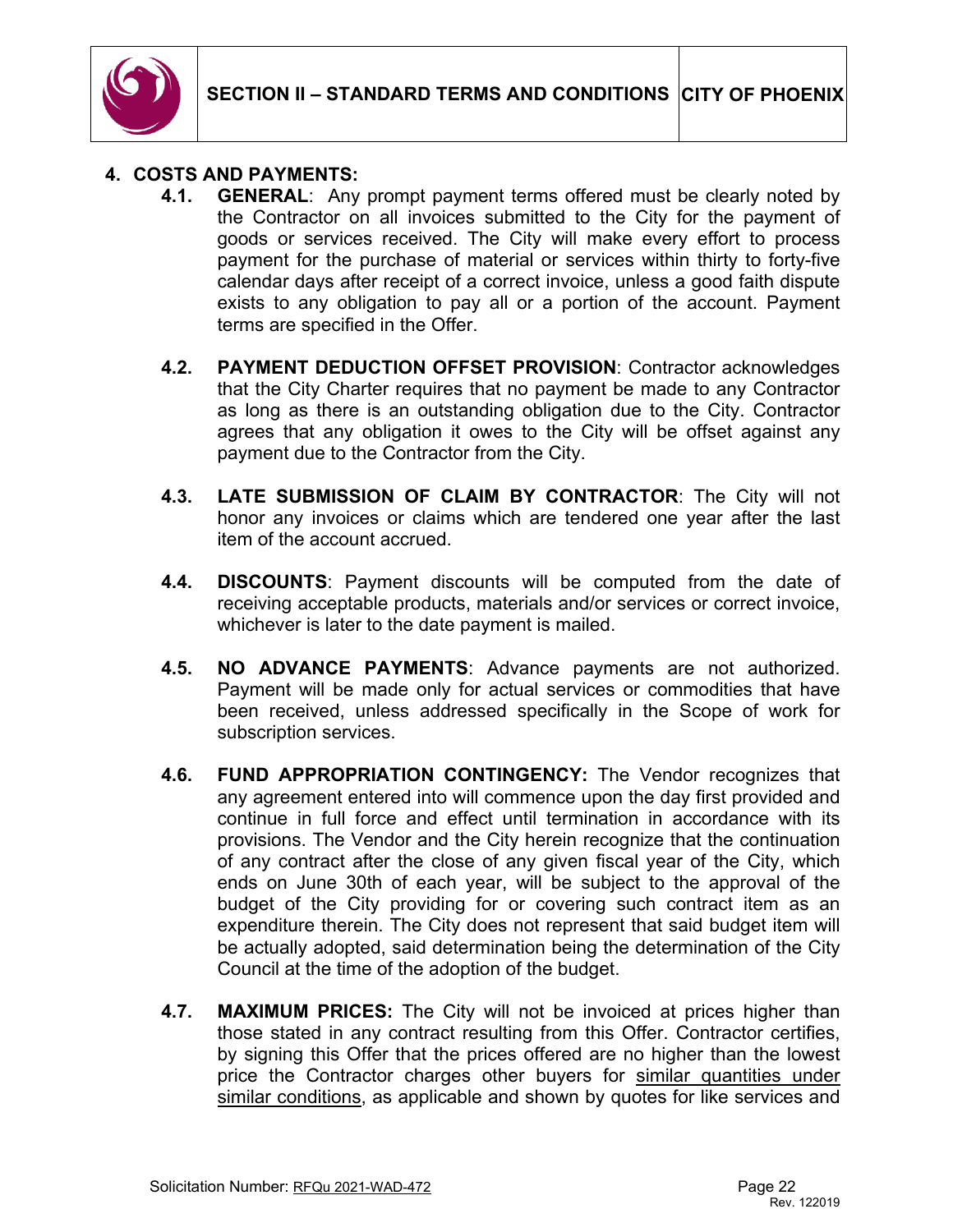

goods. Contractor further agrees that any reductions in the price of the goods or services covered by this Offer and occurring after award will apply to the undelivered balance. The Contractor will promptly notify the City of such price reductions.

**4.8. F.O.B. POINT**: All prices are to be quoted F.O.B. delivered, unless specified elsewhere in this solicitation.

# **5. CONTRACT CHANGES:**

- **5.1. CONTRACT AMENDMENTS**: Contracts will be modified only by a written contract amendment signed persons duly authorized to enter into contracts on behalf of the Contractor. No verbal agreement or conversation with any officer, agent, or employee of the City either before or after execution of the contract, will affect or modify any of the terms or obligations contained or to be contained in the contract. Any such verbal agreements or conversation shall be considered as unofficial information and in no way binding upon the City or the Contractor. All agreements shall be in writing and contract changes shall be by written amendment signed by both parties.
- **5.2. ASSIGNMENT - DELEGATION**: No right or interest in this contract nor monies due hereunder will be assigned in whole or in part without written permission of the City, and no delegation of any duty of Contractor will be made without prior written permission of the City, which may be withheld for good cause. Any assignment or delegation made in violation of this section will be void.
- **5.3. NON-EXCLUSIVE CONTRACT**: Any contract resulting from this solicitation will be awarded with the understanding and agreement that it is for the sole convenience of the City. The City reserves the right to obtain like goods or services from another source when necessary.

# **6. RISK OF LOSS AND LIABILITY:**

- **6.1. TITLE AND RISK OF LOSS**: The title and risk of loss of material or service will not pass to the City until the City actually receives the material or service at the point of delivery; and such loss, injury, or destruction will not release seller from any obligation hereunder.
- **6.2. ACCEPTANCE:** All material or service is subject to final inspection and acceptance by the City. Material or service failing to conform to the specifications of this contract will be held at Contractor's risk and may be returned to the Contractor. If so returned, all costs are the responsibility of the Contractor. Noncompliance will conform to the cancellation clause set forth in this document.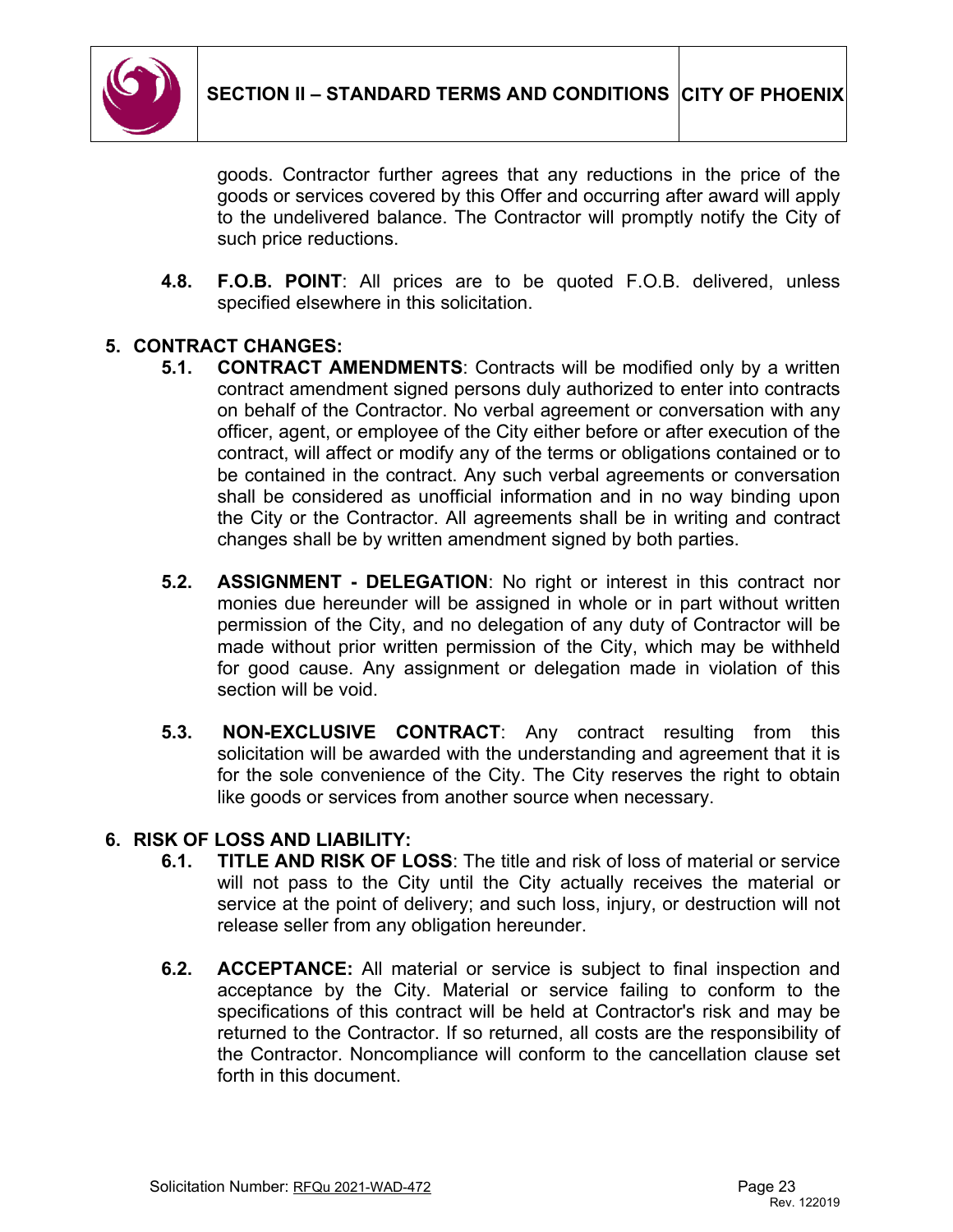

**6.3. FORCE MAJEURE**: Except for payment of sums due, neither party will be liable to the other nor deemed in default under this contract if and to the extent that such party's performance of this contract is prevented by reason of force majeure. The term "force majeure" means an occurrence that is beyond the control of the party affected and occurs without its fault or negligence. Force majeure will not include late performance by a subcontractor unless the delay arises out of a force majeure occurrence in accordance with this force majeure term and condition.

If either party is delayed at any time in the progress of the work by force majeure, the delayed party will notify the other party in writing of such delay, as soon as is practical, of the commencement thereof and will specify the causes of such delay in such notice. Such notice will be handdelivered or mailed certified-return receipt and will make a specific reference to this provision, thereby invoking its provisions. The delayed party will cause such delay to cease as soon as practicable and will notify the other party in writing when it has done so. The time of completion will be extended by contract modification for a period of time equal to the time that results or effects of such delay prevent the delayed party from performing in accordance with this contract.

- **6.4. LOSS OF MATERIALS**: The City does not assume any responsibility, at any time, for the protection of or for loss of materials, from the time that the contract operations have commenced until the final acceptance of the work by the project manager.
- **6.5. CONTRACT PERFORMANCE:** Contractor will furnish all necessary labor, tools, equipment, and supplies to perform the required services at the City facilities designated, unless otherwise specifically addressed in the scope, or elsewhere in this Agreement. The City's authorized representative will decide all questions which may arise as to the quality and acceptability of any work performed under the contract. If, in the opinion of the City's authorized representative, performance becomes unsatisfactory, the City will notify the Contractor.

The Contractor will have 30 days from that time to correct any specific instances of unsatisfactory performance, unless a different amount of time is specified in the agreement. In the event the unsatisfactory performance is not corrected within the time specified, the City will have the immediate right to complete the work to its satisfaction and will deduct the cost to cover from any balances due or to become due the Contractor. Repeated incidences of unsatisfactory performance may result in cancellation of the agreement for default.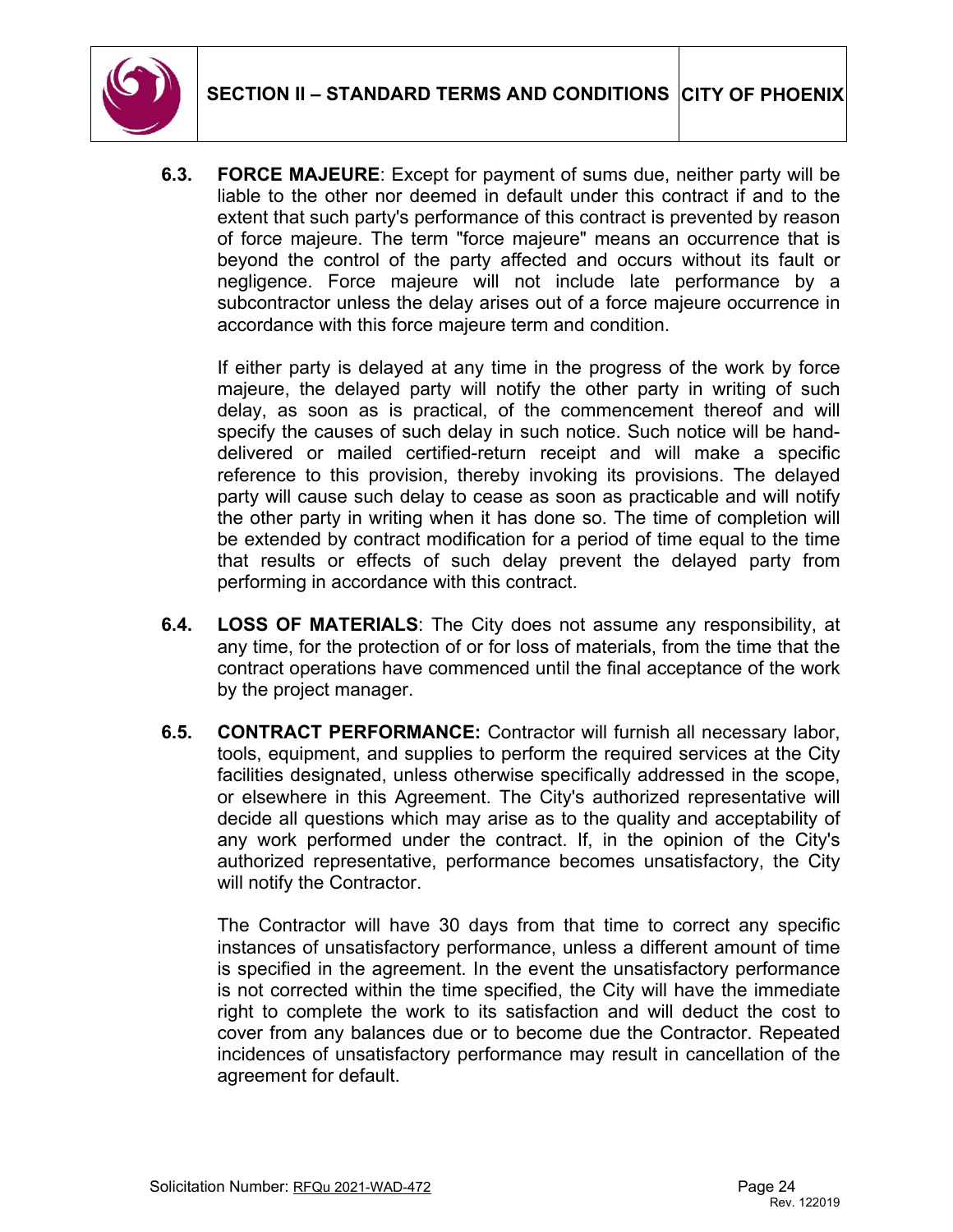

**6.6. DAMAGE TO CITY PROPERTY**: Contractor will perform all work so that no damage to the building or grounds results. Contractor will repair any damage caused to the satisfaction of the City at no cost to the City.

Contractor will take care to avoid damage to adjacent finished materials that are to remain. If finished materials are damaged, Contractor will repair and finish to match existing material as approved by the City at Contractor's expense.

# **7. CITY'S CONTRACTUAL RIGHTS:**

- **7.1.** Whenever one party to this contract in good faith has reason to question the other party's intent to perform, the former party may demand that the other party give a written assurance of this intent to perform. In the event that a demand is made and no written assurance is given within five days, the demanding party may treat this failure as an anticipatory repudiation of this contract.
- **7.2. NON-EXCLUSIVE REMEDIES:** The rights and remedies of the City under this Contract are non-exclusive.
- **7.3. DEFAULT IN ONE INSTALLMENT TO CONSTITUTE BREACH:** Each installment or lot of the agreement is dependent on every other installment or lot and a delivery of non-conforming goods or a default of any nature under one installment or lot will impair the value of the whole agreement and constitutes a total breach of the agreement as a whole.
- **7.4. ON TIME DELIVERY:** Because the City is providing services which involve health, safety and welfare of the general public, delivery time is of the essence. Delivery must be made in accordance with the delivery schedule promised by the Contractor.
- **7.5. DEFAULT:** In case of default by the Contractor, the City may, by written notice, cancel this contract and repurchase from another source and may recover the excess costs by (1) deduction from an unpaid balance due; (2) collection against the bid and/or performance bond, or (3) a combination of the aforementioned remedies or other remedies as provided by law.
- **7.6. COVENANT AGAINST CONTINGENT FEES:** Seller warrants that no person or selling agent has been employed or retained to solicit or secure this contract upon an agreement or understanding for a commission, percentage, brokerage, or contingent fee, excepting bona fide employers or bona fide established commercial or selling agencies maintained by the seller for the purpose of securing business. For breach or violation of this warranty, the City will have the right to annul the contract without liability or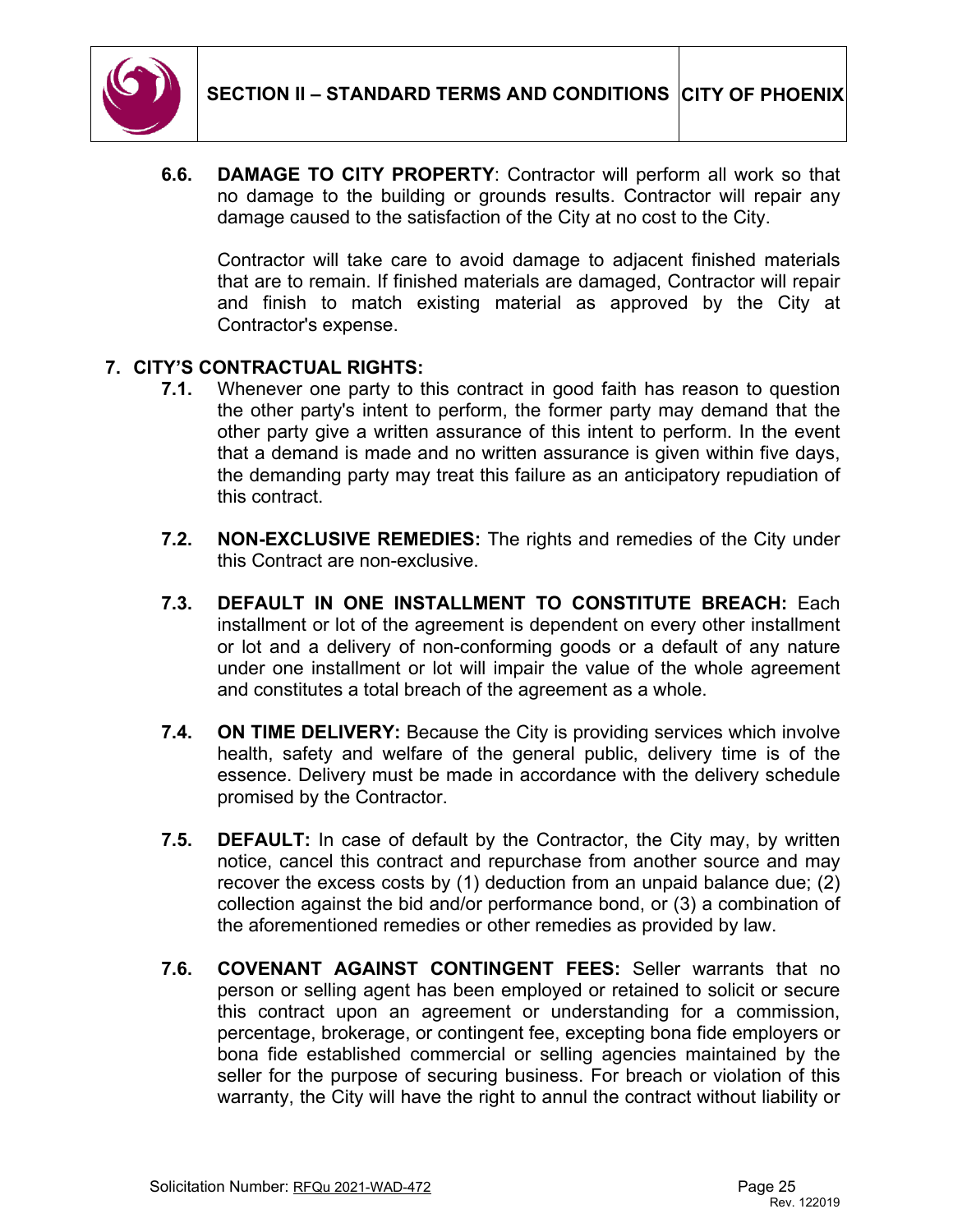

in its discretion to deduct from the contract price a consideration, or otherwise recover the full amount of such commission, brokerage or contingent fee.

- **7.7. COST JUSTIFICATION:** In the event only one response is received, the City may require that the Contractor submit a cost proposal in sufficient detail for the City to perform a cost/price analysis to determine if the Offer price is fair and reasonable.
- **7.8. WORK PRODUCT, EQUIPMENT AND MATERIALS**: All work product, equipment, or materials created or purchased under this contract belongs to the City and must be delivered to the City at City's request upon termination of this contract. Contractor agrees to assign to City all rights and interests Contractor may have in materials prepared under this contract that are "works for hire" within the meaning of the copyright laws of the United States, including any right to derivative use of the material.

# **8. CONTRACT TERMINATION:**

**8.1. GRATUITIES**: The City may, by written notice to the Contractor, cancel this contract if it is found that gratuities, in the form of entertainment, gifts or otherwise, were offered or given by the Contractor or any agent or representative of the Contractor, to any officer or employee of the City making any determinations with respect to the performing of such contract. In the event this contract is canceled by the City pursuant to this provision, the City will be entitled, in addition to any other rights and remedies, to recover or withhold from the Contractor the amount of the gratuity.

### **8.2. CONDITIONS AND CAUSES FOR TERMINATION**:

- 8.2.1 This contract may be terminated at any time by mutual written consent, or by the City, with or without cause, upon giving thirty-day written notice to Contractor. The City at its convenience, by written notice, may terminate this contract, in whole or in part. If this contract is terminated, the City will be liable only for payment under the payment provisions of this contract for services rendered and accepted material received by the City before the effective date of termination. Title to all materials, work-in-process and completed but undeliverable goods, will pass to the City after costs are claimed and allowed. The Seller will submit detailed cost claims in an acceptable manner and will permit the City to examine such books and records as may be necessary in order to verify the reasonableness of any claims.
- 8.2.2 The City reserves the right to cancel the whole or any part of this contract due to failure of Contractor to carry out any term, promise, or condition of the contract. The City will issue a written notice of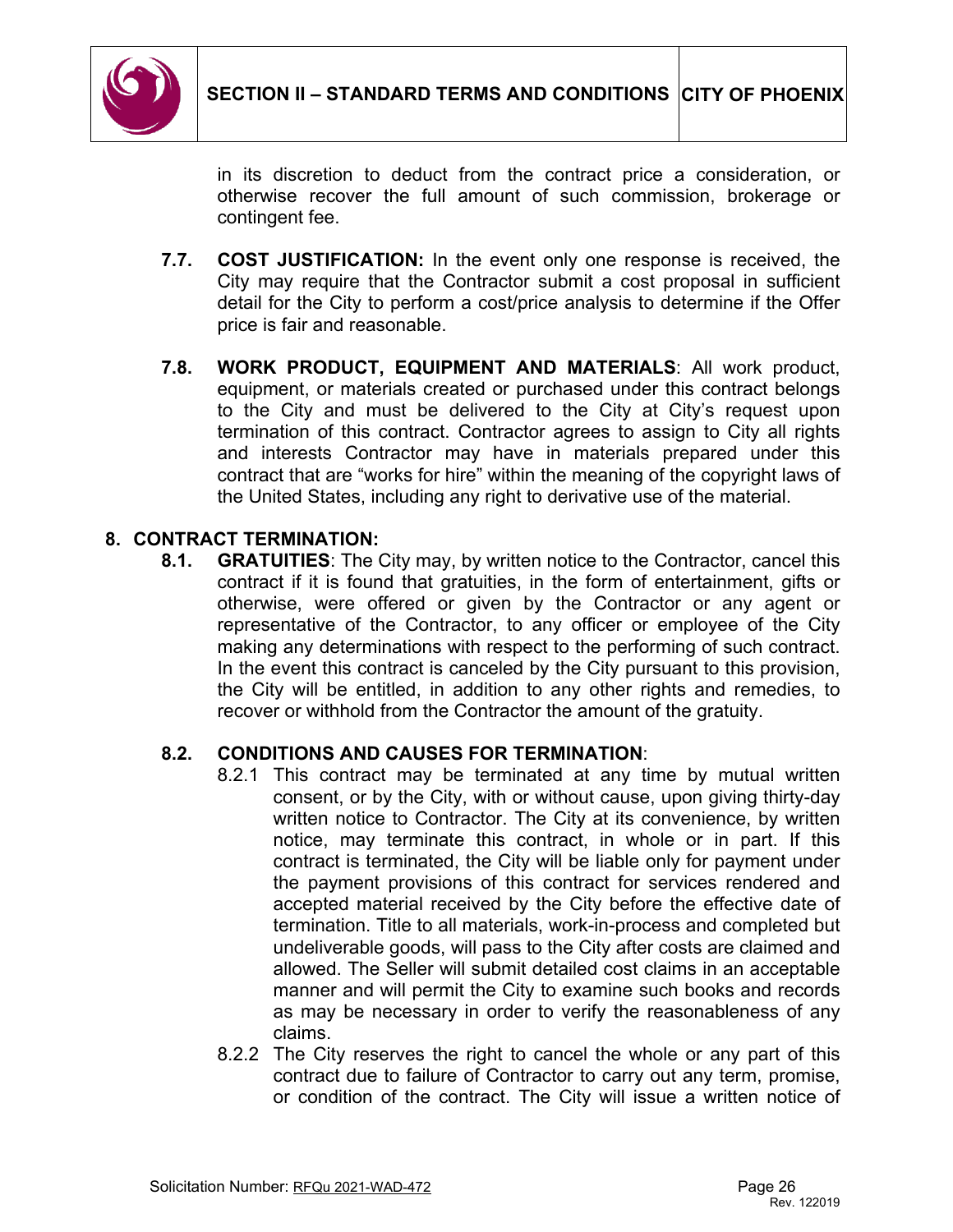

default to Contractor for acting or failing to act as in any of the following:

- In the opinion of the City, Contractor provides personnel who do not meet the requirements of the contract.
- In the opinion of the City, Contractor fails to perform adequately the stipulations, conditions or services/specifications required in this contract.
- In the opinion of the City, Contractor attempts to impose on the City personnel or materials, products or workmanship, which is of an unacceptable quality.
- •Contractor fails to furnish the required service and/or product within the time stipulated in the contract.
- In the opinion of the City, Contractor fails to make progress in the performance of the requirements of the contract and/or give the City a positive indication that Contractor will not or cannot perform to the requirements of the contract.
- **8.3. CONTRACT CANCELLATION:** All parties acknowledge that this contract is subject to cancellation by the City of Phoenix pursuant to the provision of Section 38-511, Arizona Revised Statutes.

# **9. STATE AND LOCAL TRANSACTION PRIVILEGE TAXES:**

In accordance with applicable state and local law, transaction privilege taxes may be applicable to this transaction. The state and local transaction privilege (sales) tax burden and legal liability to remit taxes are on the vendor that is conducting business in Arizona and the City of Phoenix. Any failure by the Contractor to collect applicable taxes from the City will not relieve the Contractor from its obligation to remit taxes. It is the responsibility of the prospective bidder to determine any applicable taxes. The City will look at the price or offer submitted and will not deduct, add or alter pricing based on speculation or application of any taxes, nor will the City provide advice or guidance. If you have questions regarding your tax liability, please seek advice from a tax professional prior to submitting your offer. You may also find information at https://www.phoenix.gov/finance/plt or https://www.azdor.gov/Business.aspx. Once your offer is submitted, the Offer is valid for the time specified in this Solicitation, regardless of mistake or omission of tax liability. If the City finds over payment of a project due to tax consideration that was not due, the Contractor will be liable to the City for that amount, and by contracting with the City, the Contractor agrees to remit any overpayments back to the City for miscalculations on taxes included in an offer price.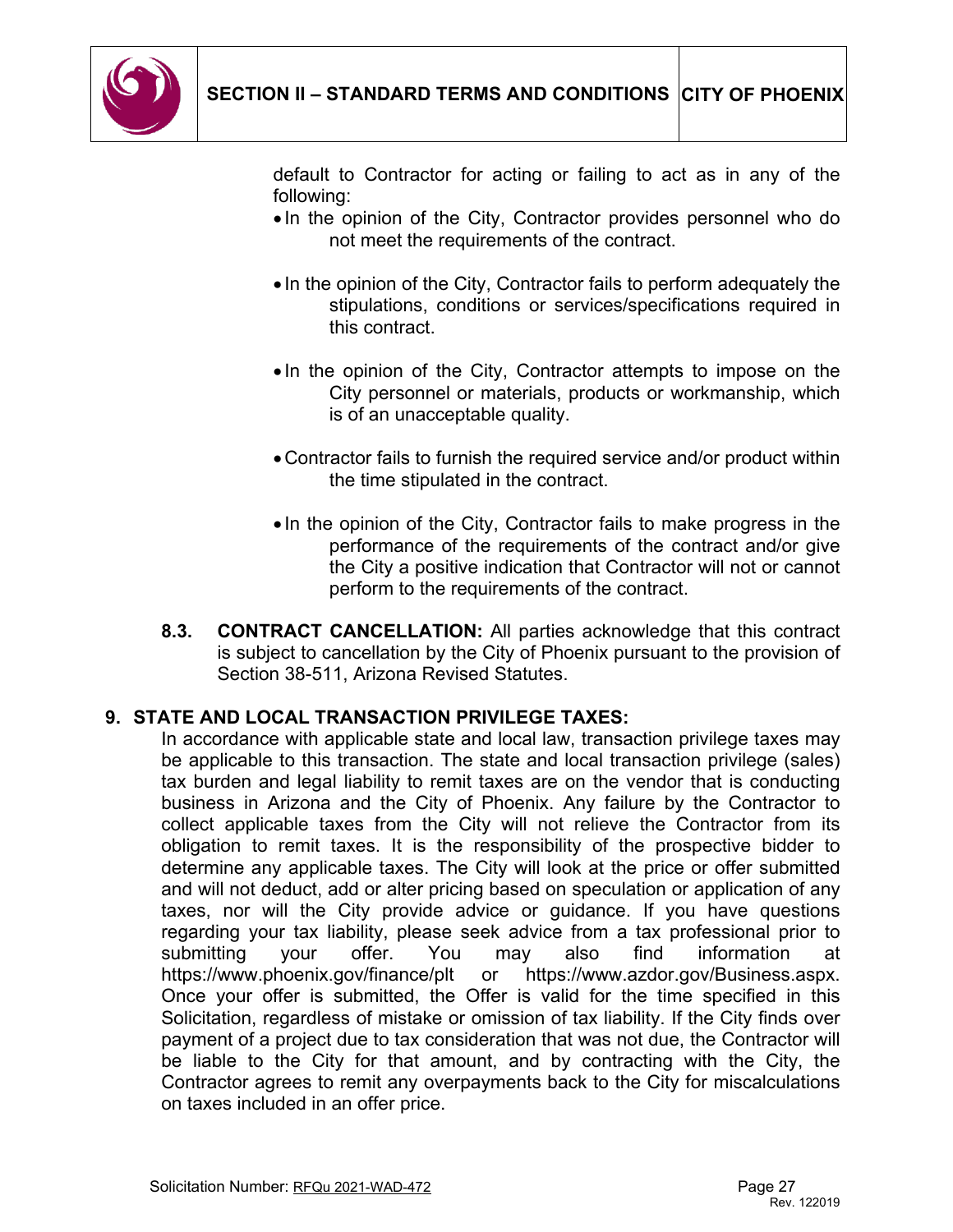

### **10.TAX INDEMNIFICATION:**

Contractor will pay all federal, state and local taxes applicable to its operation and any persons employed by the Contractor and require the same of all subcontractors. Contractor will hold the City harmless from any responsibility for taxes, damages and interest, if applicable, contributions required under federal, and/or state and local laws and regulations and any other costs including transaction privilege taxes, unemployment compensation insurance, Social Security and Worker's Compensation, and require the same of all subcontractors.

### **11.TAX RESPONSIBILITY QUALIFICATION:**

Contractor may be required to establish, to the satisfaction of City, that any and all fees and taxes due to the City or the State of Arizona for any License or Transaction Privilege taxes, Use Taxes or similar excise taxes, are currently paid (except for matters under legal protest). Contractor agrees to a waiver of the confidentiality provisions contained in the City Finance Code and any similar confidentiality provisions contained in Arizona statutes relative to State Transaction Privilege Taxes or Use Taxes. Contractor agrees to provide written authorization to the City Finance Department and to the Arizona State Department of Revenue to release tax information relative to Arizona Transaction Privilege Taxes or Arizona Use Taxes in order to assist the Department in evaluating Contractor's qualifications for and compliance with contract for duration of the term of contract.

#### **12. NO ISRAEL BOYCOTT**:

By entering into this contract, the Contractor certifies that they are not currently engaged in, and agrees for the duration of the contract to not engage in, a boycott of goods or services from Israel.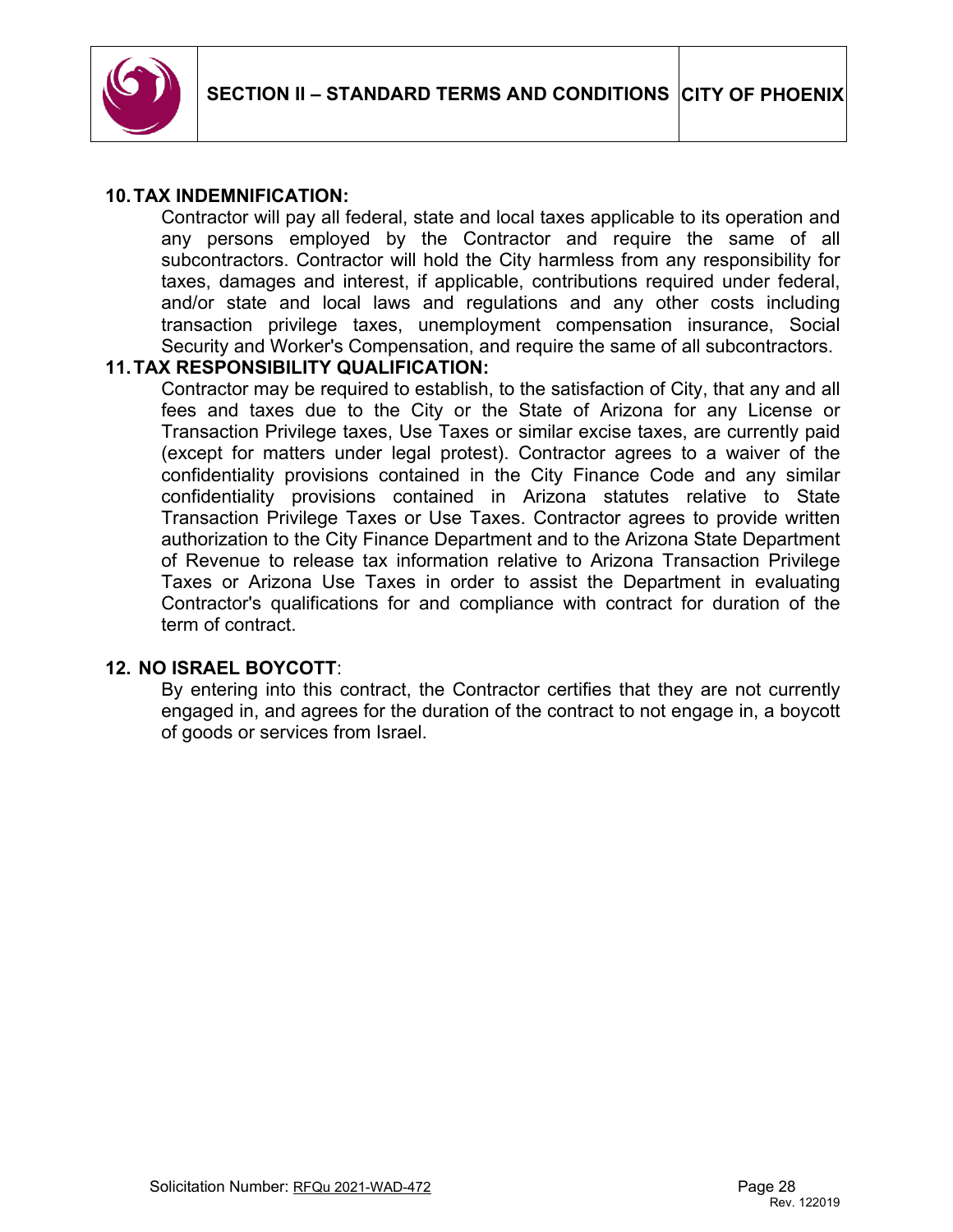

- <span id="page-28-0"></span>**1. METHOD OF ORDERING:** Contractor shall deliver items and/or services only upon receipt of a written purchase order. All Contractor invoices and packing/delivery tickets must include the City of Phoenix purchase order number.
- **2. METHOD OF INVOICING:** Invoice must be emailed in .pdf format to

[invoices@phoenix.gov](mailto:invoices@phoenix.gov) and must include the following:

- City purchase order number or shopping cart number.
- Items listed individually by the written description and part number.
- Unit price, extended and totaled.
- Quantity ordered, back ordered, and shipped.
- Applicable tax.
- Invoice number and date.
- Delivery address.
- Payment terms.
- FOB terms.
- Remit to address
- **3. METHOD OF PAYMENT:** Payment to be made from Contractor's invoice and a copy of the signed delivery/service ticket submitted to cover items received and accepted during the billing period. Invoices must contain the agreement number or Offer number under which the contract is awarded.
- **4. PARTIAL PAYMENTS:** Partial payments are not authorized on individual purchase orders. Payment will be made upon final delivery and acceptance of all goods and services on the purchase order.
- **5. SUPPLIER PROFILE CHANGES:** It is the responsibility of the Contractor to promptly update their profile in procurePHX at [www.phoenix.gov/procure](http://www.phoenix.gov/procure) . If Contractor's legal identify has changed, the Procurement Officer must be notified immediately. Failure to do so may result in non-payment of invoices and contract termination.
- **6. ESTIMATED QUANTITIES OR DOLLAR AMOUNTS:** Quantities and dollar amounts listed are the City's best estimate and do not obligate the City to order or accept more than City's actual requirements during the period of this agreement, as determined by actual needs and availability or appropriated funds. It is expressly understood and agreed that the resulting contract is to supply the City with its complete actual requirement for the contract period.
- **7. SUSPENSIONS OF WORK:** The Procurement Officer and the project manager reserve the right to suspend work wholly or in part if deemed necessary for the best interest of the City. This suspension will be without compensation to the Contractor, other than to adjust the contract completion/delivery requirements.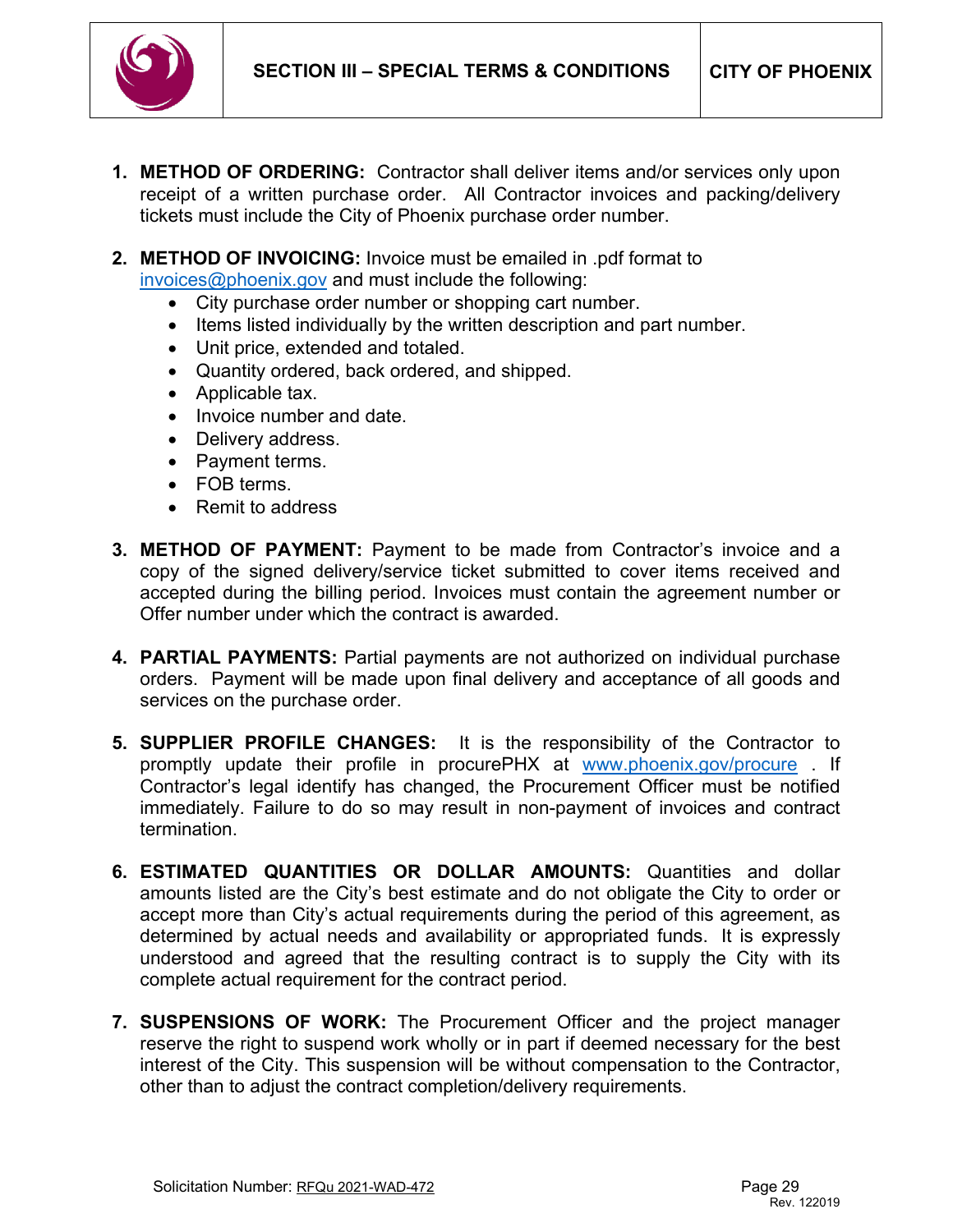

**8. PERFORMANCE INTERFERENCE:** Contractor shall notify the City's department contact immediately of any occurrence and/or condition that interferes with the full performance of the contract and confirm it in writing within 24 hours.

### **Department Contact: Water Services Department Julie Whitmore [julie.whitmore@phoenix.gov](mailto:julie.whitmore@phoenix.gov)**

- **9. ADVERTISING:** Contractor will not advertise or publish news releases concerning this contract without the prior written consent of the Deputy Finance Director or Department Director, and the City will not unreasonably withhold permission.
- **10.EXCLUSIVE POSSESSION:** All services, information, computer program elements, reports, and other deliverables which may be created under this contract are the sole property of the City of Phoenix and will not be used by the Contractor or any other person except with prior written permission by the City.
- **11.LICENSES AND PERMITS:** Contractor will keep current Federal, State, and local licenses and permits required for the operation of the business conducted by the Contractor as applicable to this contract.
- **12.MISCELLANEOUS FEES:** Additional charges for fuel surcharges, delivery charges, dealer prep, environmental fees, waste disposal, shop supplies, set-up, freight and/or shipping and handling, etc. will not be paid. These costs must be incorporated in the pricing provided in the bid price schedule.
	- 12.1 Labor rates (Shop and On-site) shall be charged as a flat hourly rate and are allowed only in performance of services under this agreement. Travel hours and other incidental fees will not be permitted under this agreement. Labor hours will be from "check-in" to "check-out" at the worksite.
- **13.COMMUNICATION IN ENGLISH:** It is mandatory that the Contractor's lead person assigned to any City facility can speak, read, and write in English to effectively communicate with City staff.
- **14.CONTRACTOR ASSIGNMENTS:** The Contractor hereby agrees that any of its employees who may be assigned to a City site to satisfy obligations under this contract shall be used exclusively for that purpose during the hours when they are working in areas covered by this contract and shall perform no work at other City facilities. If other services, in addition to or separate from, the services specified herein, may be deemed necessary by the Department Director or his authorized representative, the Contractor may be requested to perform the additional or special service.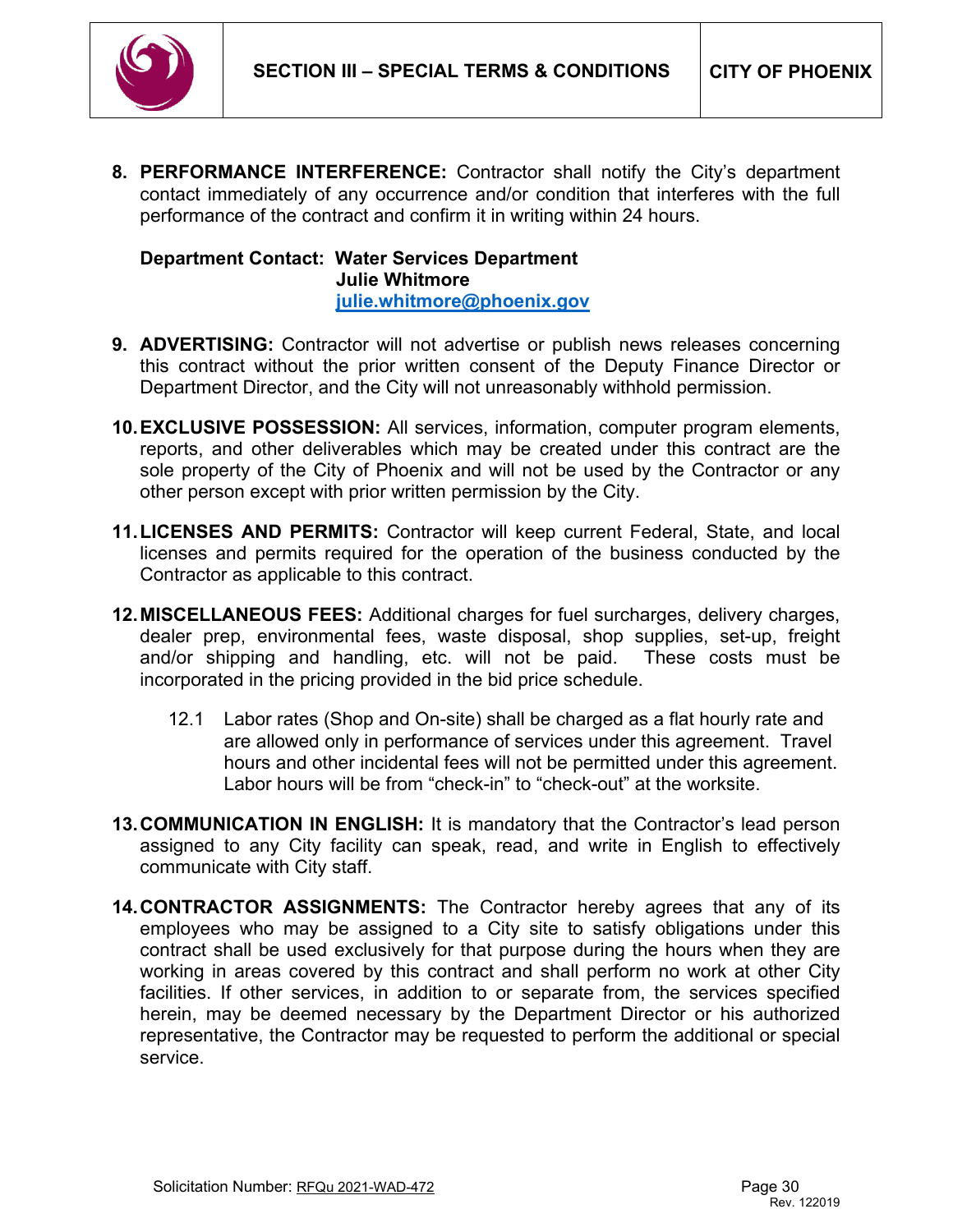



**15.TRANSITION OF CONTRACT:** Contractor will, without limitation, provide important information to a successor Contractor and the City to ensure continuity of service at the required level of proficiency and agrees to provide to the City all files, supplies, data, records, and any other properties or materials of the City, which the City owns or has rights to pursuant to this contract and which are in the possession of Contractor. The provisions of this section will survive the expiration or termination of this contract.

### **16.BACKGROUND SCREENING:**

Contractor agrees that all Contractor and subcontractors' workers (collectively "Contract Worker(s))" pursuant to this Agreement will be subject to background and security checks and screening (collectively "Background Screening") at Contractor's sole cost and expense, unless otherwise provided for in the scope of work. Contractor's background screening will comply with all applicable laws, rules and regulations. Contractor further agrees that the background screening is necessary to preserve and protect the public health, safety and welfare. The City requires a completed Contract Worker Badge/Key/Intrusion Detection Responsibilities Agreement for each Contract Worker who requires a badge or key.

- **16.1 Background Screening Risk Level**: The City has established two levels of risk: Standard and Maximum risk. If the scope of work changes, the City may amend the level of risk, which could require the Contractor to incur additional contract costs to obtain background screens or badges.
- **16.2 Terms of This Section Applicable to all Contractor's Contracts and Subcontracts:** Contractor will include Contract Worker background screening in all contracts and subcontracts for services furnished under this agreement.
- **16.3 Materiality of Background Screening Requirements; Indemnity:** The background screening requirements are material to City's entry into this agreement and any breach of these provisions will be deemed a material breach of this contract. In addition to the indemnity provisions set forth in this agreement, Contractor will defend, indemnify and hold harmless the City for all claims arising out of this background screening section including, but not limited to, the disqualifications of a Contract Worker by Contractor. The background screening requirements are the minimum requirements for the Agreement. The City in no way warrants that these minimum requirements are sufficient to protect Contractor from any liabilities that may arise out of the Contractor's services under this Agreement or Contractor's failure to comply with this section. Therefore, Contractor and its Contract Workers will take any reasonable, prudent and necessary measures to preserve and protect public health, safety and welfare when providing services under this Agreement.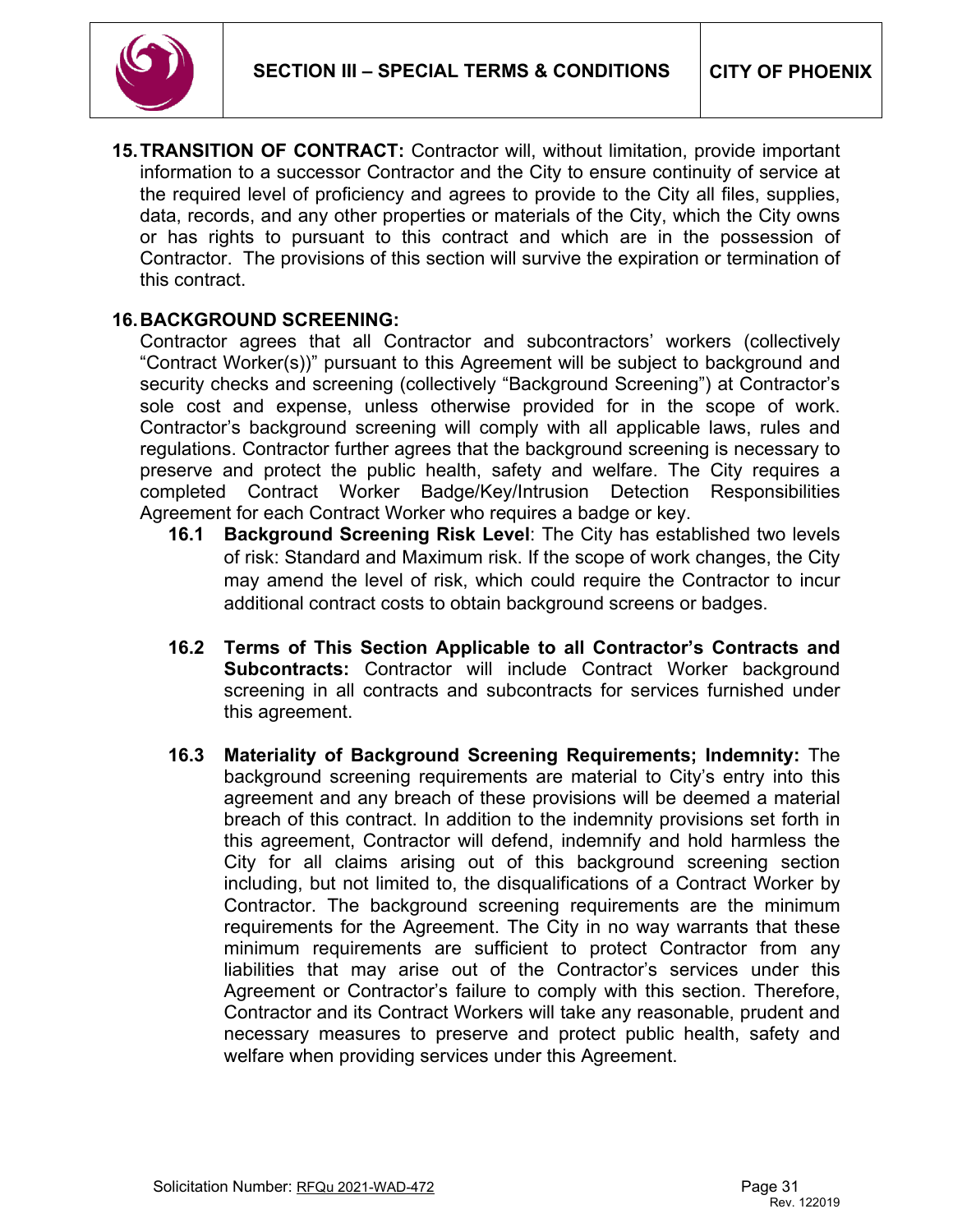

- **16.4 Continuing Duty; Audit:** Contractor's obligations and requirements will continue throughout the entire term of this Agreement. Contractor will maintain all records and documents related to all background screenings and the City reserves the right to audit Contractor's records.
- **16.5 Contractor's Default; Liquidated Damages; Reservation of Remedies for Material Breach**: If Contractor is required to access any City facilities without an escort, City badging is required. Contractor's default under this section will include, but is not limited to, the following:
	- Contract Worker gains access to a City facility(s) without the proper badge or key.
	- Contract Worker uses a badge or key of another to gain access to a City facility.
	- Contract Worker commences services under this agreement without the proper badge, key or background screening.
	- Contract Worker or Contractor submits false information or negligently submits wrong information to the City to obtain a badge, key or applicable background screening; or
	- Contractor fails to collect and timely return Contract Worker's badge or key upon termination of Contract Worker's employment, reassignment of Contract Worker to another City facility or upon the expiration, cancellation or termination of this Agreement.
	- Contractor acknowledges and agrees that the access control, badge and key requirements in this section are necessary to preserve and protect the public health, safety and welfare. Accordingly, Contractor agrees to properly cure any default under this section within three business days (excluding weekends and City holidays) from the date notice of default is sent by the City. The parties agree that Contractor's failure to properly cure any default under this section will constitute a breach of this section. In addition to any other remedy available to the City at law or in equity, the Contractor will be liable for and pay to the City the sum of \$1,000.00 for each breach by Contractor in this section. The parties further agree that the sum fixed above is reasonable and approximates the actual or anticipated loss to the City at the time and making of this agreement if Contractor breaches this section. Further, the parties expressly acknowledge and agree to the fixed sum set forth above because of the difficulty of proving the City's actual damages if Contractor breaches this section. The parties further agree that three breaches by Contractor in this section arising out of any default within a consecutive period of three months or three breaches by Contractor in this section arising out of the same default within a period of 12 consecutive months will constitute a material breach of this agreement by Contractor and the City expressly reserves all of its rights, remedies and interests under this agreement,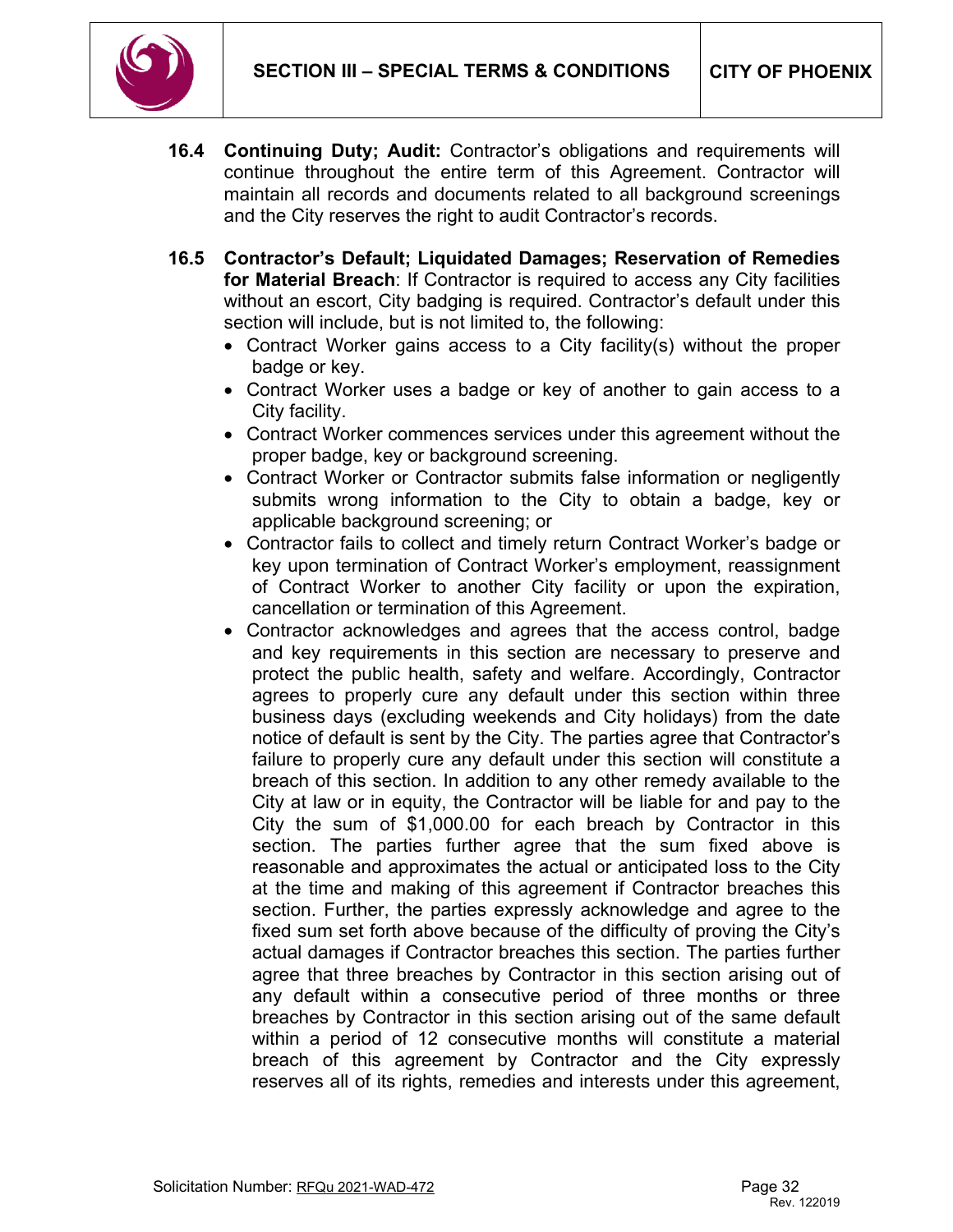

at law and in equity including, but not limited to, termination of this agreement.

**16.6 Employee Identification and Access:** Contract Workers are forbidden access to designated restricted areas. Access to each building will be as directed by the authorized Phoenix authorized representative. Contract Workers are not authorized access other than during scheduled hours. Access to the building will be directed by the City's authorized representative.

Only authorized Contract Workers are allowed on the premises of the City facilities/buildings. Contract Workers are not to be accompanied in the work area by acquaintances, family members, assistants or any other person unless said person is an authorized Contract Worker.

Unless otherwise provided for in the scope of work:

• Contract Workers must **always** have city issued badges and some form of verifiable company identification (badge, uniform, employee id).

• Contractor will supply a list of the names and titles of all employees requiring access to the buildings. It is the Contractor's responsibility to provide updates and changes of personnel as necessary.

- **16.7 Key Access Procedures:** If the Contractor Worker's services require keyed access to enter a City facility(ies), a separate key issue/return form must be completed and submitted by the Contractor for each key issued. Contractor must submit the completed key issue/return form to the appropriate badging office.
- **16.8 Stolen or Lost Badges or Keys**: Contractor must immediately report lost or stolen badges or keys to the City's appropriate badging office. If the badge/key was stolen, Contract Worker's must report the theft to their local police department. Prior to issuance of a new badge or key, a new badge application or key issue form must be completed, submittal of a police department report for stolen badges, and applicable payment of the fee(s) listed herein.
- **16.9 Return of Badge or Key**: All badges and keys are the property of the City and must be returned to the City at the badging office within one business day (excluding weekends and City holidays) of when the Contract Worker's access to a City facility is no longer required to furnish the services under this agreement. Contractor will collect a Contract Worker's badge and key(s) upon the termination of the Contract Worker's employment; when the Contractor Worker's services are no longer required at a City facility(s); or upon termination, cancellation or expiration of this agreement.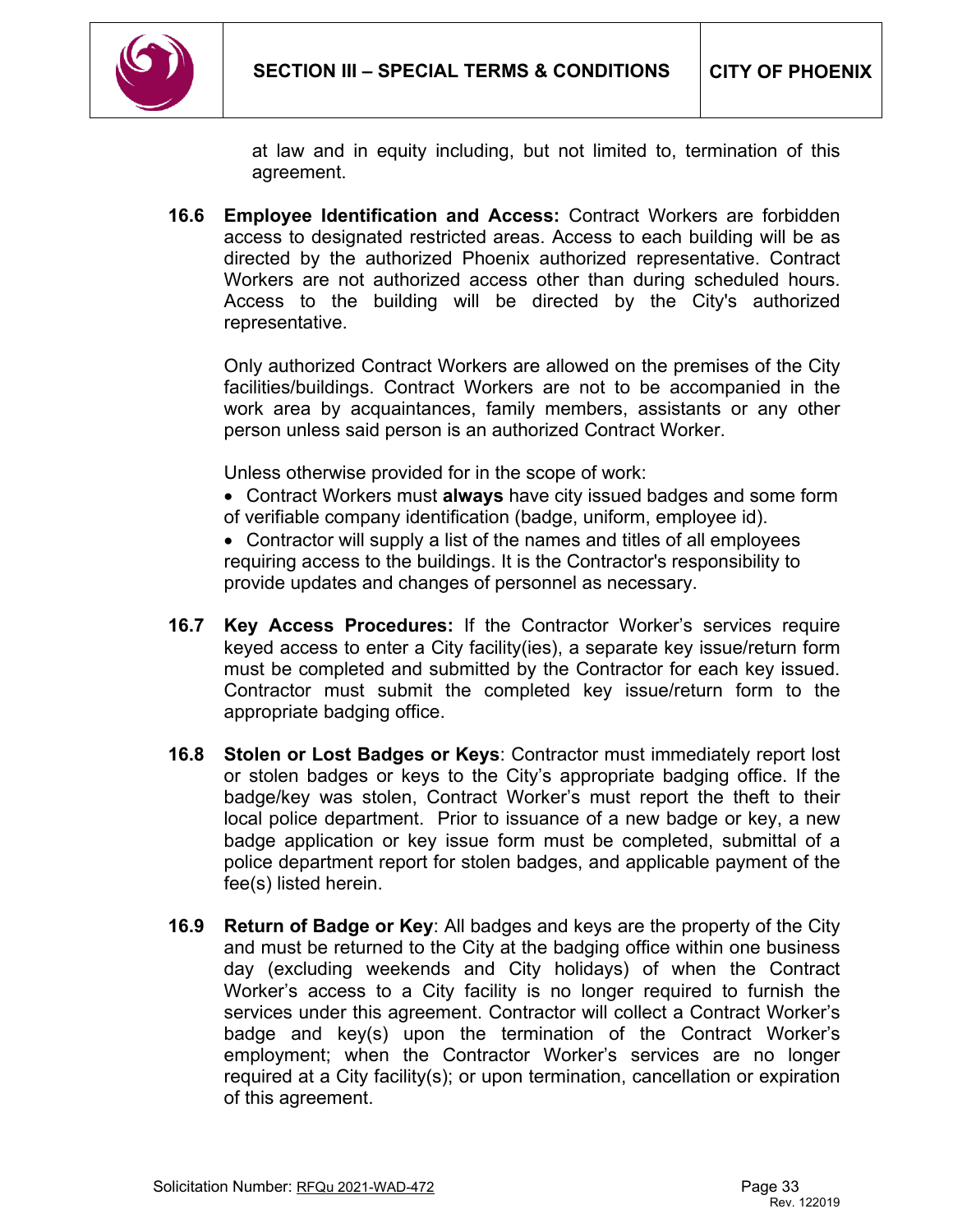

**16.10 Badge and Key Fees:** The following constitute the badge and key fees under this agreement. The City reserves the right to amend these fees upon a 30-day prior written notice to Contractor.

| <b>Replacement Badge Fee:</b> | \$55.00 | per badge |
|-------------------------------|---------|-----------|
| Lost/Stolen Badge Fee:        | \$55.00 | per badge |
| <b>Replacement Key Fee:</b>   | \$55.00 | per key   |
| <b>Replacement Locks:</b>     | \$55.00 | per lock  |

### **17.BACKGROUND SCREENING – MAXIMUM RISK:**

The current risk level and background screening required is **MAXIMUM RISK.**

- **17.1 Maximum Risk Level:** A maximum risk background screening will be performed every five years when the Contract Worker's work assignment will:
	- work directly with vulnerable adults or children, (under age 18); or
	- any responsibility for the receipt of payment of City funds or control of inventories, assets, or records that are at risk of misappropriation; or
	- unescorted access to:
	- City data centers, money rooms, high-valve equipment rooms; or
	- unescorted access to private residences; or
	- access to critical infrastructure sites/facilities; or
	- direct or remote access to Criminal Justice Information Systems (CJIS) infrastructure.
- **17.2 Requirements:** The background screening for maximum risk level will include a background check for real identity/legal name and will include felony and misdemeanor records from any county in the United States, the State of Arizona, plus any other jurisdiction where the Contractor worker has lived at any time in the preceding seven years from the Contract Worker's proposed date of hire. In addition, Maximum screening levels may require additional checks as included herein, depending on the scope of work, and may be amended if the scope of work changes.
- **17.3 Additional Maximum Risk Background Checks:** Maximum screening will additionally require:
	- Credit Check (for cash handling, accounting, and compliance positions only)
	- Driving records (for driving positions only)
	- Fingerprint verification (when Contract Worker is working directly with children or vulnerable adults or scope takes the individual to a City location with Criminal Justice Information System (CJIS) access.)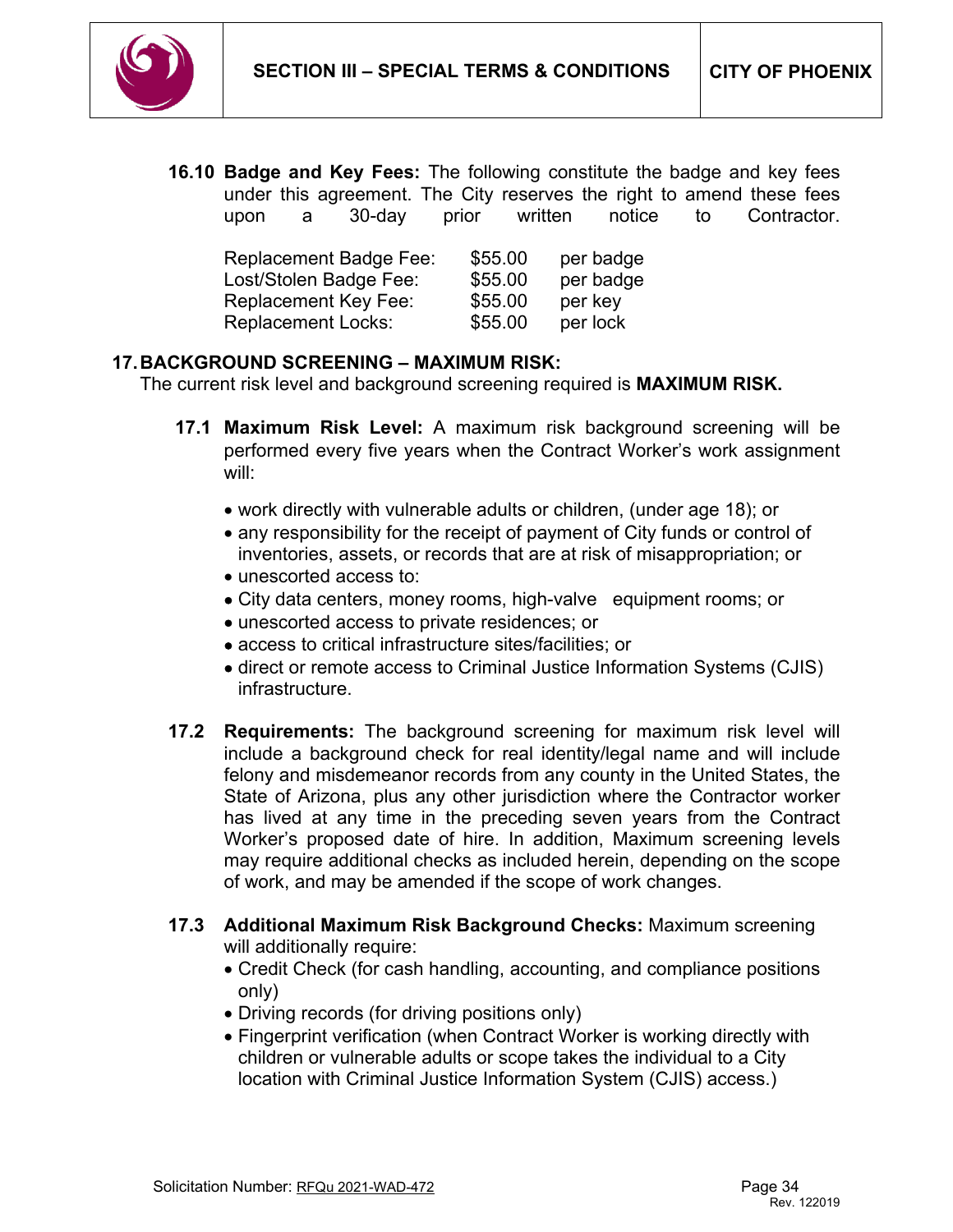

### **18.CONFIDENTIALITY AND DATA SECURITY:**

All data, regardless of form, including originals, images and reproductions, prepared by, obtained by, or transmitted to Contractor in connection with this Agreement is confidential, proprietary information owned by the City. Except as specifically provided in this Agreement, the Contractor shall not disclose data generated in the performance of the service to any third person without the prior written consent of the City Manager or his/her designee.

Personal identifying information, financial account information, protected health information, or restricted City information, whether electronic format or hard copy, must be secured and protected at all times to avoid unauthorized access. At a minimum, Contractor must encrypt and/or password-protect electronic files. This includes data saved to laptop computers, computerized devices, handheld devices, networking devices, removable storage devices, or other electronic media, as well as data in transit, such as during email or file transfer.

When personal identifying information, financial account information, protected health information, or restricted City information, regardless of its format, is no longer necessary, the information must be redacted or destroyed through appropriate and secure methods that ensure the information cannot be viewed, accessed, or reconstructed. Contractor must properly dispose of such information by taking reasonable measures to protect against unauthorized access to or use of the information in connection with its disposal.

This includes implementing and monitoring compliance with policies and procedures that require the redaction, destruction, erasure, or other disposal of paper documents and electronic media containing personal identifying information, financial account information, protected health information, or restricted City information so that these types of information cannot practicably be read or reconstructed. Contractor will provide the City with its information security policies and procedures regarding the redaction, destruction, erasure, or other disposal of documents and information.

In the event that data collected or obtained by the Contractor in connection with this Agreement is suspected to have been compromised, Contractor shall notify the contracting City department immediately. Contractor agrees to reimburse the City for any costs incurred by the City to investigate and respond to potential breaches of this data, including, where applicable, the cost of notifying individuals who may be impacted by the breach, attorneys' fees, and for any monetary damages or penalties the City is assessed. In case of a breach or critical breach of the City's information, it will be the City, not the Contractor that will inform any and all individuals affected by any such breach. Only upon prior written consent of the City, or at the specific direction of the City, will the Contractor notify individuals affected by a breach or critical breach of the City's information.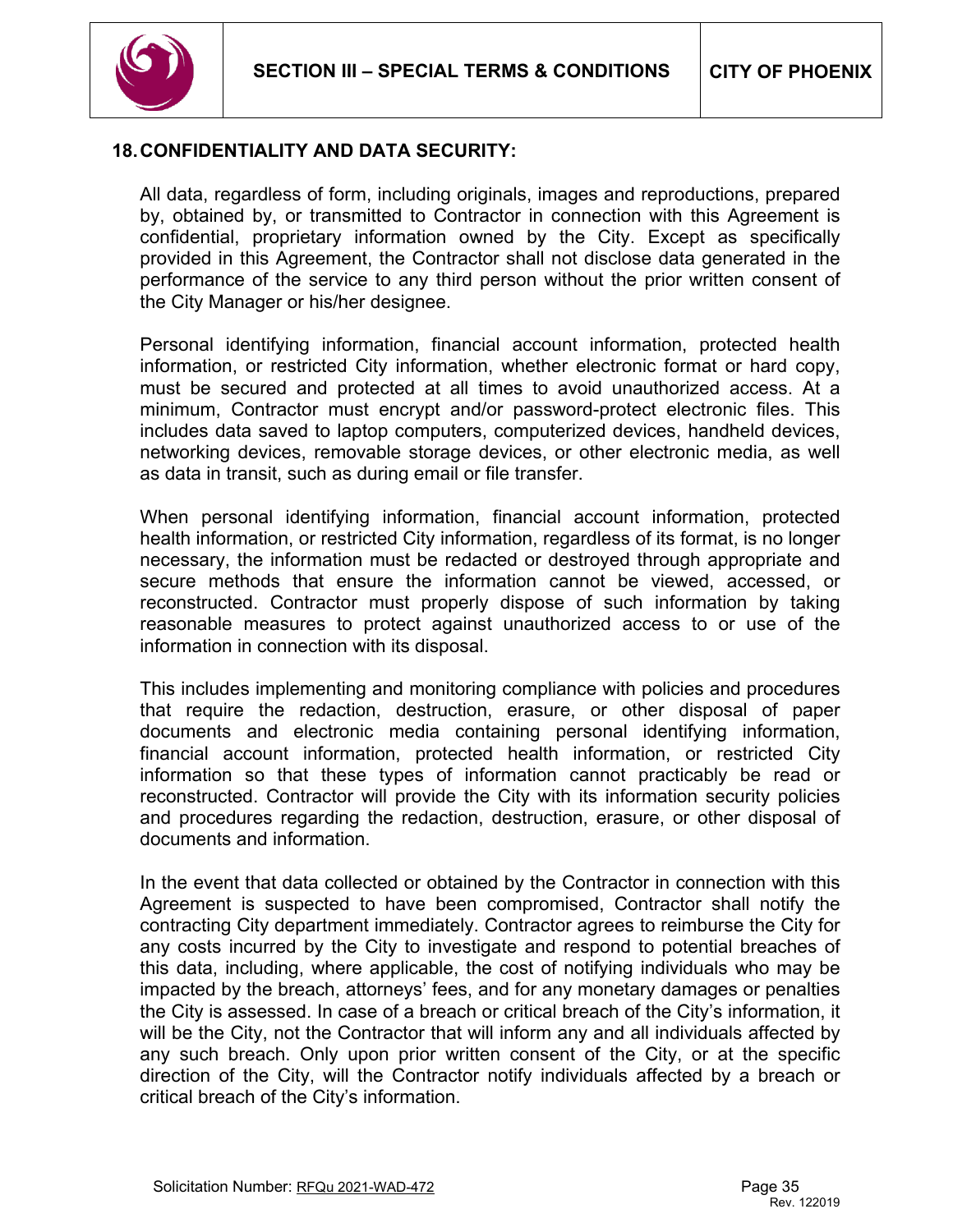

Contractor agrees that the City may assess or test the security of any applications, web services, or computerized systems created or provided by the Contractor that process, store, or transmit City information. If the City finds vulnerabilities that are rated medium or more critical by the Common Vulnerability Scoring System (CVSS) in these applications, web services, or computerized systems, the Contractor agrees to remediate the vulnerability at no cost to the City and within an agreed-upon timeframe not to exceed 90 days. To clarify, the Contractor must remediate found vulnerabilities in computerized systems they provide; Contractor is not liable for remediating any vulnerability found in the City's network or computing infrastructure used to support the applications, web services, or systems created or provided by the Contractor.

Contractor agrees to abide by all current applicable legal and industry data security and privacy requirements. These include, but are not limited to, Arizona Revised Statutes §44-7501 — Notification of breach of security system; Arizona Revised Statutes §44-7601 — Discarding and disposing of records containing personal identifying information; Health Insurance Portability and Accountability Act of 1996 (HIPAA) Privacy and Security Rules; Health Information Technology for Economic and Clinical Health (HITECH) Act, and Payment Card Industry Data Security Standards.

Contractor agrees to demonstrate that they have adequate controls and safeguards when they host or process personal identifying information, financial account information, protected health information, or restricted City information. This may be accomplished through a third-party audit utilizing a widely recognized auditing standard, such as Statement on Standards for Attestation Engagements (SSAE) No. 16, or through earning industry certification, such as ISO/IEC 27001.

By signing and entering this Agreement the Contractor specifically acknowledges that it is responsible for the security of cardholder data that Contractor possesses or otherwise stores, processes or transmits on behalf of the City. Additionally, as a requirement of this contract you must provide to the City a copy of your written Notice to customers that you are responsible for the security of cardholder data that you obtain and otherwise store, process or transmit.

Contractor agrees to comply with all City information security and technology policies, standards, and procedures when accessing City networks and computerized systems whether onsite or remotely.

Contractor agrees that the requirements of this Section shall be incorporated into all subcontractor agreements entered into by the Contractor. It is further agreed that a violation of this Section shall be deemed to cause irreparable harm that justifies injunctive relief in court. A violation of this Section may result in immediate termination of this Agreement without notice. The obligations of Contractor under this Section shall survive the termination of this Agreement.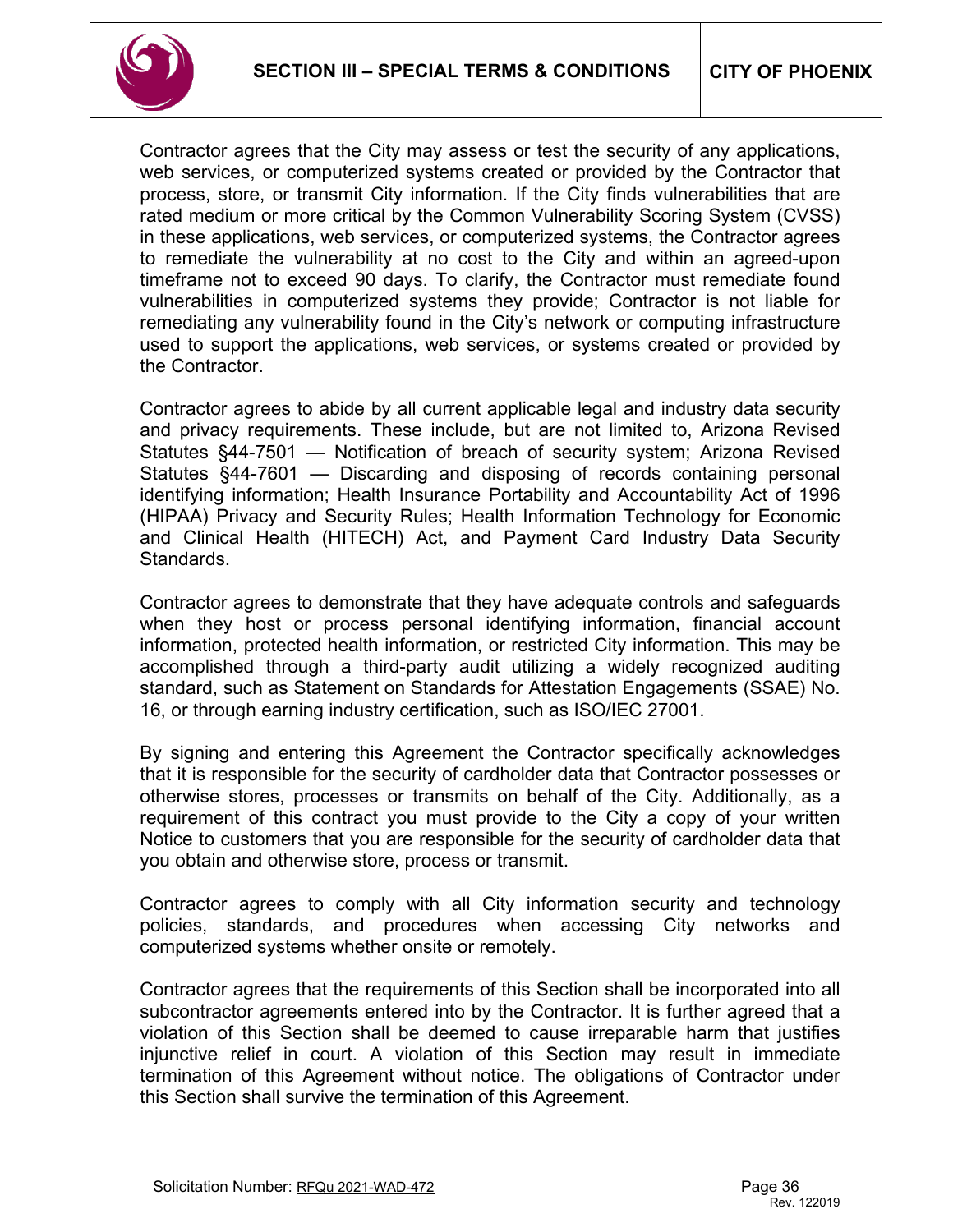

**19.SECURITY INQUIRIES:** Contractor acknowledges that all of the employees that it provides pursuant to this Contract shall, at Contractor's expense, be subject to background and security checks and screening at the request of the City. Contractor shall perform all such security inquiries and shall make the results available to the City for all employees considered for performing work (including supervision and oversight) under this Contract. City may make further security inquiries. Whether or not further security inquiries are made by the City, City may, at its sole, absolute and unfettered discretion, accept or reject any or all of the employees proposed by the Contractor for performing work under this Contract. Employees rejected by the City for performing services under this Contract may still be engaged by Contractor for other work not involving the City. An employee rejected for work under this Contract shall not be proposed to perform work under other City contracts or engagements without the City's prior approval.

#### **The City, in its sole discretion, reserves the right, but not the obligation to:**

- require an employee/prospective employee of the Contractor to provide fingerprints and execute such other documentation as may be necessary to obtain criminal justice information pursuant to A.R.S. 41-1750 (G) (4).
- act on newly acquired information whether or not such information should have been previously discovered.
- unilaterally change its standards and criteria relative to the acceptability of Contractor's employees and/or prospective employees; and
- object, at any time and for any reason, to an employee of Contractor performing work (including supervision and oversight) under this Agreement. Contractor will bear the costs of all inquiries requested by the City.

### **20.HANDLING OF PHOTOGRAPHS**

The US Department of Homeland Security has designated water and wastewater treatment facilities as 'critical infrastructure/key resources. Because of federal directives, only persons authorized by the WSD Security Management Unit are permitted to photograph or film Water infrastructure, facilities, and assets which any include, but are not limited to: pay stations, warehouses, lift stations, treatment plants, service yards, booster stations, well sites, vehicles and related equipment and supplies.

**21.INTELLECTUAL PROPERTY RIGHTS:** The Contractor hereby irrevocably transfers, conveys, and assigns to the City all right, title, and interest (including any and all copyrights) in any software and other technology assets created pursuant to or as a result of this Agreement (collectively, the "Work Product"). The City shall have the exclusive right to apply for or register any copyrights and other proprietary protections with respect to the Work Product. The Contractor shall execute such documents, render such assistance, and take such other action as the City may reasonably request, at the City's reasonable expense, to apply for, register, perfect, confirm, and protect the City's foregoing ownership interests and copyright and other proprietary protections. To the extent that the foregoing transfer does not provide the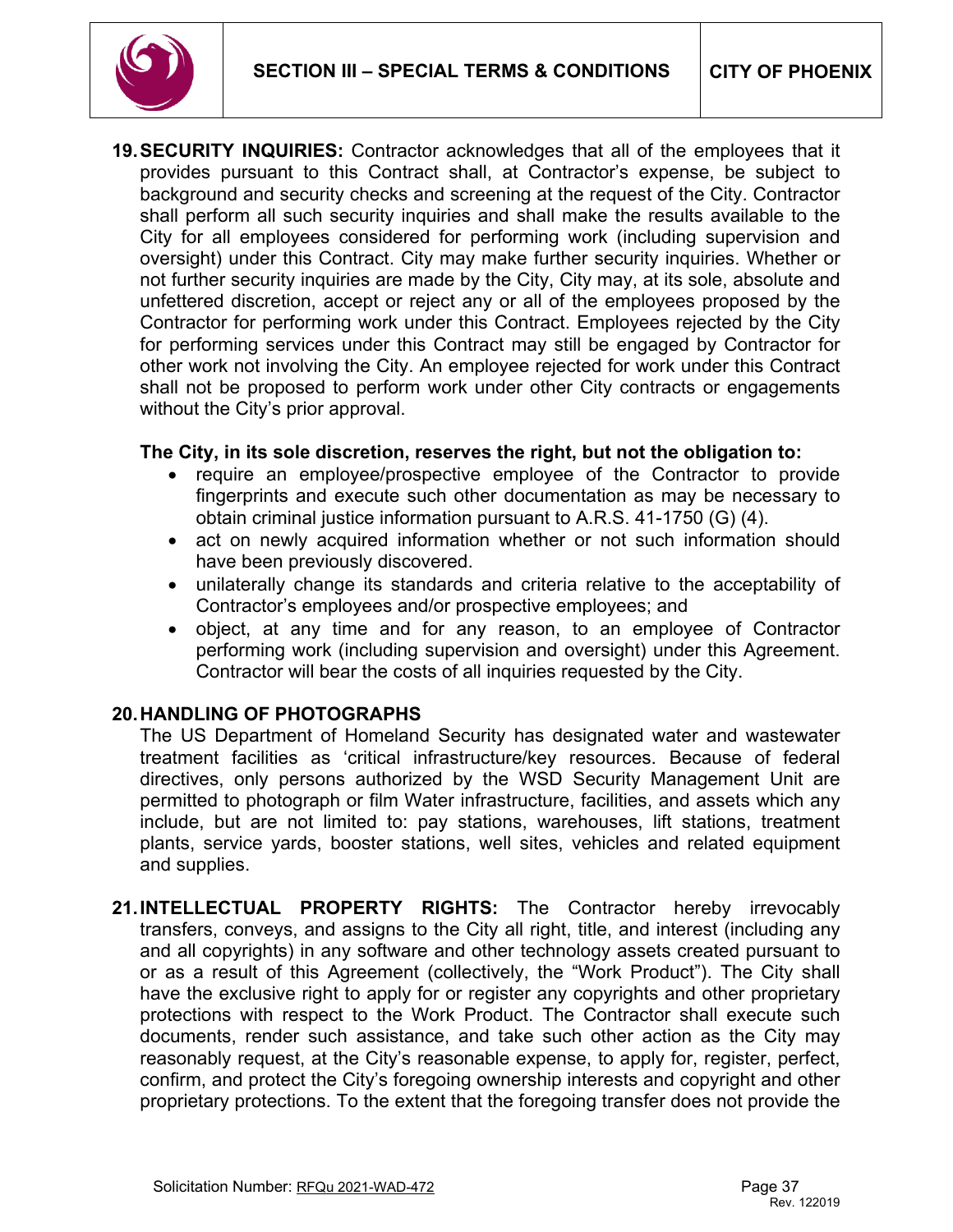

City with full ownership, right, title, and interest in and to the Work Product, the Contractor hereby grants the City a perpetual, irrevocable, fully paid, royalty-free, worldwide license to reproduce, create derivative works from, distribute, publicly display, publicly perform, and use the Work Product, with the right to transfer and/or sublicense each and every such right. The rights granted in this section will survive any termination or expiration of this Agreement.

**22.STRICT PERFORMANCE:** Either party's failure to insist on strict performance of any term or condition of the Contract will not be deemed a waiver of that term or condition even if the party accepting or acquiescing in the nonconforming performance knows of the nature of the performance and fails to object to it; except where enforcement of this provision would be in conflict with the scope or proposal.

### **23.INDEMNIFICATION – PATENT, COPYRIGHT AND TRADEMARK:**

In addition to any other indemnification required by this Agreement, Contractor agrees to defend, at its own expense, and to indemnify and hold harmless the City and its officers, agents, and employees from and against all judgments, claims, damages, suits, liabilities, settlements, costs and demands, including reasonable attorneys' fees, suffered or incurred by the City as a result of any claim that the Technology Assets infringe the patents, copyrights, or other intellectual property rights of third parties, provided that Contractor is notified in writing of such claim. The City will reasonably cooperate with Contractor, at Contractor's expense, to facilitate the settlement or defense of such claim. Without limiting in any way the Contractor obligations set forth herein, if, as a result of any claim of infringement with respect to the Technology Assets, the City is enjoined from using the Technology Assets, or if Contractor reasonably believes that the Technology Assets are likely to become the subject of a claim of infringement, Contractor may, at Contractor's option and expense, (1) procure the right for the City to continue to use the Technology Assets, or (2) replace or modify the Technology Assets so as to make them non-infringing and of equal or superior functionality and capability for the purpose(s) for which the Technology Assets were provided.

The Contractor's obligation to indemnify, defend, and hold harmless the City pursuant to this subsection shall be reduced to the extent the applicable infringement is caused or alleged to be caused by the alteration or modification of the Technology Assets by the City (including its employees and contractors other than the Contractor and its subcontractors) other than in connection with the ordinary or expected use of the Technology Assets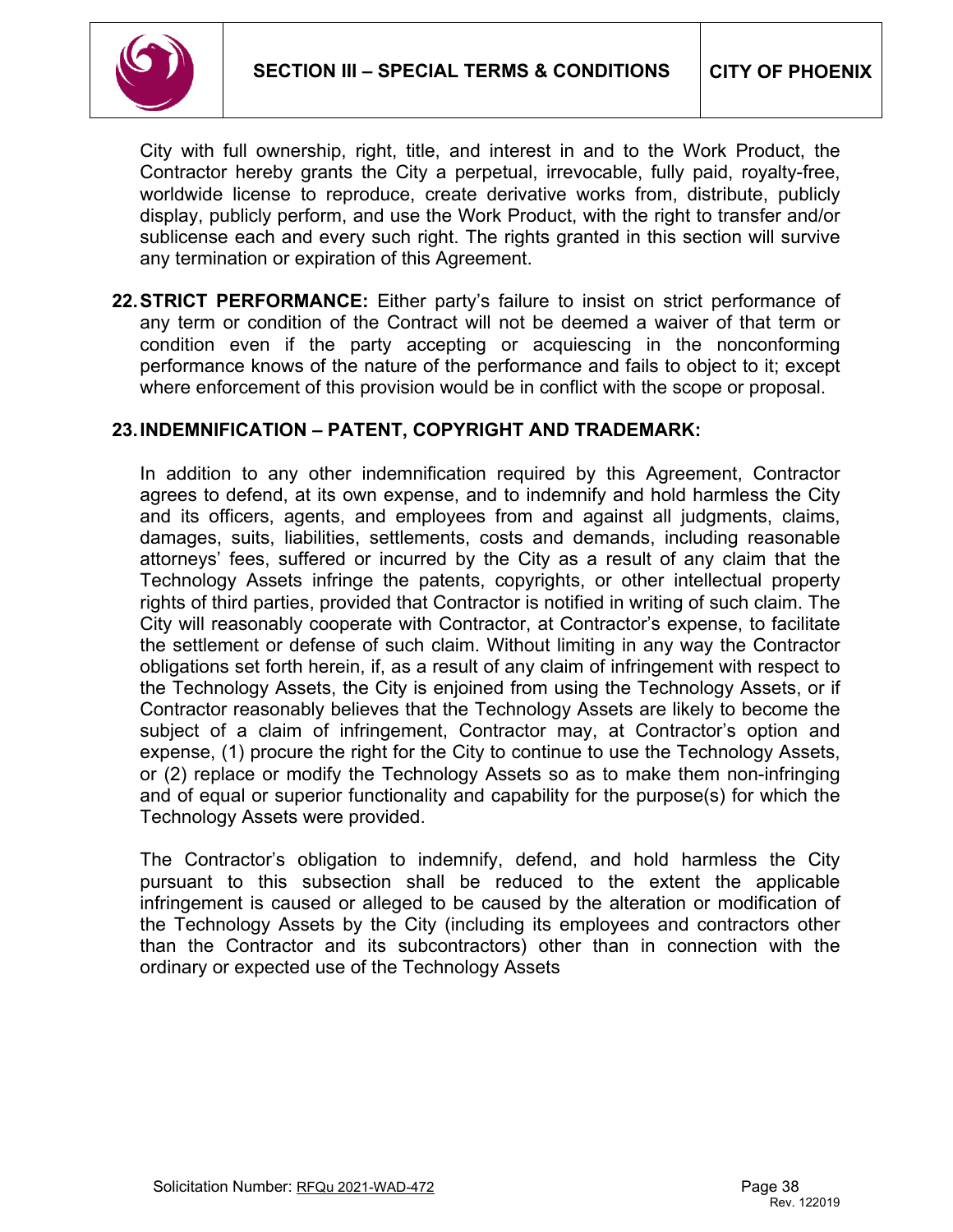

# **1. DEFENSE AND INDEMNIFICATION CLAUSE:**

Consultant ("Indemnitor") must defend, indemnify, and hold harmless the City of Phoenix and its officers, officials (elected or appointed), agents, and employees ("Indemnitee") from and against any and all claims, actions, liabilities, damages, losses, or expenses (including but not limited to court costs, attorney fees, expert fees, and costs of claim processing, investigation and litigation) of any nature or kind whatsoever ("Losses") caused, or alleged to be caused, in whole or in part, by the wrongful, negligent or willful acts, or errors or omissions of Indemnitor or any of its owners, officers, directors, members, managers, agents, employees or subcontractors ("Indemnitor's Agents") arising out of or in connection with this Contract. This defense and indemnity obligation includes holding Indemnitee harmless for any Losses or other amount arising out of or recovered under any state's Workers' Compensation Law or arising out of the failure of Indemnitor or Indemnitor's Agents to conform to any federal, state or local law, statute, ordinance, rule, regulation or court decree. Indemnitor's duty to defend Indemnitee accrues immediately at the time a claim is threatened or a claim is made against Indemnitee, whichever is first. Indemnitor's duty to defend exists regardless of whether Indemnitor is ultimately found liable. Indemnitor must indemnify Indemnitee from and against any and all Losses, except where it is proven that those Losses are solely as a result of Indemnitee's own negligent or willful acts or omissions. Indemnitor will be responsible for primary loss investigation, defense and judgment costs where this indemnification applies. In consideration of the award of this Contract, Indemnitor agrees to waive all rights of subrogation against Indemnitee for losses arising from or related to any work performed by Indemnitor or Indemnitor's Agents for the City of Phoenix. The obligations of Indemnitor under this provision survive the termination or expiration of this Contract

### **2. CONSULTANT'S INSURANCE:**

Consultant and subconsultants must procure insurance against claims that may arise from or relate to performance of the work hereunder by Consultant and its agents, representatives, employees and subconsultants. Consultant and subconsultants must maintain that insurance until all their obligations have been discharged, including any warranty periods under this Contract.

The City in no way warrants that the limits stated in this section are sufficient to protect the Consultant from liabilities that might arise out of the performance of the work under this Contract by the Consultant, its agents, representatives, employees or subconsultants and Consultant may purchase additional insurance as they determine necessary.

**2.1. SCOPE AND LIMITS OF INSURANCE:** Consultant must provide coverage with limits of liability not less than those stated below. An excess liability policy or umbrella liability policy may be used to meet the liability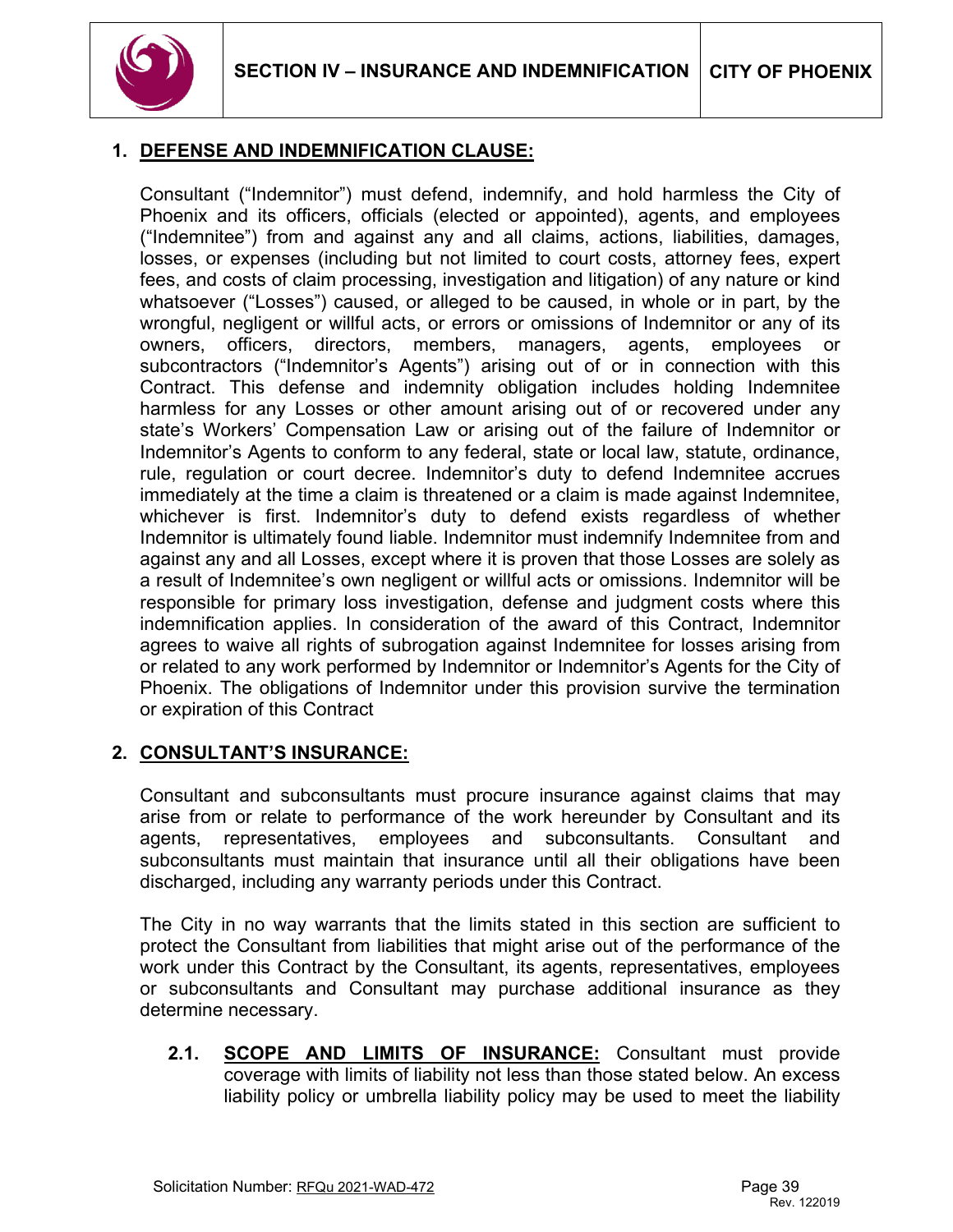

limits provided that (1) the coverage is written on a "following form" basis, and (2) all terms under each line of coverage below are met.

| 2.1.1. Commercial General Liability – Occurrence Form |             |
|-------------------------------------------------------|-------------|
| General Aggregate                                     | \$2,000,000 |
| Products – Completed Operations Aggregate             |             |
| \$1,000,000                                           |             |
| Personal and Advertising Injury                       | \$1,000,000 |
| Each                                                  | \$1,000,000 |

- The policy must name the City of Phoenix as an additional insured with respect to liability for bodily injury, property damage and personal and advertising injury with respect to premises, ongoing operations, products and completed operations and liability assumed under an insured contract arising out of the activities performed by, or on behalf of the Consultant related to this Contract.
- There shall be no endorsement or modification which limits the scope of coverage or the policy limits available to the City of Phoenix as an additional insured.
- City of Phoenix is an additional insured to the full limits of liability purchased by the Consultant.
- The Consultant's insurance coverage must be primary and noncontributory with respect to any insurance or self-insurance carried by the City.

### **2.1.2. Worker's Compensation and Employers' Liability**

| <b>Workers' Compensation</b> | Statutory |
|------------------------------|-----------|
| Employers' Liability:        |           |
| Each Accident                | \$100,000 |
| Disease - Each Employee      | \$100,000 |
| Disease - Policy Limit       | \$500,000 |

- Policy must contain a waiver of subrogation against the City of Phoenix.
- This requirement does not apply when a contractor or subcontractor is exempt under A.R.S. §23-902(E), **AND** when such contractor or subcontractor executes the appropriate sole proprietor waiver form.

# **2.1.3. Professional Liability (Errors and Omissions Liability)**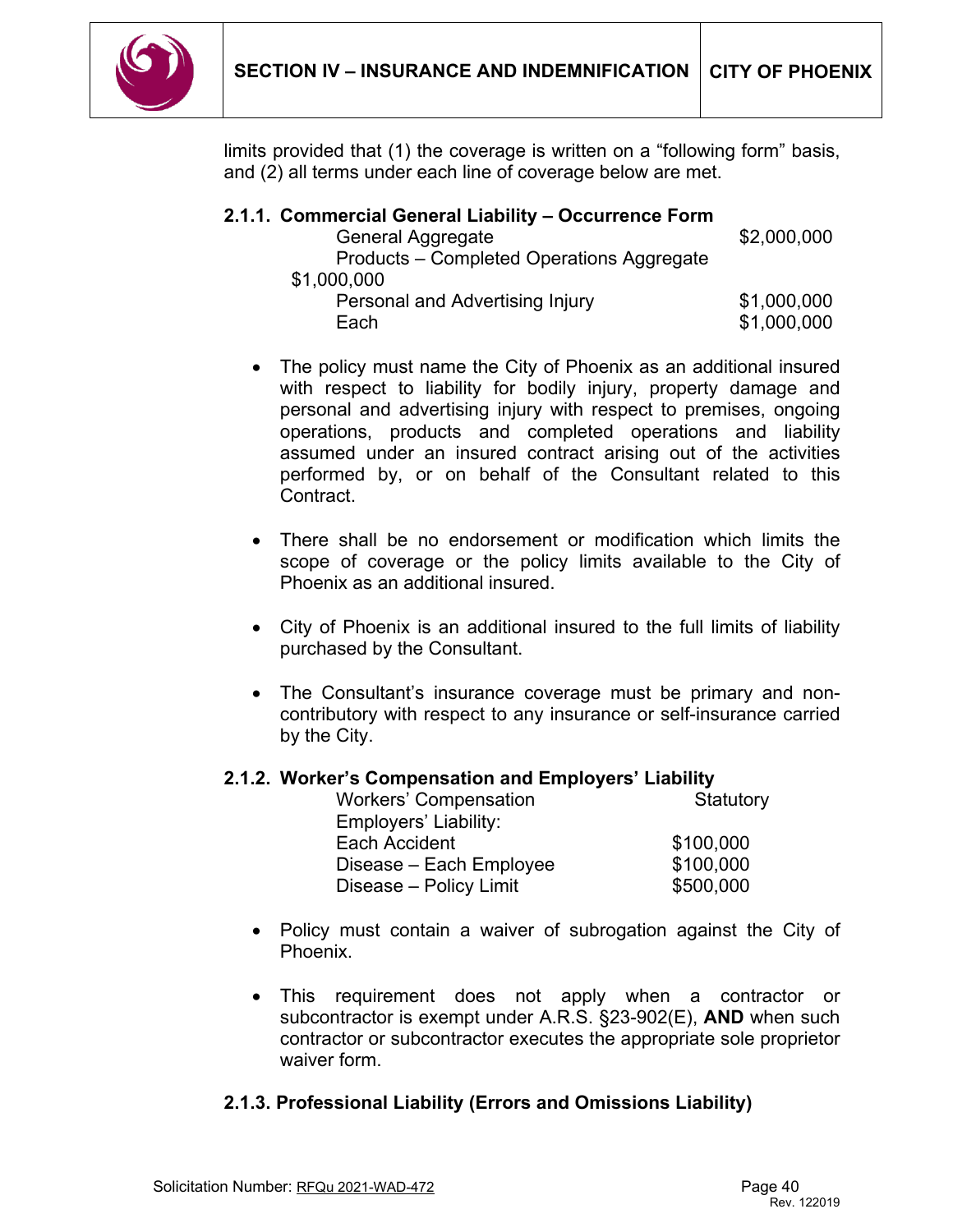

Each Claim **61,000,000** Annual Aggregate  $$1,000,000$ 

- The policy must cover liability arising from the failure to meet the professional standards required or expected in the delivery of those services as defined in the Scope of Services of this Contract.
- Consultant warrants that any retroactive date under the policy must precede the effective date of this Contract; and that either continuous coverage will be maintained, or an extended reporting period will be exercised for a period of two (2) years beginning at the time work under this Contract is completed.
- **2.2. NOTICE OF CANCELLATION:** For each insurance policy required by the insurance provisions of this Contract, the Consultant must provide to the City, within 5 business days of receipt, a notice if a policy is suspended, voided or cancelled for any reason. Such notice must be mailed, emailed, or hand delivered to:

City of Phoenix Water Services Department Attn: Procurement 200 W. Washington Street, 9th Floor Phoenix, AZ 85003 [wsdprocurement@phoenix.gov](mailto:wsdprocurement@phoenix.gov)

- **2.3. ACCEPTABILITY OF INSURERS:** Insurance is to be placed with insurers duly licensed or authorized to do business in the state of Arizona and with an "A.M. Best" rating of not less than B+ VI. The City in no way warrants that the required minimum insurer rating is sufficient to protect the Consultant from potential insurer insolvency.
- **2.4. VERIFICATION OF COVERAGE:** Consultant must furnish the City with certificates of insurance (ACORD form or equivalent approved by the City) as required by this Contract. The certificates for each insurance policy are to be signed by a person authorized by that insurer to bind coverage on its behalf*.*

All certificates and any required endorsements are to be received and approved by the City before work commences. Each insurance policy required by this Contract must be in effect at or prior to commencement of work under this Contract and remain in effect for the duration of the project. Failure to maintain the insurance policies as required by this Contract or to provide evidence of renewal is a material breach of contract.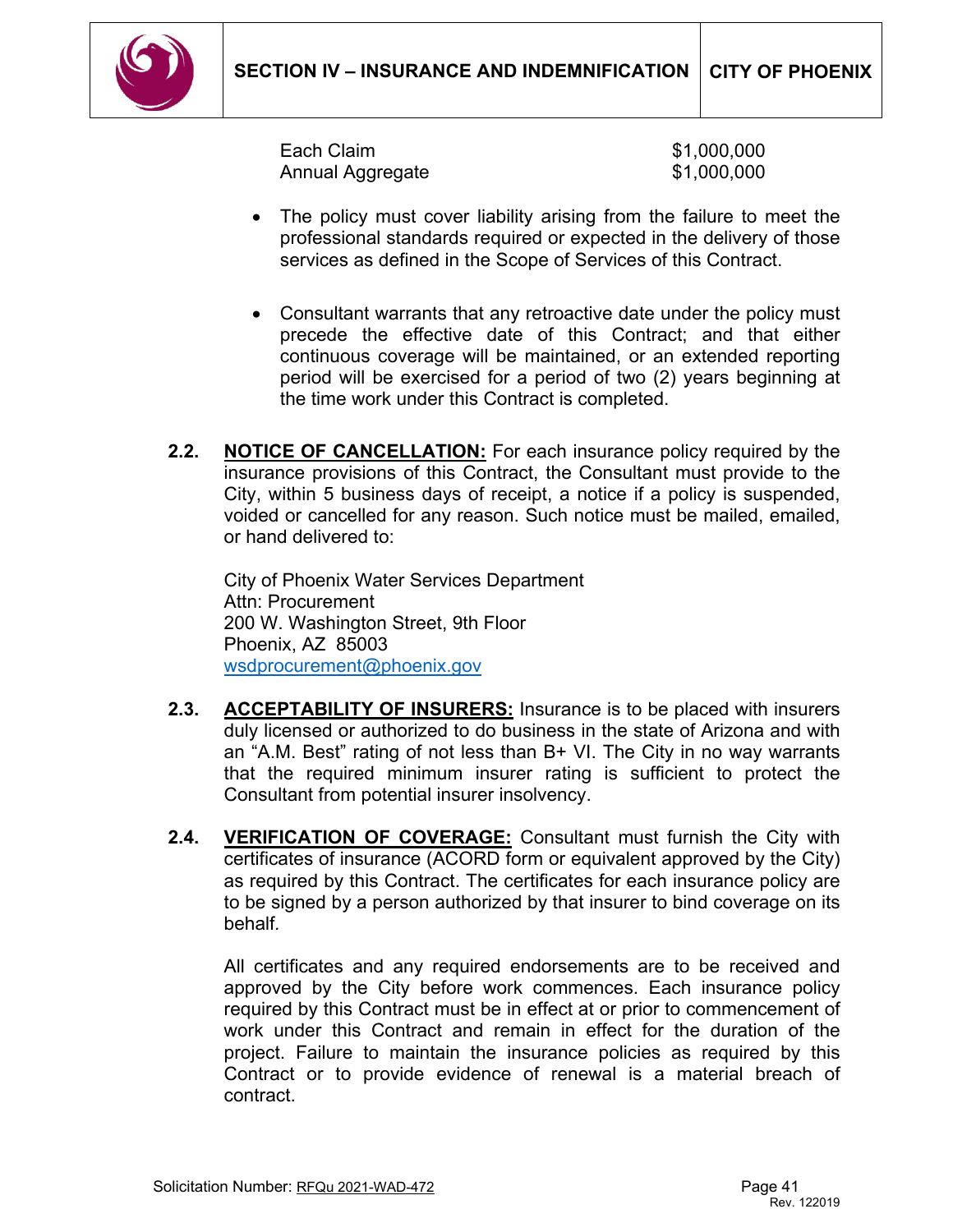

All certificates required by this Contract must be sent directly to: **City of Phoenix Water Services Department Attn: Procurement 200 W. Washington Street, 9th Floor Phoenix, AZ 85003 [wsdprocurement@phoenix.gov](mailto:wsdprocurement@phoenix.gov)**

The City project/contract number and project description must be noted on the certificate of insurance. The City reserves the right to review complete copies of all insurance policies required by this Contract at any time**. DO NOT SEND CERTIFICATES OF INSURANCE TO THE CITY'S RISK MANAGEMENT DIVISION.**

- **2.5. SUBCONSULTANTS:** Consultant's certificates shall include all subconsultants as additional insureds under its policies **OR** Consultant shall be responsible for ensuring and verifying that all subconsultants have valid and collectable insurance. At any time throughout the life of the contract, the City of Phoenix reserves the right to require proof from the Consultant that its subconsultants have insurance coverage. All subconsultants providing services included under this Contract's Scope of Services are subject to the insurance coverages identified above and must include the City of Phoenix as an additional insured. In certain circumstances, the Consultant may, on behalf of its subconsultants, waive a specific type of coverage or limit of liability where appropriate to the type of work being performed under the subcontract. Consultant assumes liability for all subcontractors with respect to this Contract.
- **2.6. APPROVAL:** Any modification or variation from the insurance coverages and conditions in this Contract must be documented by an executed contract amendment.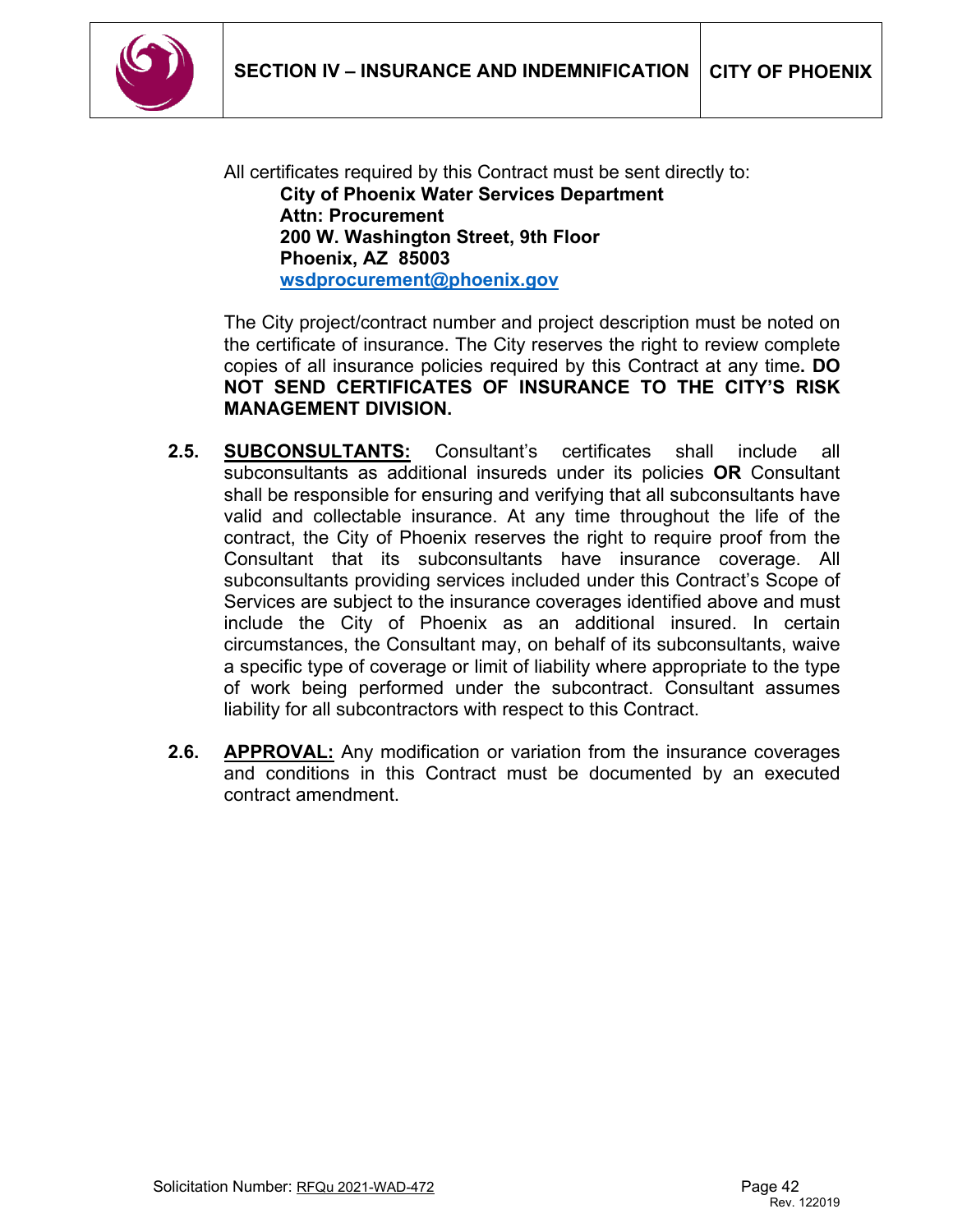

### <span id="page-42-0"></span>**SECTION V – SCOPE**

**1. STATEMENT OF NEED:** The City of Phoenix Water Services Department is inviting Contractors to participate in this RFQu to establish a Qualified Vendor List (QVL) by submitting a written Statement of Qualifications to conduct consulting work to unify large volumes of data from a variety of sources, perform robust analysis that identifies relationships and patterns that are predictive of administrative and operational success, and glean actionable insights. The resulting analytics infrastructure will enable the utility to understand the impact of processes, programs, and actions to allocate and prioritize resources effectively for the success of the utility. These analyses will allow an understanding of impacts from a utility-wide lens to coordinate/collaborate effectively and measure the impact of procedures and policies and to identify areas for improvement and better alignment.

Projects may be initiated and managed by the department, a group or division within the department, or by individuals within the department. Vendors may also be required to coordinate projects with other departmental partners but only upon the request of the department.

The ideal services will enable Water Services leaders to make informed strategic decisions and empower the City of Phoenix community with timely, accessible, and actionable insights.

### **2. PREFERRED OUTCOMES:**

The Water Services Department requires greater agility and additional analytics to address current and future administration and operations challenges. The selected vendor will translate new and existing data into useful information for improved decision making. This work will also provide a broader, system-wide view of operations, improve efficiency and identify potential opportunities to streamline processes.

Through this RFQu, the City will establish a Qualified Vendors List (QVL) of companies with demonstrated experience in providing these types of services. The City anticipates hiring at least one firm to provide services under this RFQu. Contract award does not guarantee any number of assignments or any other measure of work.

### **3. QUALIFICATIONS WILL BE ASSESSED BY THE FOLLOWING:**

- **3.1** Offeror must have been in business a minimum of three-years or possess a minimum of five-years' experience in the related field.
- **3.2** The City prefers the Firm's employees contracted to perform work on City of Phoenix projects in accordance with this contract have a bachelor's degree, or a minimum of five years' experience and prior engagement working for or with, a public or private utility.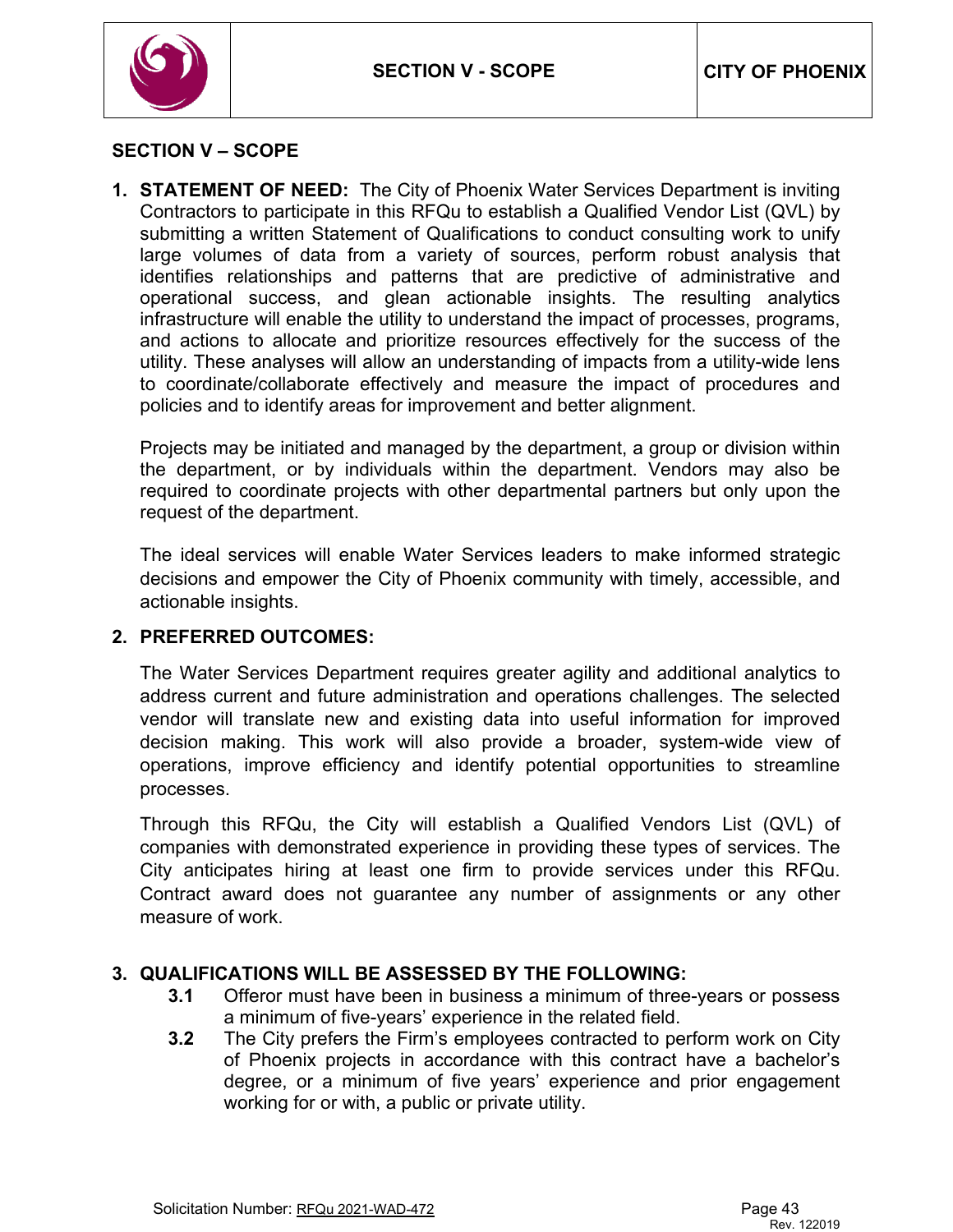

- **3.3** Firms should submit two samples of relevant project work for the disciplines the Firm is submitting qualifications for. Relevant work may include:
	- 3.3.1 Creating multiple large databases and integrating databases for the creation of dashboards on administrative or operational topics.
	- 3.3.2 Integrating data to create new metrics, dashboards and data sources.
	- 3.3.3 Data acquisition: all activities required to source, acquire, and maintain the flow of data into the process.
	- 3.3.4 Data matching: all work required to combine data from multiple sources using shared fields.
	- 3.3.5 Data cleaning: processes to eliminate outlier values in the data and scripts to transform the original data.
	- 3.3.6 Data presentation: all activities to deliver the data to the end user in all desired forms, including response mechanisms to create improvements.
	- 3.3.7 Managing data sets from SAP, Oracle Customer Care and Billing, Mobile Workforce Management, Oracle Work Asset Management systems or stand-alone data collection and analysis systems, including artificial intelligence.

# **4. PROPOSED TYPES OF WORK:**

# **4.1.Operational Projects:**

- 4.1.1. Analytics to improve the visibility of operational issues, create logical business cases, improve decision making, plan strategic initiatives, gain new insights, and solve business challenges.
- 4.1.2. Provide data insights that increase situational awareness of operations challenges.
- 4.1.3. Rework and improve existing reporting; including those reports utilized to support investment decisions.

### **4.2.Procurement Projects:**

- 4.2.1 Utilize spend, contract and supplier data to produce supply chain optimization strategies.
- 4.2.1. Measure savings and spending trends to get more accurate insight.
- 4.2.2. Help to quickly identify the anomalies in utility data, investigate issues with utility suppliers using audit trails and source documentation.

# **4.3.Facility Projects:**

- 4.3.1 Understand the needs of built environment and physical workplaces – energy management, space utilization and how to use it to reduce overhead.
- 4.3.2 Identify key trends, patterns, and insights within facility data for ongoing optimization.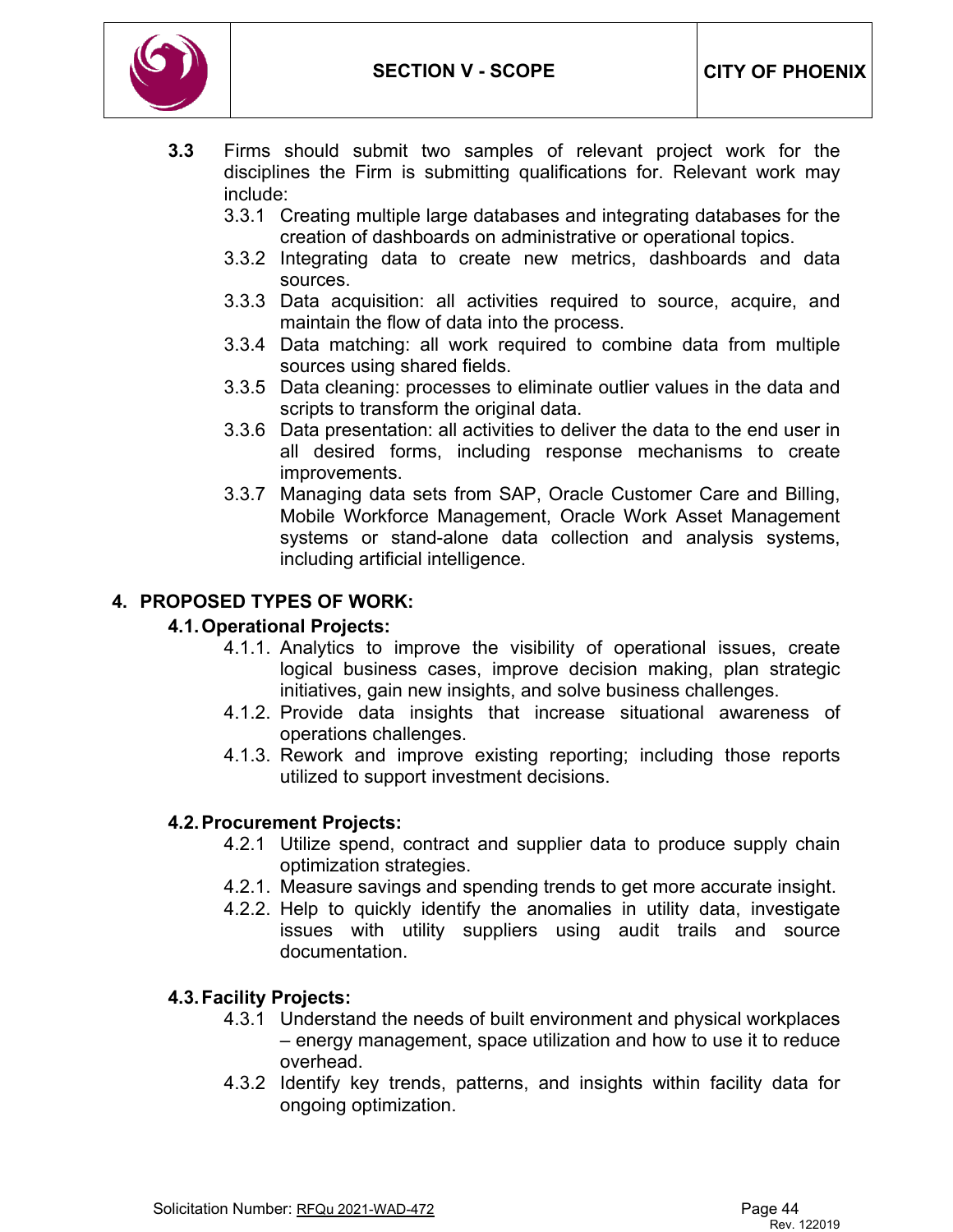

### **4.4 Utility Billing Projects:**

- 4.4.1 Rework existing data sets and reporting to provide additional insight into customer behavior and improve customer service outcomes.
- 4.4.2 Assist in the selection of new data analytics tools/platforms for COP WSD – consolidate and manage call center data, call center processes and call center workforce management to update and improve on the customer experience.
- 4.4.3 Support targeted customer communication, payment methods and associated analytics.

#### **4.5 Financial Projects:**

- 4.5.1 Research and evaluate the effects of utility rates in a large urban community. Advise and support City staff with utility rate modeling efforts.
- 4.5.2 Model water utility rate elasticity of demand and evaluating financial impacts, as well as developing projections of various types of residential and commercial development, as well as demographic and economic variables like migration, birth rates, and household formation that will have an impact on water use and wastewater generation.
- 4.5.3 Prepare strategies to address financial shortfalls and windfalls as well as preparing risk management profiles for a large, urban, public utility provider.
- 4.5.4 Integrate financial data and data modeling for the purposes of analysis and strategy
- 4.5.5 Deliverables may also include development of analytical tools for:
	- 4.5.5.1 Tracking trends in costs, cost drivers, service pricing variability contracting parties with a standard set of reports.
	- 4.5.5.2 Ongoing monitoring of operational cost growth, quality, and spending.
	- 4.5.5.3 Statistical modeling of financial initiatives across the department. Identifying cost stratified by social risk factors including income, race/ethnicity, geographic region, and language.
	- 4.5.5.4 Ad hoc analyses to support other data use strategy for regulatory, policy, and program objectives and decision making.
	- 4.5.5.5 Web-based reports and dashboards including a cost estimator, online consumer services, and asset management practices.
	- 4.5.5.6 Leveraging cloud-based, enterprise-grade solutions, platforms and services that have widespread adoption,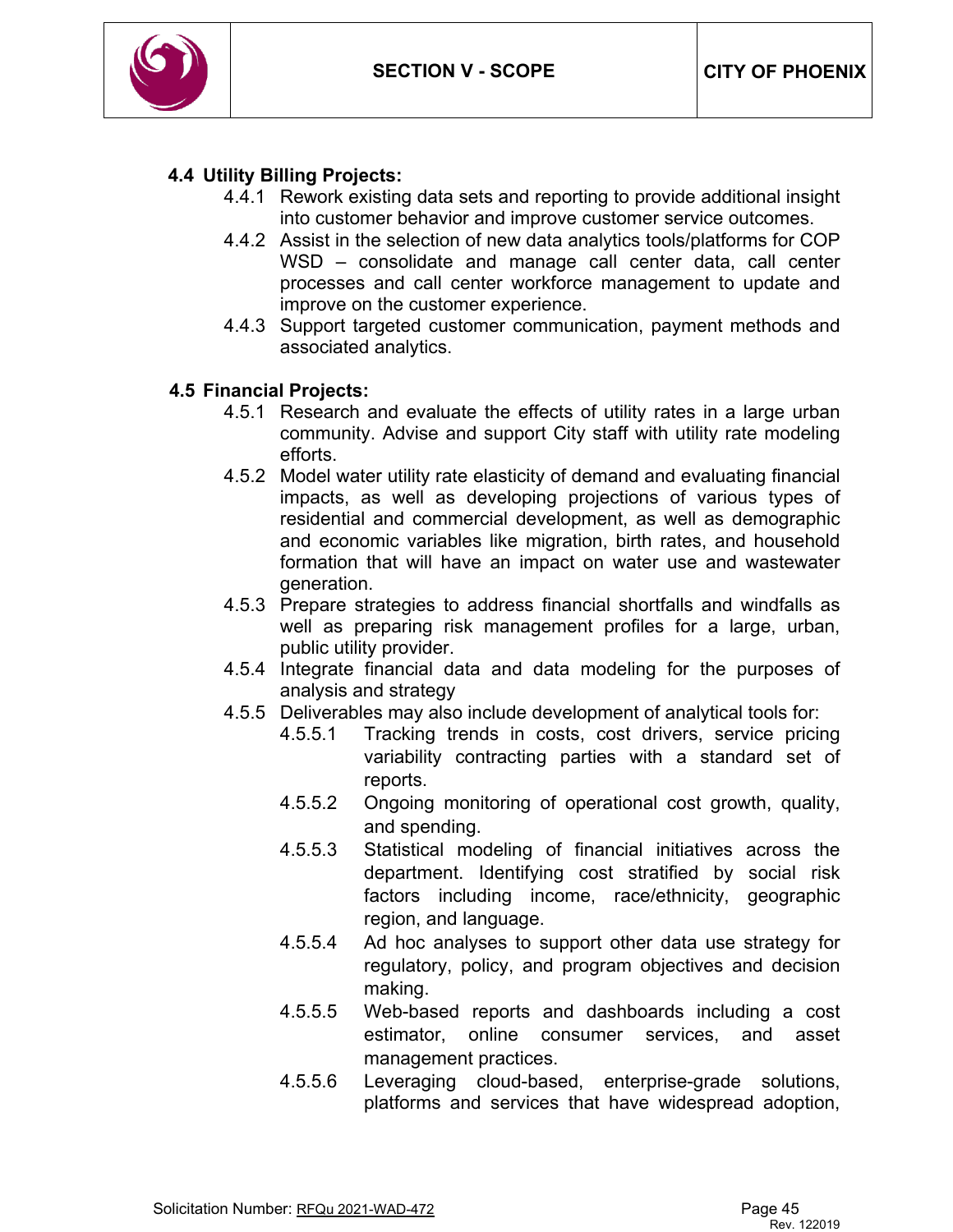

scale easily and are cost-effective to acquire, implement and maintain.

# **4.6 Potential list of work projects includes but are not limited to:**

- Strategy development and Master Planning
- Business Process Optimization
- Safety Management Systems
- Risk Based Cost Optimization
- Generating Assets Strategy
- Support Function Review
- Advanced Metering Project Management
- Federal Regulatory Compliance Framework
- Operations and Performance Improvement/Optimization
- Utility Asset/Portfolio Management
- Treatment Plant Performance
- Utility Storm Water
- Fleet Safety Management System
- Treatment Plant Major Outage Management
- Asset Management Governance
- Risk for Work Management
- Demand Forecasting Benchmark
- Water and Sewer Leak Detection
- Controls and Regulatory Compliance
- Operations Based Water Distribution
- Regulatory Compliance Framework
- Operational Review of Environmental Compliance
- Risk Based Internal Audit Planning
- Operational Readiness Review
- Billing, Metering, and Estimation
- Business Metrics, Risk Management and Decision Making
- Water Reliability
- Data Analytics
- Distribution Asset Management Value Modeling
- Service Delivery Optimization
- Customer Satisfaction
- Demand Forecasting Improvement
- Treatment Plant Asset Management Value Modeling
- Billing Estimation Methodology
- Non-Revenue Water Loss Monitoring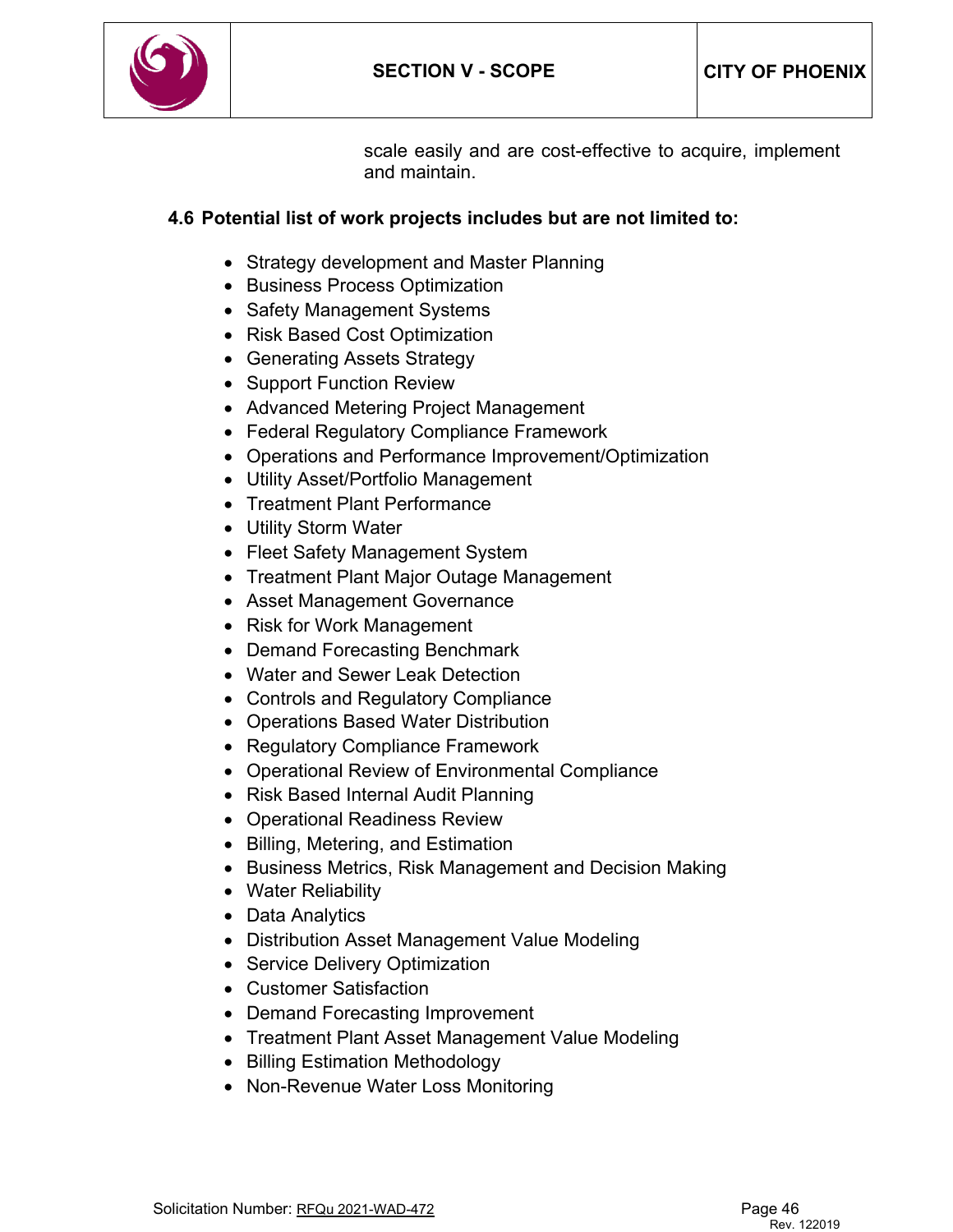

- **5. CITY'S ENGAGEMENT PROCESS WITH QUALIFIED CONTRACTORS:** The City will contact qualified Contractor(s) within the above categories to request task proposals for projects within the scope of services on an as needed basis.
- **6. TASK ORDER (BID OR PROPOSAL) PROCESS:** To initiate a project using this QVL, WSD will provide a brief scope of services for the Task Order and request a technical and pricing proposal (a "Project Proposal Request"), to be submitted to WSD within two (2) weeks of the date of the request. For all projects, a minimum of three (3) qualified consultants will be invited to submit proposals; however, WSD reserves the right to select and request proposals from more than three qualified consultants from the QVL for any specific Task Order.
	- **6.1.** Project Proposal Requests sent to Contractors on the QVL may include the following:
		- 6.1.1 Deliverables and services to be provided, including ongoing maintenance and support.
		- 6.1.2 Implementation schedule for the deliverables and services.
		- 6.1.3 Applicable technical standards required by the City.
		- 6.1.4 City and/or department policies and procedures applicable to the project.
		- 6.1.5 A list of any documentation required to be submitted by the Contractor with the project response (e.g. reports, manuals, analysis, or other documentation as required by the WSD).
		- 6.1.6 Evaluation, performance, and acceptance requirements.
		- 6.1.7 WSD requirements for status reporting.
		- 6.1.8 Hours, schedule, location of project.
		- 6.1.9 Submittal instructions and due date.
	- **6.2** Project Responses shall, at a minimum, include the following:
		- 6.2.1 Position Title, name, resume and credentials for each of Contractor's resources who will be performing work under the Task Order.
		- 6.2.2 Proposed milestones, including:
			- a) A description of the deliverables for each milestone; and,
			- b) Period of time and number of hours for delivery/completion of each milestone.
		- 6.2.3 Description of how the requested services are to be delivered, to include how technical requirements will be met.
		- 6.2.4 Proposed project cost for deliverables and services. Proposed project cost should include any or all of the items below that are necessary to ensure successful completion and ongoing performance of the project activities/functions:
			- a) Estimated WSD resources needed.
			- b) If applicable, any software, equipment, services, or agreements (e.g. Licensing, Hosting, Maintenance, Support,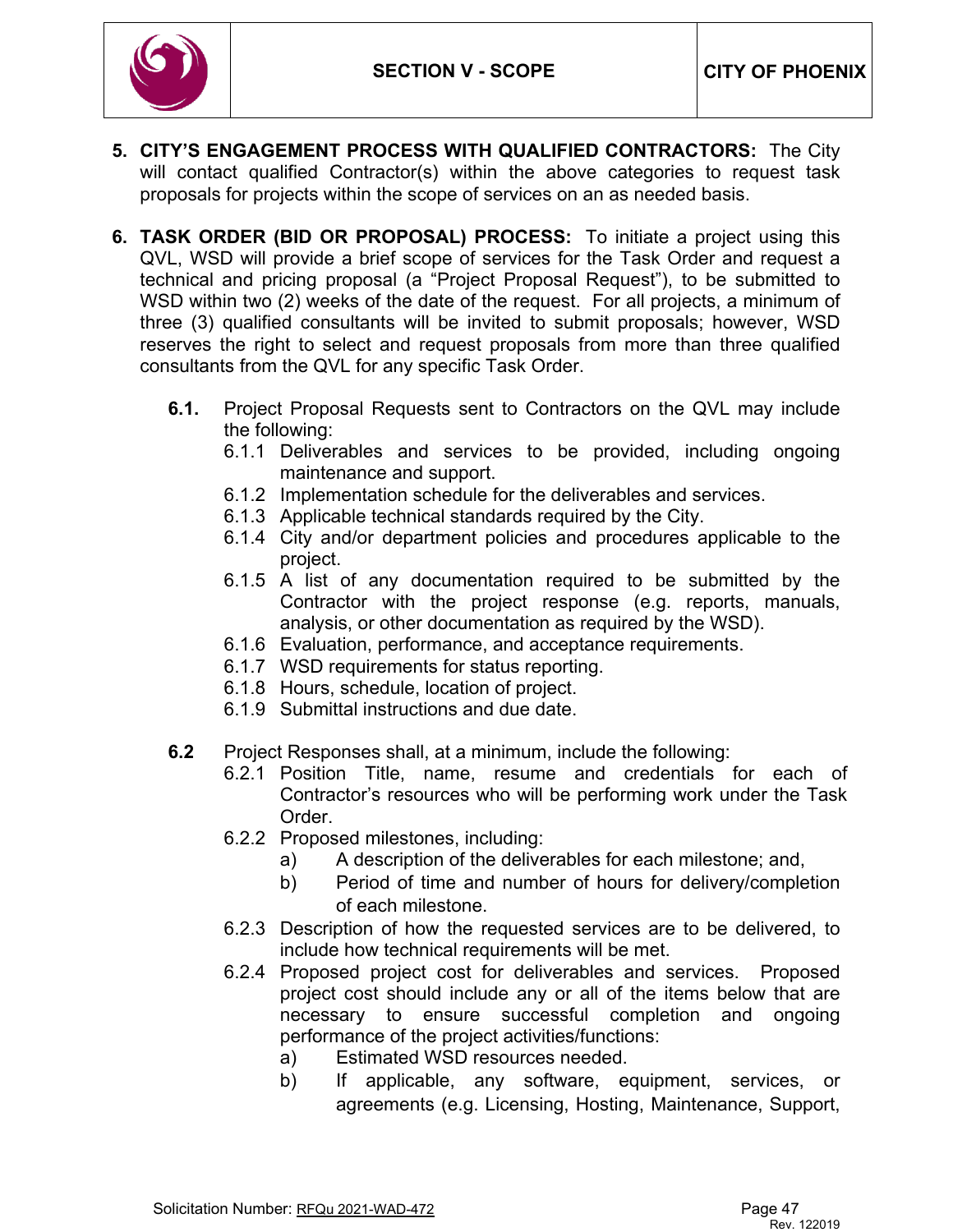

Services) that will be necessary for the project. Copies of any agreements must be submitted with the proposal.

- c) Ongoing maintenance and support.
- 6.2.5 Task Order pricing must not exceed any pricing provided in the Master Contract.
- 6.2.6 Contractor's cost for preparation and submission of the Task Order responses will not be reimbursed.
- **6.3** In the event of a conflict between the terms in the Project Proposal Request, Contractor's Project Proposal (including any terms in Contractor's response) and the terms of Request for Qualifications **RFQu 2021-WAD-472** (Master Contract), the terms of the Master Contract are controlling.
- **6.4** WSD reserves the right to accept or reject Contractor proposals, personnel and/or project cost estimates.
- **6.5** WSD reserves the right to conduct discussions and negotiations with the Contractors whose responses have been determined responsive to the task order Project Proposal Request. A request to participate in the discussions does not assure an award.
- **7. TASK ORDER AGREEMENT:** WSD will finalize the scope of services and project pricing in consultation with the Contractor. Upon finalization of the scope of services, cost, and project schedule, a Task Order agreement will be executed.

# **7.1 Project Implementation:**

- 7.1.1 Contractor is not to begin work on the project before receiving both a fully executed copy of the accepted Task Order and notice to proceed by the WSD Project Manager.
- 7.1.2 Revisions to Task Orders, including delivery schedules and approved timelines, must be mutually agreed upon in writing and must be signed by authorized representatives for both the Contractor and WSD.
- 7.1.3 In the event either WSD or Contractor requires any change to the project, the requesting party shall notify the other party in writing. The Contactor shall submit a revised project cost estimate to WSD, within a mutually agreed upon timeframe, which includes any and all items of the Task Order which will be affected by the requested revision.
- 7.1.4 Revisions which fall outside the original scope of the Task Order are not allowed. A new Task Order must be submitted and approved in writing by all parties.

### **7.2 Project Management - The project must be assigned a Project Manager by each party:**

7.2.1 Each Project Manager will serve as liaison for their respective party (WSD or Contractor).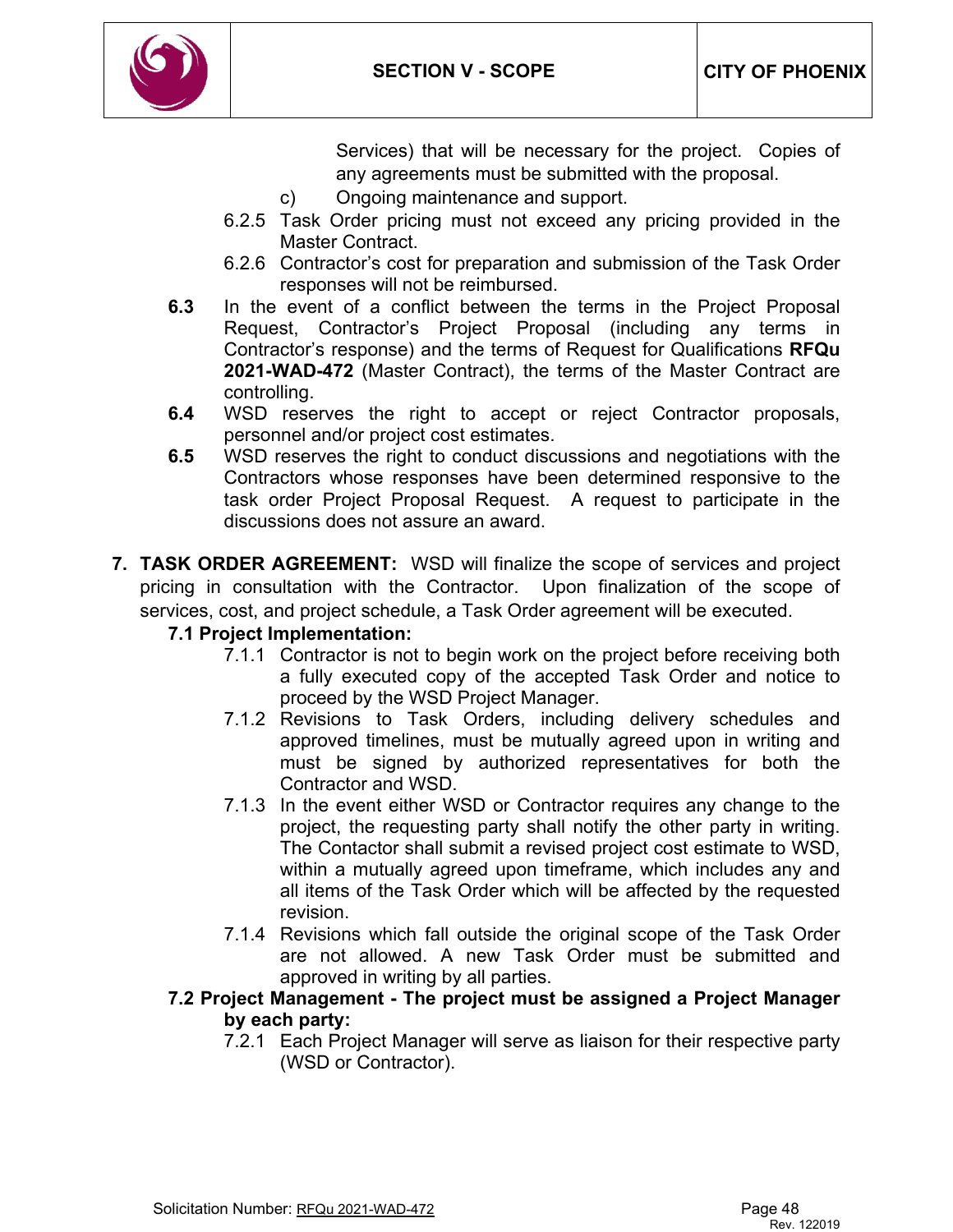

- 7.2.2 Each Project Manager will be responsible for assembling and coordinating a project team consisting of varying disciplines and professional levels relative to the project.
- 7.2.3 The Contractor's Project Manager will:
	- 7.2.3.1 Have the overall responsibility for the project, including performance, reporting, and quality control responsibilities.
	- 7.2.3.2 Establish a schedule for periodic review by all interested parties regarding progress towards completion of deliverables.
	- 7.3.3.3 Submit, by a date established by the WSD, reports that include, but are not limited to, the following:
		- A report of current and completed milestones or deliverables.
		- Monthly expenditure and activity reports.
		- Total expenses accrued as of the report date; and,
		- Overall assessment of project status including a description of any outstanding problems and recommendations for corrective action.
	- 7.3.3.4 Be required to remain on-site for certain projects depending on the complexity or importance and/or as requested by the department.
- **8. TASK ORDER DURATION:** Duration of services for projects to be completed under this contract may vary from a few weeks to several months or multiple years and will be dependent on the scope of services of each project. The schedule and duration will be as specified in the executed Task Order for each project.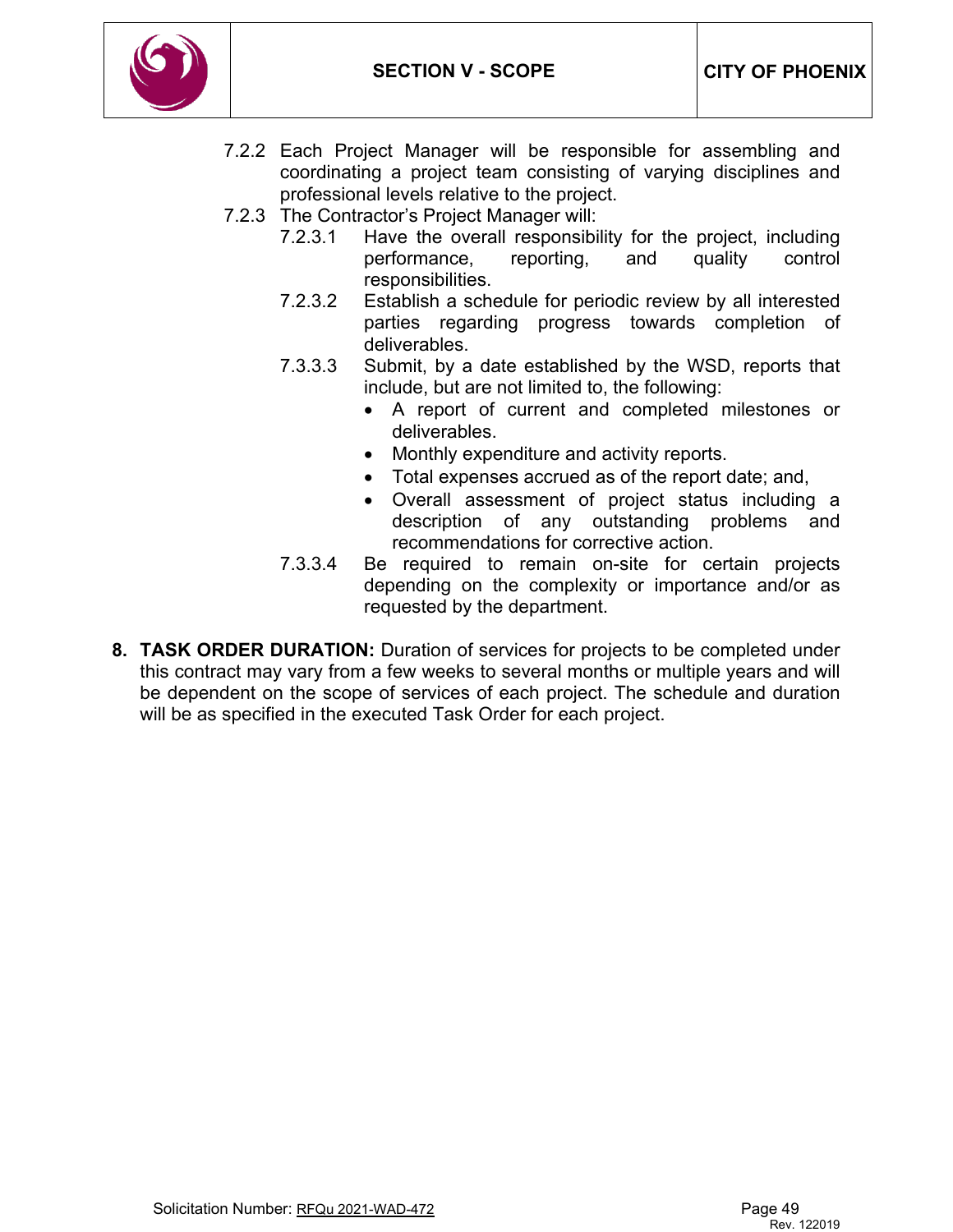

# <span id="page-49-0"></span>**SECTION VI – SUBMITTALS**

### **1. COPIES:**

Please submit one (1) original pdf copy electronically via email to the following: [wsdprocurement@phoenix.gov](mailto:wsdprocurement@phoenix.gov) .

**1.1. Please submit only the Submittal Section, do not submit a copy of the entire solicitation document. The entire submittal shall not exceed 50 pages.** This offer will remain in effect for a period of 180 calendar days from the opening date, and is irrevocable unless it is in the City's best interest to release offer(s).

# **2. OFFER SUBMITTAL FORMAT:**

The written offer should be:

- Typewritten for ease of evaluation.
- Signed by an authorized representative of the Offeror.
- Submitted with contact information for the individual(s) authorized to negotiate with the City.
- Submitted with a table of contents and tabbed per the following major sections:

### **Tab 1 Contents of Response: Company History, Experience, and Qualifications**

- **Tab 2 Samples**
- **Tab 3 Key Personnel**
- **Tab 4 Submittal Section**
- **Tab 5 Signed Addenda**
- **Tab 6 Attachment A - References**

# **3. COSTS AND PAYMENTS:**

**3.1 PAYMENT TERMS & OPTIONS**: Vendors must choose an option, if a box is not checked, the City will **default to 0% - net 45 days**:

 $\Box$  Contractor offers a prompt payment discount of either  $\qquad \qquad \%$  - 30 days or 0% – 45 days - to apply after receipt of invoice or final acceptance of the products (invoice approval), whichever date is later, starts the 30 days. If no prompt payment discount is offered, the default is 0%, net 45 days; effective after receipt of invoice or final acceptance of the products, whichever is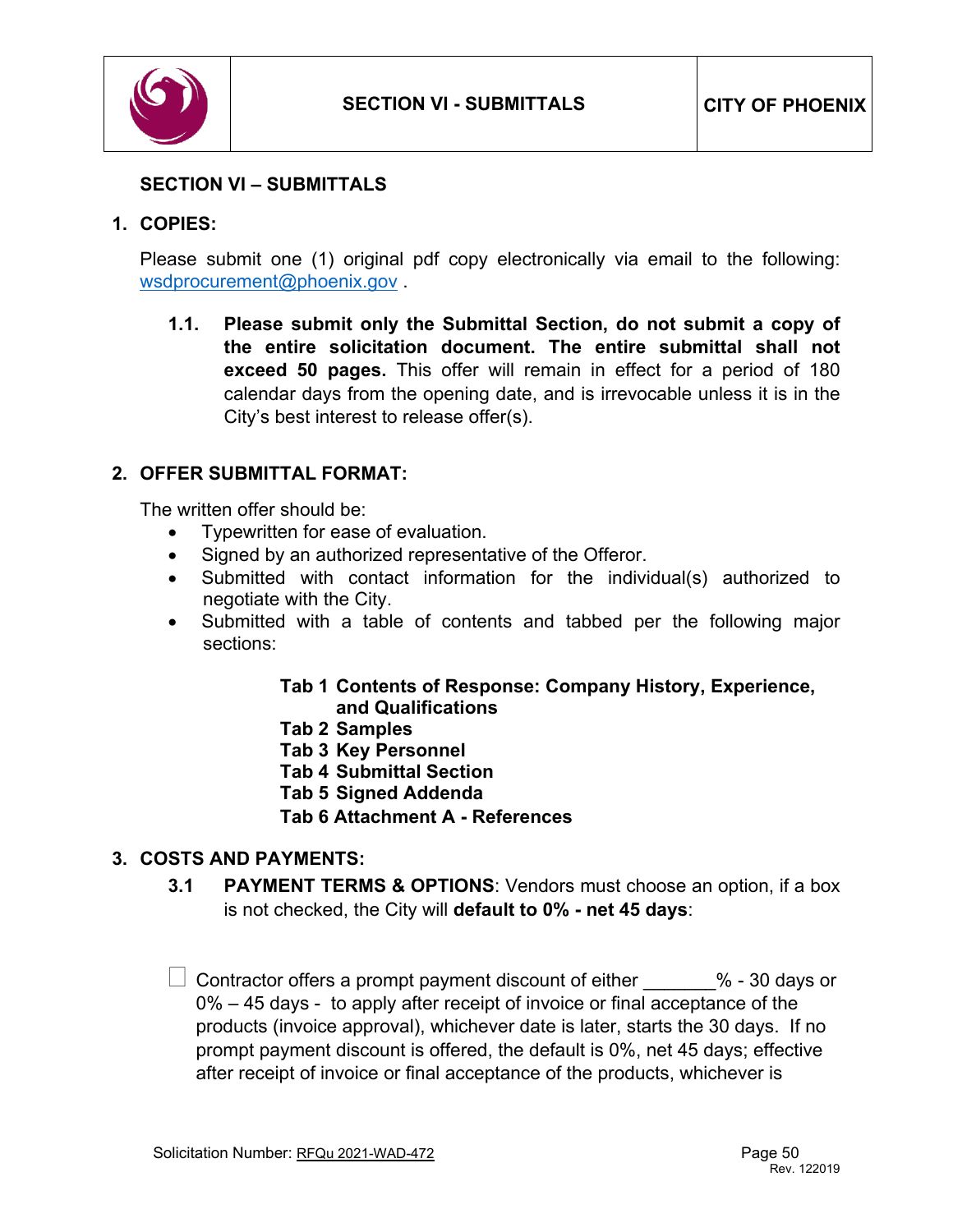

# later. **Payment terms offering a discount will not be considered in the price evaluation of your offer**.

 $\Box$  Contractor may be paid immediately upon invoice approval, if enrollment is made to the Single Use Account (SUA) Program, administered by the City's servicing bank ("Bank"). By checking this box, the vendor accepts transaction costs charged by their merchant bank and agrees not to transfer to the City those extra charges. The City will not pay an increase in our services for the SUA charges; if an audit uncovers an upcharge for the SUA charges the vendor will owe the City all costs. The vendor may opt-out of the SUA program once, but then may not rejoin during the same contract term. **For more information about the SUA program or to enroll, send email to [mailbox.sua@phoenix.gov.](mailto:mailbox.sua@phoenix.gov)**

### **4. CONTRACTOR LICENSING REQUIREMENTS:**

Offeror shall comply with all statutes and rules of the State of Arizona and the Registrar of Contractors. In accordance with A.R.S. §. 32-1151, and unless otherwise exempted by A.R.S. § 32-1121, Offeror shall have the correct class of license as required by the Registrar of Contractors for the work specified, at the time of offer submission. Offeror certifies possession of the following license:

Licensed Contractor's Name

Class

License Number

Expiration Date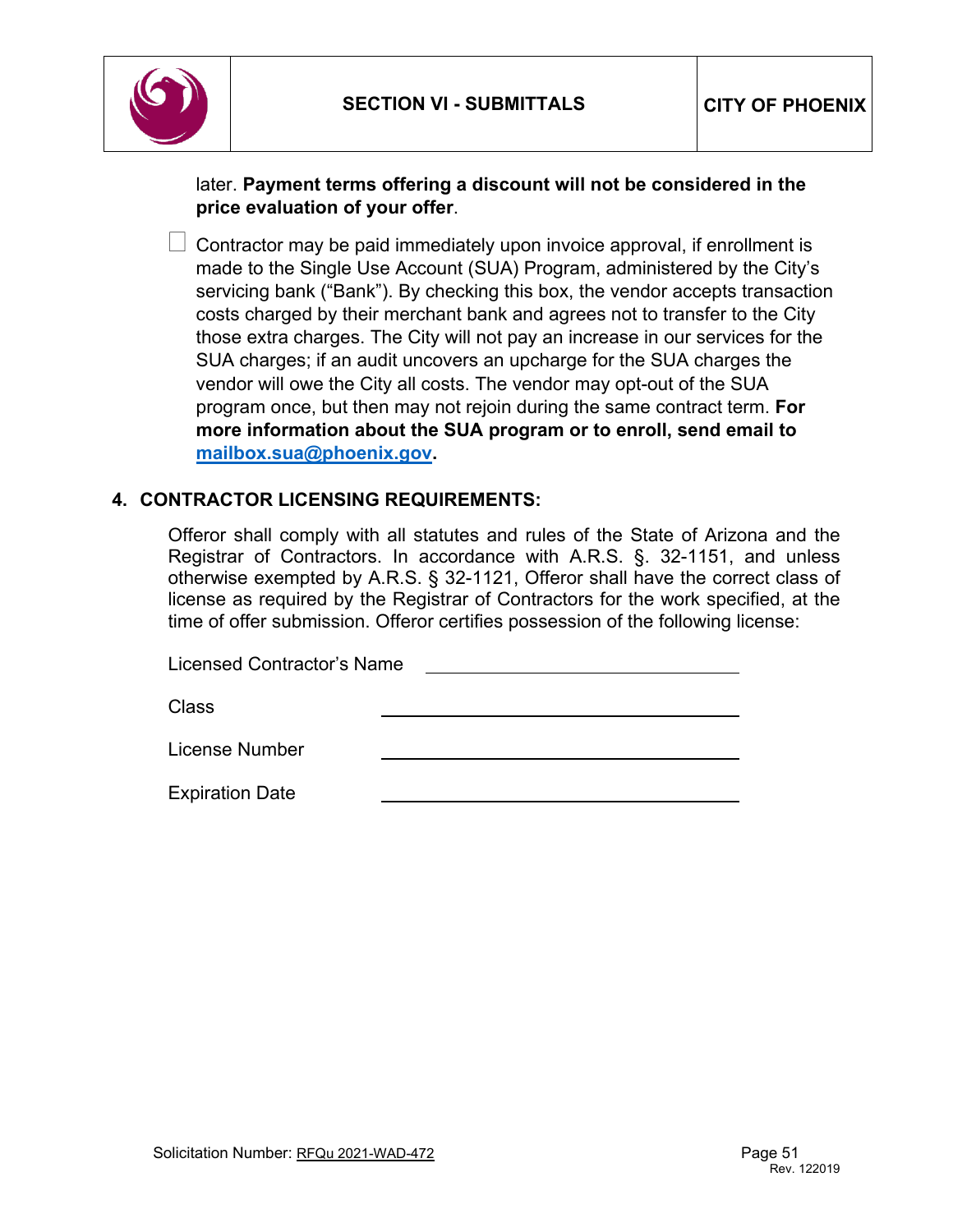

# **ACCEPTANCE OF OFFER**

The Offer is hereby accepted.

The Contractor is now bound to sell the material(s) or service(s) listed by the attached contract and based upon the solicitation, including all terms, conditions, specifications, amendments, etc. and the Contractor's Offer as accepted by the City.

This contract shall henceforth be referred to as Contract No. . The Contractor has been cautioned not to commence any billable work or provide any material or service under this contract until Contractor receives purchase order, or contract documentation.

# **CITY OF PHOENIX**

A Municipal Corporation Jeff Barton, City Manager

\_\_\_\_\_\_\_\_\_\_\_\_\_\_\_\_\_\_\_\_\_\_\_\_\_\_\_\_\_\_\_\_\_ Troy Hayes Director, Water Services Department

Attest:

this day of  $\sim$  2021

**City Clerk** 

Approved as to form this 19<sup>th</sup> day of January 2017. This document has been approved as to form by the City Attorney and is on file with the City Clerk. It need not be submitted to the City Attorney for approval unless the form document is altered.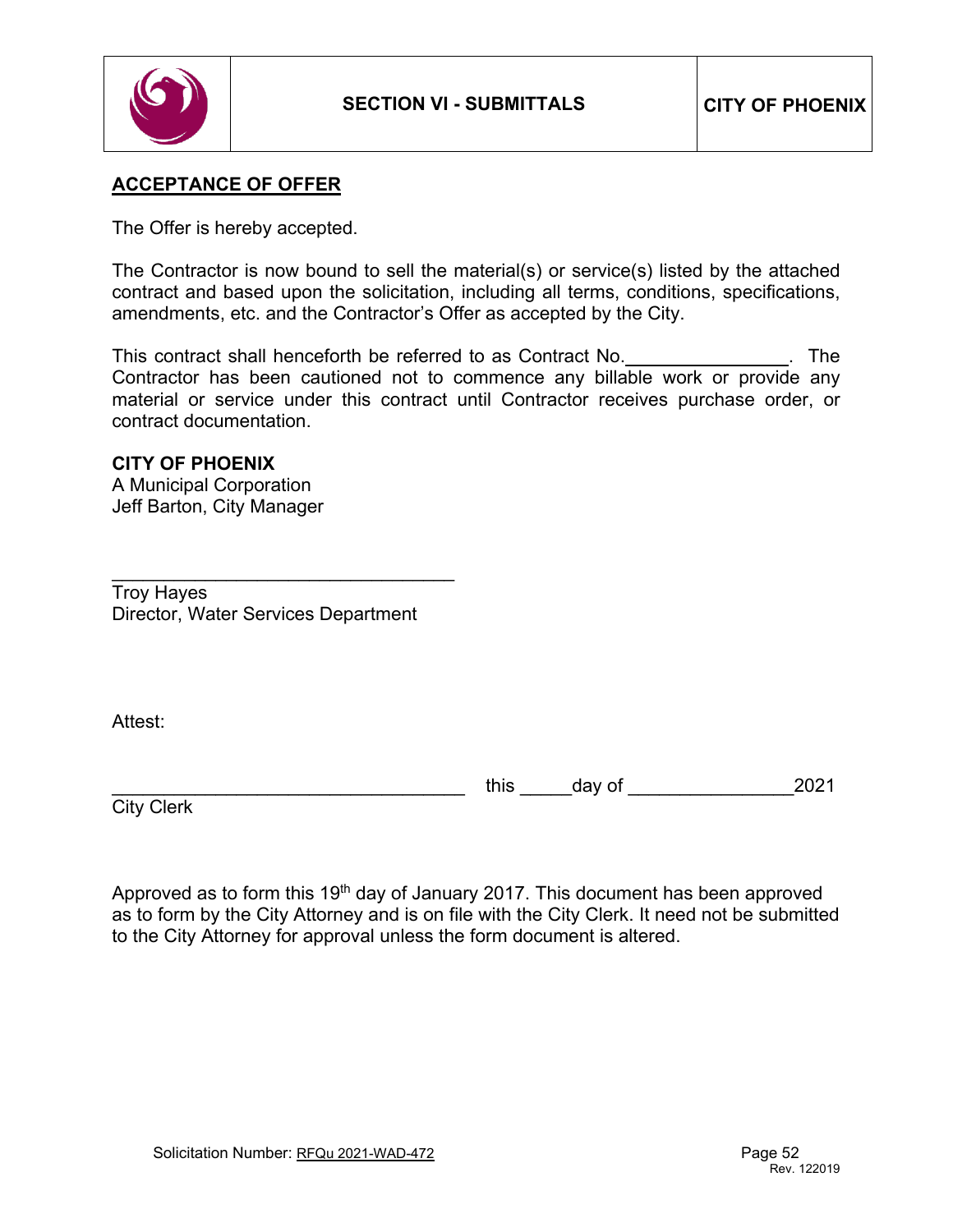

### **OFFER**

**TO THE CITY OF PHOENIX -** The Undersigned hereby offers and agrees to furnish the material and or service(s) in compliance with all terms, conditions, specifications, and addenda issued as a result of solicitation and any written exceptions in the offer.

Arizona Sales Tax No.

Use Tax No. for Out-of State Suppliers

City of Phoenix Sales Tax No.

Arizona Corporation Commission File No.

Taxpayer's Federal Identification No.: If recommended for contract award, Bidder agrees to provide its federal taxpayer identification number or as applicable its social security number to the City of Phoenix for the purposes of reporting to appropriate taxing authorities, monies paid by the City of Phoenix under the awarded contract. If the Bidder provides its social security number, the City will only share this number with appropriate state and federal officials. This submission is mandatory under 26 U.S.C. § 6041A.

Enter City's Registration System ID Number Located at City's eProcurement website (see SECTION I – INSTRUCTIONS - CITY'S REGISTRATION)

Offeror has read, understands, and will fully and faithfully comply with this solicitation, its attachments and any referenced documents. Offeror certifies that the prices offered were independently developed without consultation with any other Offeror or potential Offerors.

Authorized Signature **Date** Date

Verify Name and type of company entitled Name and Title (LLC, Inc., Sole Proprietor) (Member, Manager, President)

 $\frac{1}{2}$  , and the set of the set of the set of the set of the set of the set of the set of the set of the set of the set of the set of the set of the set of the set of the set of the set of the set of the set of the set

 $\frac{1}{2}$  , and the set of the set of the set of the set of the set of the set of the set of the set of the set of the set of the set of the set of the set of the set of the set of the set of the set of the set of the set

| Address                  |  |
|--------------------------|--|
| City, State and Zip Code |  |
| <b>Telephone Number</b>  |  |
| Company's Fax Number     |  |
| Company's Toll Free #    |  |
| <b>Email Address</b>     |  |
|                          |  |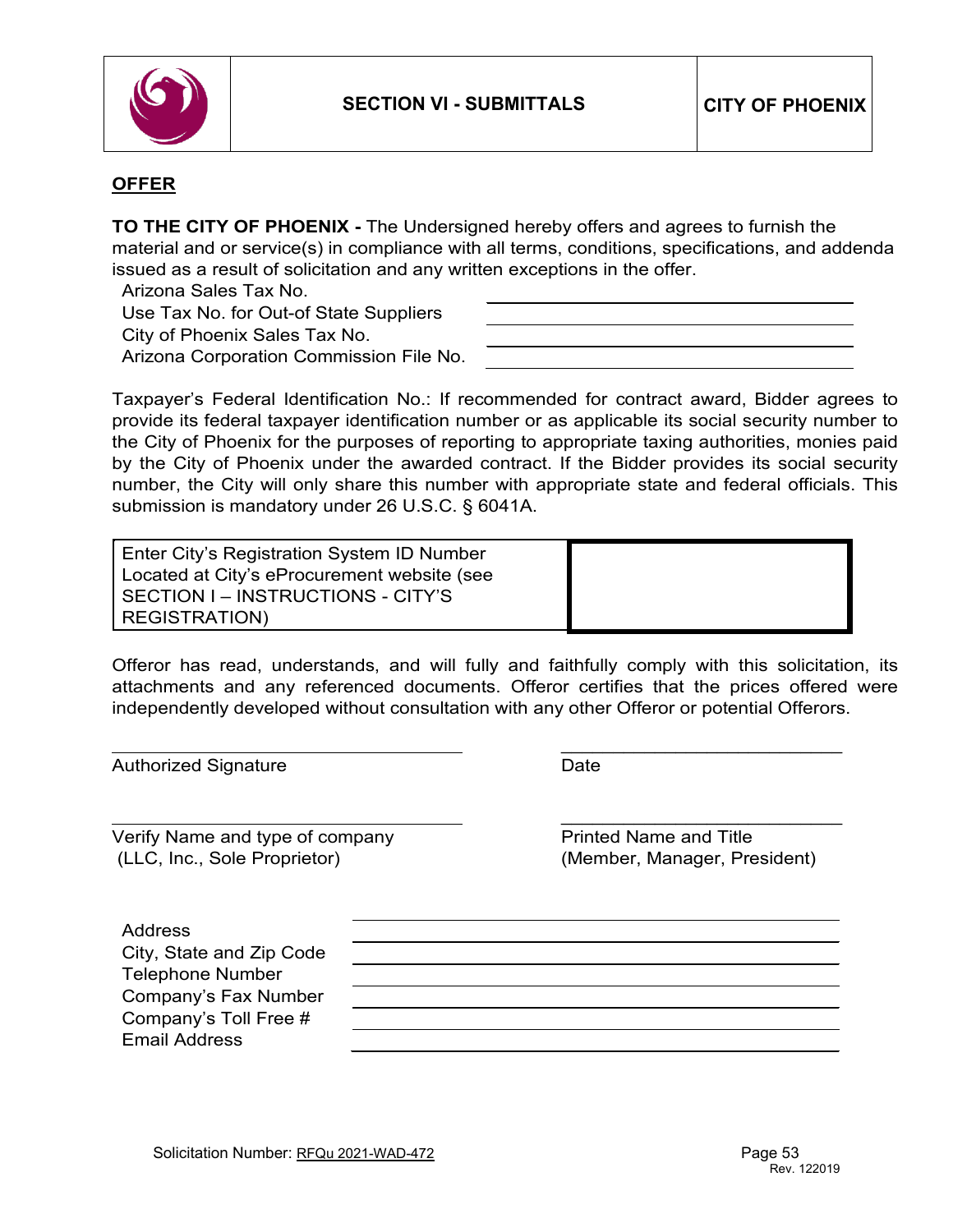

| <b>Conflict of Interest &amp; Solicitation Transparency Form</b><br>This form must be signed and submitted to the City and all questions must be answered |                                                                                                                                                                                                                                                                                                                |  |  |  |  |  |
|-----------------------------------------------------------------------------------------------------------------------------------------------------------|----------------------------------------------------------------------------------------------------------------------------------------------------------------------------------------------------------------------------------------------------------------------------------------------------------------|--|--|--|--|--|
| 1.                                                                                                                                                        | (or N/A) or your Offer may be considered non-responsive.<br>Name of person submitting this disclosure form.                                                                                                                                                                                                    |  |  |  |  |  |
|                                                                                                                                                           |                                                                                                                                                                                                                                                                                                                |  |  |  |  |  |
|                                                                                                                                                           | First<br><b>Suffix</b><br>MI<br>Last                                                                                                                                                                                                                                                                           |  |  |  |  |  |
| 2.                                                                                                                                                        | <b>Contract Information</b>                                                                                                                                                                                                                                                                                    |  |  |  |  |  |
|                                                                                                                                                           | Solicitation # or Name:                                                                                                                                                                                                                                                                                        |  |  |  |  |  |
|                                                                                                                                                           | 3. Name of individual(s) or entity(ies) seeking a contract with the City (i.e. parties to the<br>Contract)                                                                                                                                                                                                     |  |  |  |  |  |
|                                                                                                                                                           |                                                                                                                                                                                                                                                                                                                |  |  |  |  |  |
|                                                                                                                                                           | 4. List any individuals(s) or entity(ies) that are owners, partners, parent, sublessees, joint<br>venture, or subsidiaries of the individual or entity listed in Question 3. Please include all<br>Board members, executive committee members and officers for each entry. If not<br>applicable, indicate N/A. |  |  |  |  |  |
|                                                                                                                                                           |                                                                                                                                                                                                                                                                                                                |  |  |  |  |  |
| 5.                                                                                                                                                        | List any individuals or entities that will be subcontractors on this contract or indicate N/A.                                                                                                                                                                                                                 |  |  |  |  |  |
|                                                                                                                                                           | $\Box$ Subcontractors may be retained, but not known as of the time of this submission.<br>$\Box$ List of subcontracts, including the name of the owner(s) and business name:                                                                                                                                  |  |  |  |  |  |
|                                                                                                                                                           | 6. List any attorney, lobbyist, or consultant retained by any individuals listed in Questions 3,<br>4, or 5 to assist in the proposal or seeking the resulting contract. If none, indicate N/A.                                                                                                                |  |  |  |  |  |
|                                                                                                                                                           |                                                                                                                                                                                                                                                                                                                |  |  |  |  |  |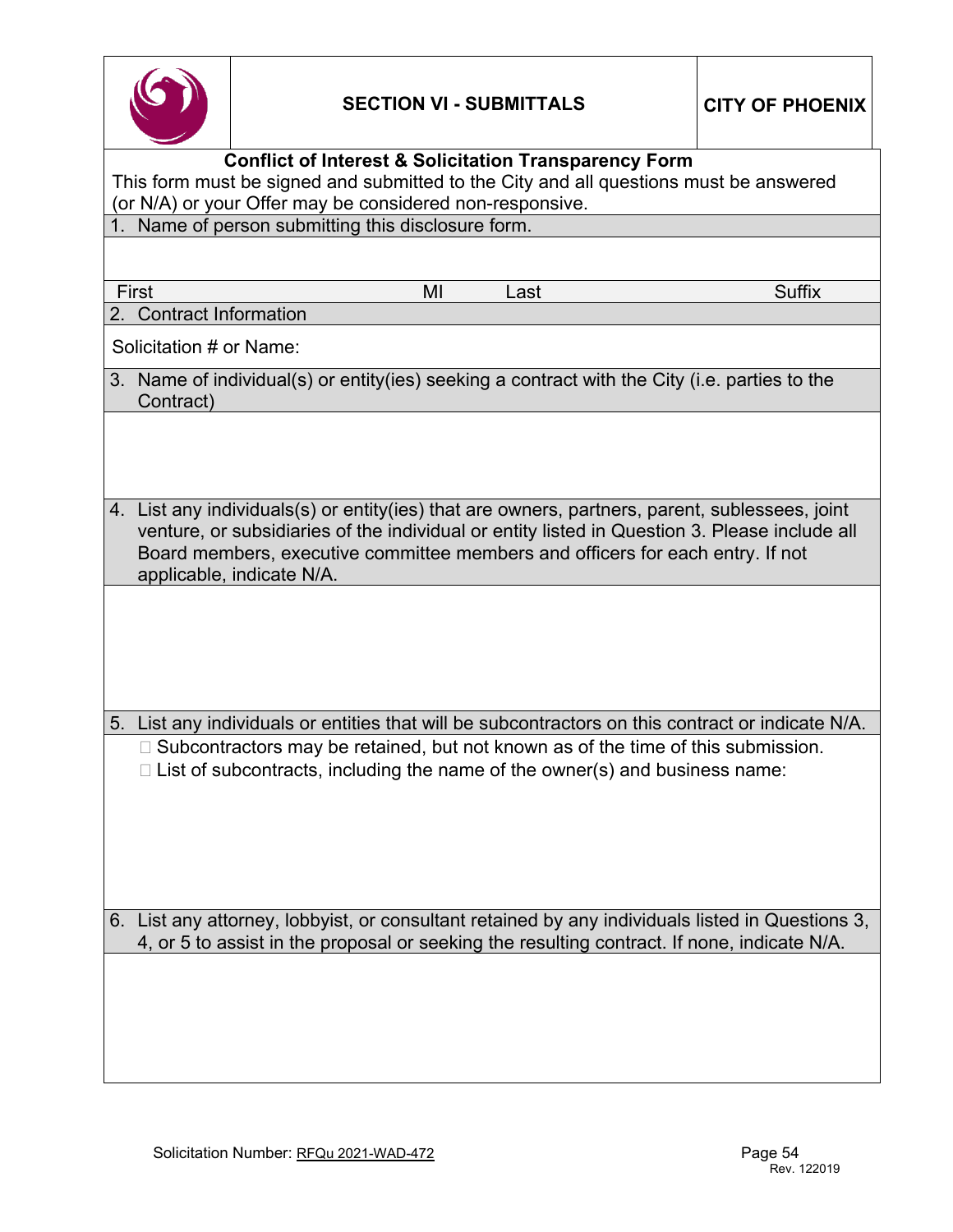

# 7. **Disclosure of Conflict of Interest**:

# **A. City Code Section 43-34**

Are you aware of any fact(s) with regard to this solicitation or resulting contract that would raise a "conflict of interest" issue under City Code Section 43-34? "An elected City official or a City employee shall not represent any person or business for compensation before the City regarding any part of a procurement, including any resulting contract, if during the time the elected official is or was in office or the employee is or was employed by the City such elected official or employee played a material or significant role in the development of the solicitation, any other part of the procurement, or the contract award."

 $\Box$  I am not aware of any conflict(s) of interest under City Code Section 43-34.

 $\Box$  I am aware of the following potential or actual conflict(s) of interest:

# **B. ARS Sections 38-501 et. Seq. & City Charter Chapter 11**

State law and the Phoenix City Charter and Code prohibit public officers or employees, their close relatives, and any businesses they, or their relatives, own from (1) representing before the City any person or business for compensation, (2) doing business with the City by any means other than through a formal procurement, and (3) doing business with the City without disclosing that the person has an interest in the contract. This prohibition extends to subcontracts on City contracts and also applies to parent, subsidiary, or partner businesses owned by a public officer or employee. See A.R.S. Sections 38-501 through 38-511, for more information (City Charter, Chapter 11, applies the state conflict-of-interest law to City employees).

Please note that any contract in place at the time a person becomes a public officer or employee may remain in effect. But the contract may not be amended, extended, modified, or changed in any manner during the officer's or employee's city service without following city administrative regulations.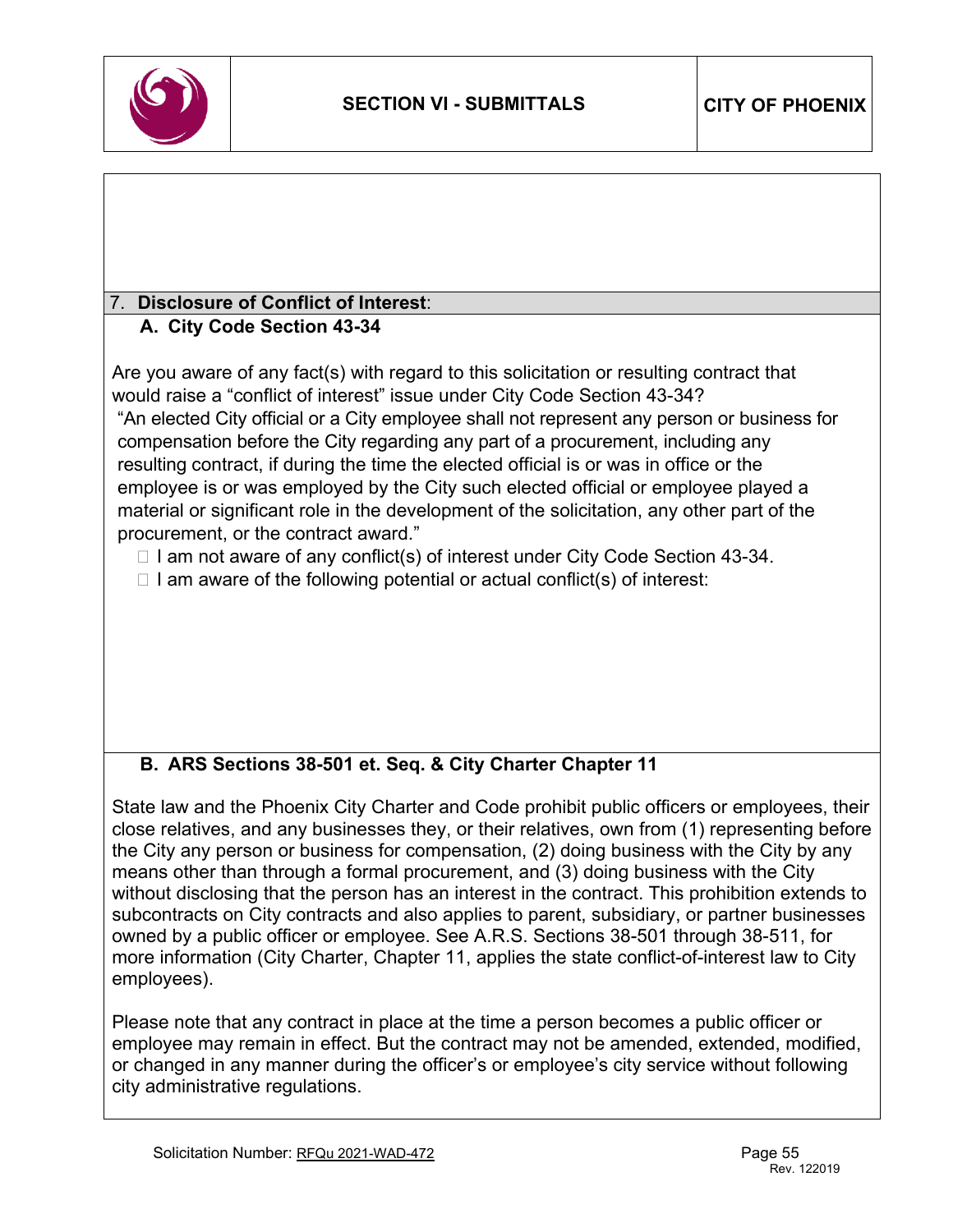

Are you aware of any fact(s) with regard to this contract that would raise a "conflict of interest" issue under A.R.S. Sections 38-501 through 38-511 (See Arizona Revised Statutes regarding conflict of interest at [www.azleg.gov\)](http://www.azleg.gov/).

- $\Box$  I am not aware of any conflict(s) of interest under Arizona Revised Statutes Sections 38-501 through 38-511.
- $\Box$  I am aware of the following conflict(s) of interest:

### **8. Acknowledgements**

### A.**Solicitation Transparency Policy – No Contact with City Officials or Staff During Evaluation**

- $\Box$  I understand that a person or entity who seeks or applies for a city contract, or any other person acting on behalf of that person or entity, is prohibited from contacting city officials and employees regarding the contract after a solicitation has been posted.
- This "no-contact" provision only concludes when the contract is awarded at a City Council meeting. If contact is required with City official or employees, the contact will take place in accordance with procedures by the City. Violation of this prohibited contacts provision, set out in City Code Sections 2-190.4 and 43-36, by respondents, or their agents, will lead to **disqualification.**

# B.**Fraud Prevention and Reporting Policy**

 $\Box$ I acknowledge that the City has a fraud prevention and reporting policy and takes fraud seriously. I will report fraud, suspicion of fraud, or any other inappropriate action to: telephone no. 602-261-8999 or 602-534-5500 (TDD); or [aud.integrity.line@phoenix.gov.](mailto:aud.integrity.line@phoenix.gov)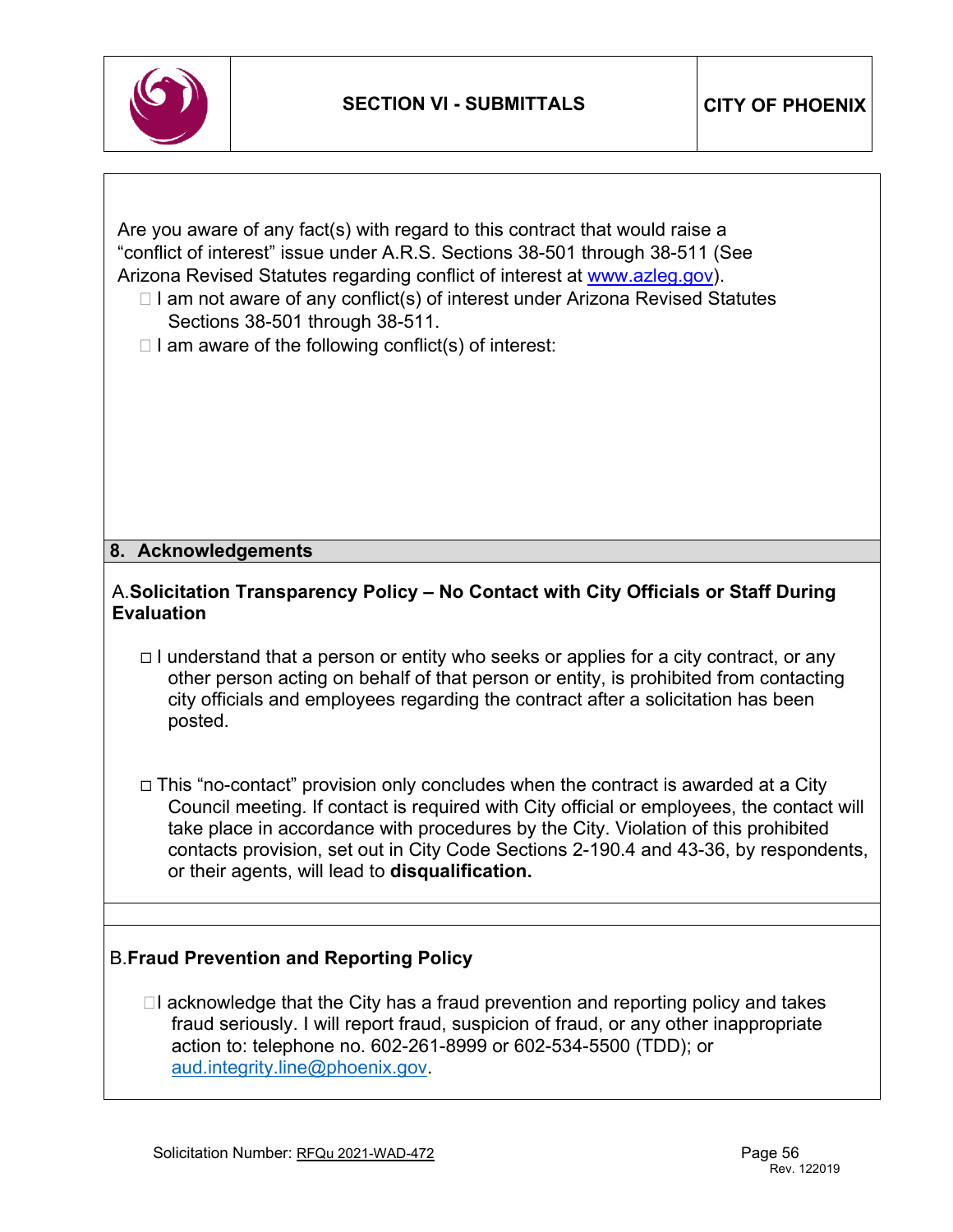

| The purpose of the fraud policy is to maintain the City's high ethical standards. The policy<br>includes a way for our business partners to report wrongdoing or bad behavior. Suspected<br>fraud should be reported immediately to the Phoenix Integrity Line. The City has adopted a<br>zero-tolerance policy regarding fraud.                                                                                                                                             |              |
|------------------------------------------------------------------------------------------------------------------------------------------------------------------------------------------------------------------------------------------------------------------------------------------------------------------------------------------------------------------------------------------------------------------------------------------------------------------------------|--------------|
| <b>OATH</b>                                                                                                                                                                                                                                                                                                                                                                                                                                                                  |              |
| I affirm that the statements contained in this form, including any attachments, to the best of<br>my knowledge and belief are true, correct, and complete.<br>Should any of the answers to the above questions change during the course of the contract,<br>particularly as it relates to any changes in ownership, applicant agrees to update this form<br>with the new information within 30 days of such changes. Failure to do so may be deemed a<br>breach of contract. |              |
| <b>PRINT NAME</b>                                                                                                                                                                                                                                                                                                                                                                                                                                                            | <b>TITLE</b> |
|                                                                                                                                                                                                                                                                                                                                                                                                                                                                              |              |
| <b>SIGNATURE</b>                                                                                                                                                                                                                                                                                                                                                                                                                                                             | <b>DATE</b>  |
| COMPANY (CORPORATION, LLC, ETC.) NAME and DBA                                                                                                                                                                                                                                                                                                                                                                                                                                |              |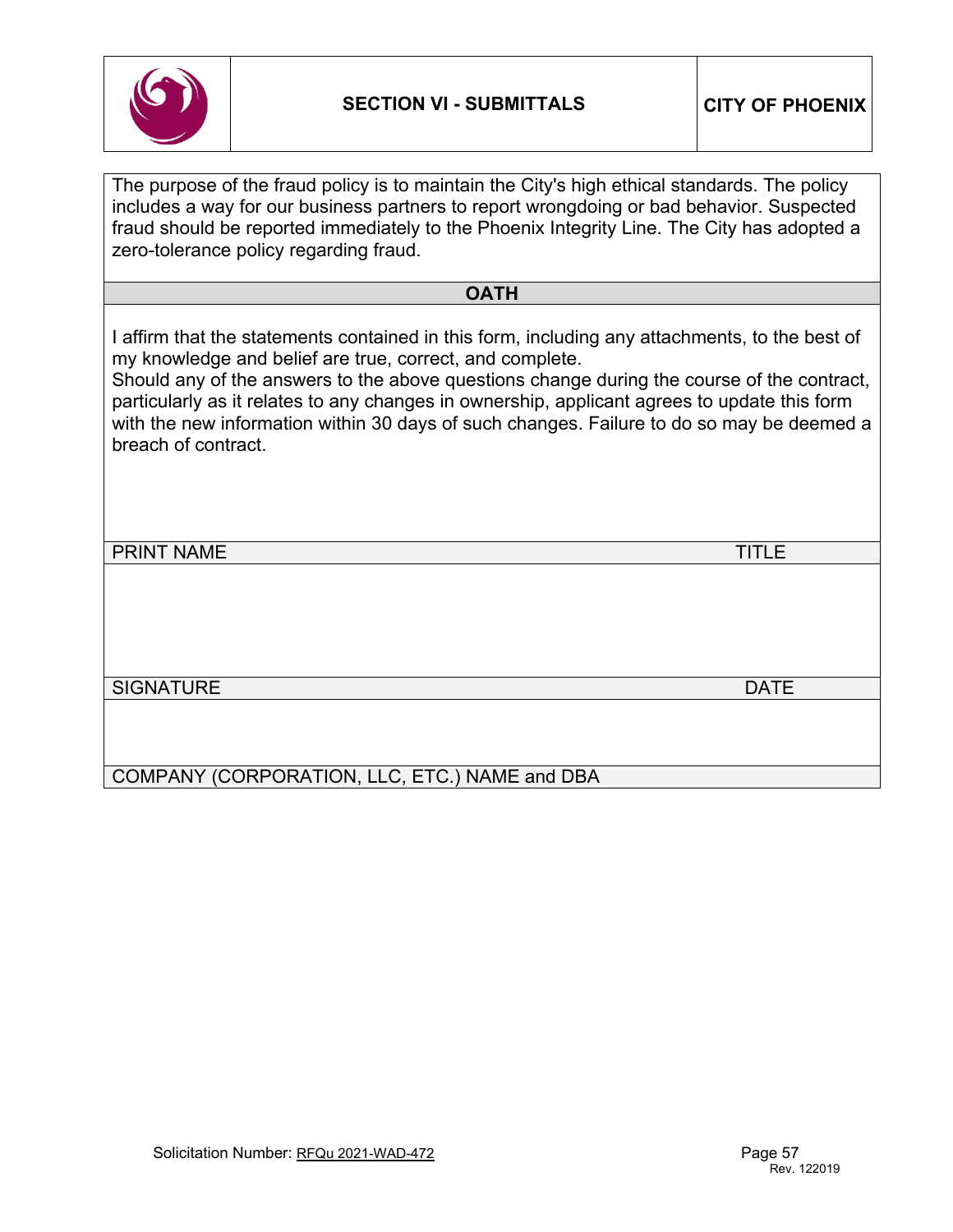

# **ATTACHMENT A REFERENCES**

### **OFFEROR'S NAME:**

Instructions: The Offeror is to provide three (3) verifiable professional references, completing a separate form for each reference. Emphasis should be placed on providing references that can further demonstrate the Offeror's experience to meeting the requirements pursuant to the Scope of Work.

Please return the completed form (via email) to Kyle Talbert at [kyle.talbert@phoenix.gov.](mailto:kyle.talbert@phoenix.gov)

References must be received by the Procurement Officer no later than the solicitation deadline: **2:00 p.m. Phoenix local time on Friday, November 5, 2021**.

**Please note that the Offeror listed above will receive a pass or fail grade during the evaluation based on the responses to the reference questionnaire.**

**Note for Reference:** If you are unable to complete the reference questionnaire please notify the company that sent you the reference form as soon as possible so they may select another reference.

### **2. Offeror's Reference information:**

| Company Name:                   |  |
|---------------------------------|--|
| <b>Contact Name:</b>            |  |
| <b>Contact Email:</b>           |  |
| Contact Phone No.:              |  |
| Contract No.<br>(if applicable) |  |
| <b>Contract Description:</b>    |  |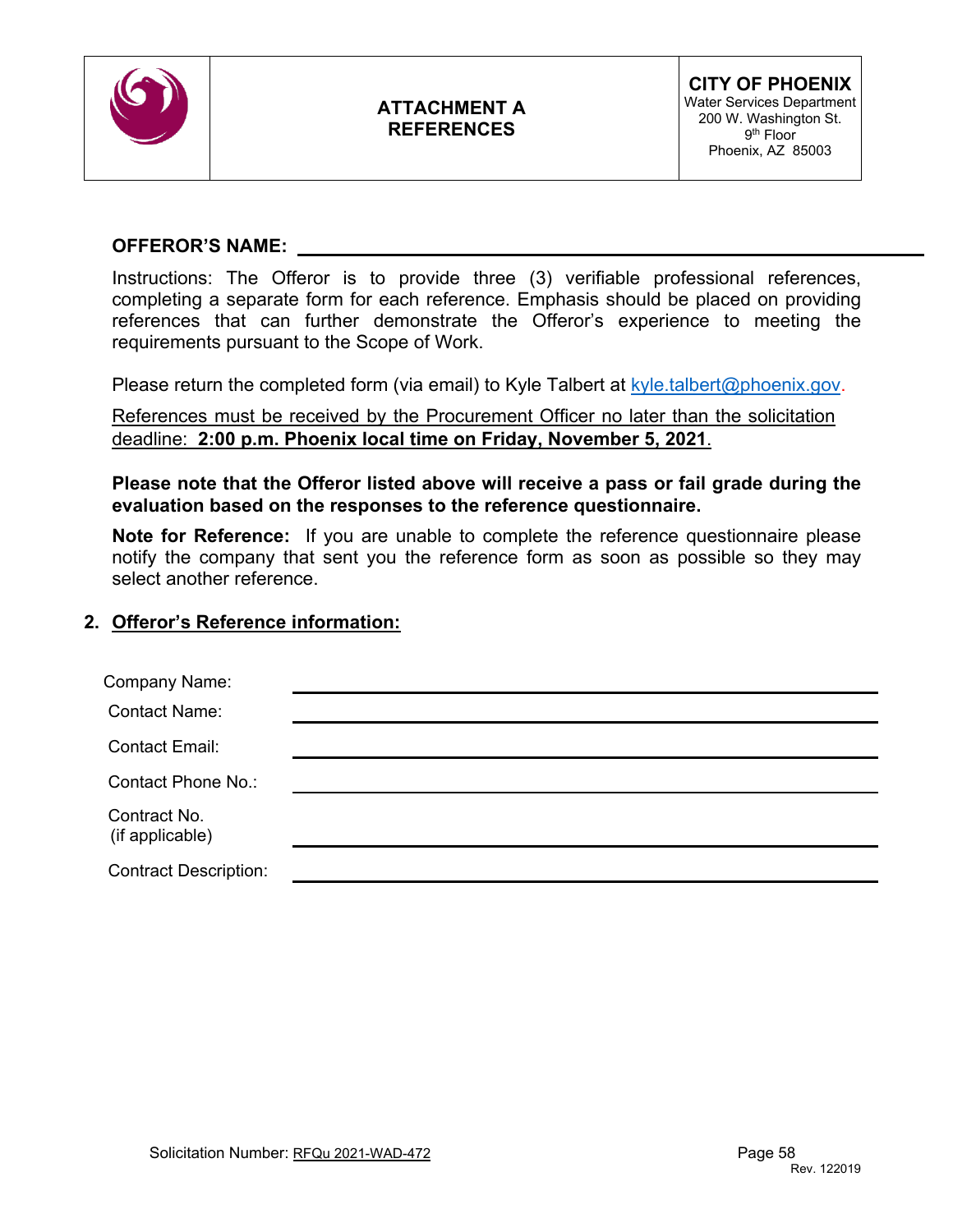

# **ATTACHMENT A REFERENCES**

| Aggregate Spend of                                     | <b>Begin</b> |                        | End   |  |
|--------------------------------------------------------|--------------|------------------------|-------|--|
| Contract                                               | Date:        |                        | Date: |  |
| Description of project (including the role of Offeror) |              |                        |       |  |
|                                                        |              |                        |       |  |
|                                                        |              |                        |       |  |
|                                                        |              |                        |       |  |
|                                                        |              |                        |       |  |
|                                                        |              |                        |       |  |
|                                                        |              |                        |       |  |
|                                                        |              |                        |       |  |
|                                                        |              |                        |       |  |
| Contractor's Performance: □ In Good Standing:          |              | □ Not In Good Standing |       |  |
|                                                        |              |                        |       |  |

A person or organization in **good standing** is regarded as having complied with all their explicit obligations, while not being subject to any form of sanction, suspension or disciplinary censure.

# **3. Reference Questionnaire**

1.How would you rate the quality of the project/product/service delivered by the vendor?

- $\Box$  There was one or more major consideration of the requirement(s) not addressed
- $\Box$  Met the requirement(s) outlined in the contract
- $\Box$  Fully addressed requirements; provided solutions or service beyond expectations.

2.Did the vendor provide its services and deliverables in a timely manner?

- $\Box$  No, almost always late
- $\Box$  Fairly timely
- $\Box$  Yes, on time or better
- 3.How effectively did the vendor work with you and your project staff?
	- $\Box$  Less than expected
	- $\Box$  To the extent expected
	- $\Box$  More than expected
- 4.How would you rate the vendor's technical knowledge and ability to provide corrective action and solutions?
	- $\Box$  Less than expected
	- $\Box$  To the extent expected
	- $\Box$  More than expected